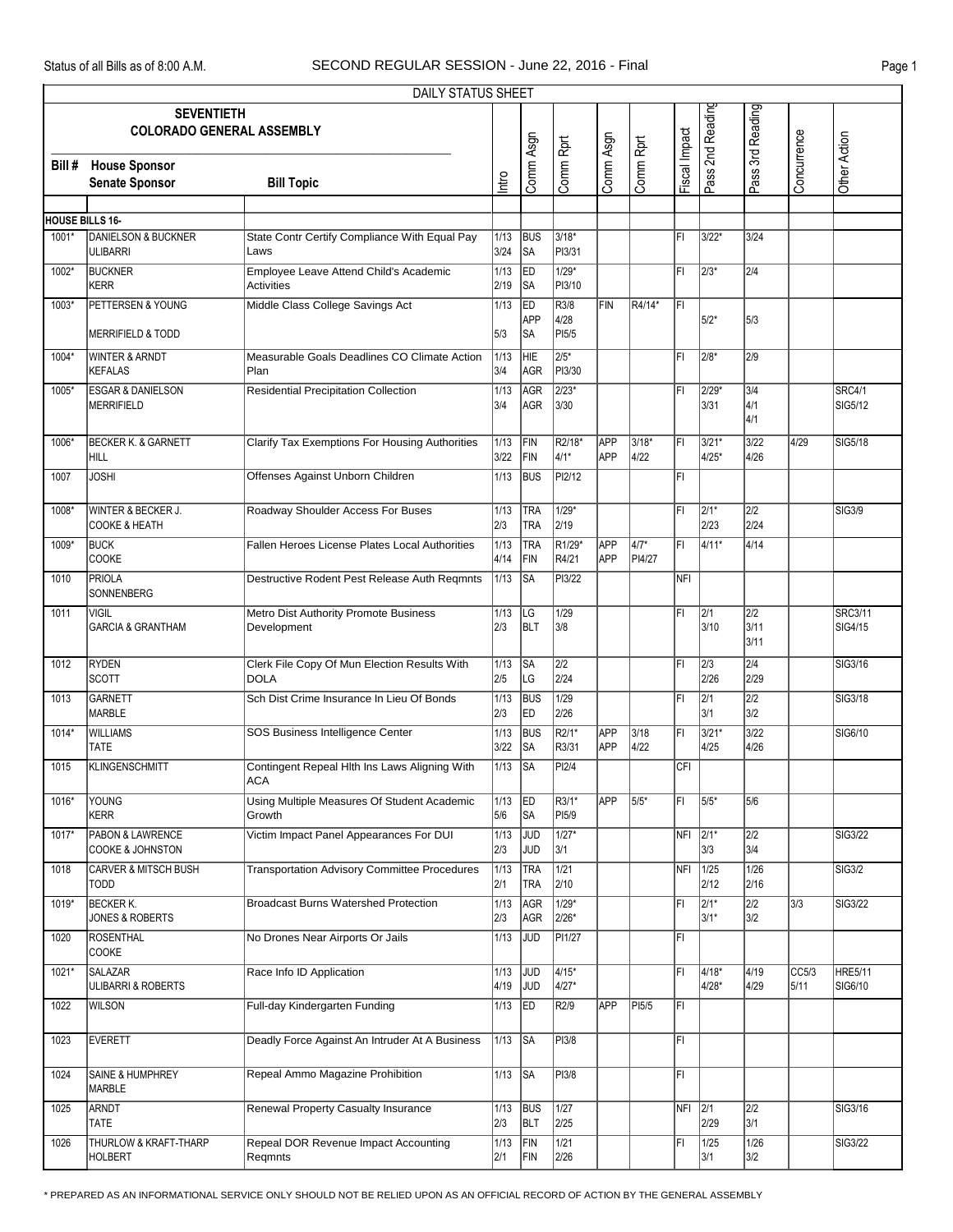|        | DAILY STATUS SHEET                                           |                                                            |              |                                        |                                         |                   |                             |               |                   |                          |             |                                |  |
|--------|--------------------------------------------------------------|------------------------------------------------------------|--------------|----------------------------------------|-----------------------------------------|-------------------|-----------------------------|---------------|-------------------|--------------------------|-------------|--------------------------------|--|
|        | <b>SEVENTIETH</b><br><b>COLORADO GENERAL ASSEMBLY</b>        |                                                            |              |                                        |                                         |                   |                             |               | Pass 2nd Reading  | Pass 3rd Reading         |             |                                |  |
| Bill # | <b>House Sponsor</b><br><b>Senate Sponsor</b>                | <b>Bill Topic</b>                                          | Intro        | Comm Asgn                              | Comm Rprt                               | Comm Asgn         | Comm Rprt                   | Fiscal Impact |                   |                          | Concurrence | Other Action                   |  |
| 1027*  | DANIELSON<br><b>TODD &amp; SONNENBERG</b>                    | <b>Criminal Deposition For At-risk Persons</b>             | 1/13<br>3/11 | <b>JUD</b><br>ljud                     | $3/4*$<br>3/29                          |                   |                             | l۴ı           | 3/7*<br>3/30      | 3/9<br>3/31              |             | SIG5/19                        |  |
| 1028   | <b>VAN WINKLE</b><br><b>COOKE</b>                            | FPPA Statewide Death & Disab Plan<br>Modifications         | 1/13<br>2/1  | FIN<br>FIN                             | 1/21<br>2/24                            |                   |                             | FI            | 1/25<br>2/26      | 1/26<br>2/29             |             | <b>SIG3/18</b>                 |  |
| 1029   | <b>BECKER J.</b><br><b>COOKE</b>                             | Kei Vehicle Roadway Registration For Use                   | 1/13         | TRA                                    | PI2/4                                   |                   |                             | FI            |                   |                          |             |                                |  |
| 1030*  | <b>BROWN &amp; COURT</b><br>DONOVAN                          | Off-highway Vehicles Regulation & Local<br>Government      | 1/13<br>2/16 | LG<br><b>LG</b>                        | $1/29*$<br>3/9                          | FIN<br>FIN        | 2/4*<br>3/18                | l۴ı           | 2/8*<br>3/22      | 2/9<br>3/24              |             | SIG4/12                        |  |
| 1031*  | <b>CARVER</b>                                                | Modify Transportation Commission Membership                | 1/13         | <b>TRA</b><br>LC                       | R2/12*<br>4/29                          | <b>APP</b>        | R4/15                       | İΕΙ           | $5/2*$            | 5/3                      |             | SIG6/10                        |  |
| 1032*  | <b>COOKE</b><br>LONTINE                                      | Changes To Contents Of Criminal Summons                    | 5/3<br>1/13  | FIN<br>JUD                             | 5/5<br>1/22                             |                   |                             | FI            | 5/5<br>$1/27*$    | 5/6<br>1/28              |             | <b>SIG3/22</b>                 |  |
|        | <b>TODD &amp; COOKE</b>                                      |                                                            | 2/1          | JUD                                    | 2/25                                    |                   |                             |               | 2/29              | 3/1                      |             |                                |  |
| 1033*  | <b>MCCANN &amp; NORDBERG</b><br><b>KEFALAS &amp; NEWELL</b>  | Travel Costs & Members Human Trafficking<br>Council        | 1/13<br>2/3  | HIE<br>JUD                             | $1/29*$<br>R2/23                        | <b>APP</b>        | 3/4                         | ΙFΙ           | $2/1*$<br>3/8     | 2/2<br>3/9               |             | <b>SIG4/1</b>                  |  |
| 1034*  | <b>SIAS</b><br><b>GARCIA</b>                                 | <b>Emergency Medical Responder Registration</b><br>Program | 1/13<br>4/14 | HIE<br><b>HHS</b>                      | R <sub>1/29</sub> *<br>R4/22            | APP<br><b>APP</b> | $\sqrt{4/7^*}$<br>4/27      | lFı           | 4/11*<br>4/29     | 4/14<br>5/2              |             | SIG6/10                        |  |
| 1035   | <b>LEONARD</b><br><b>SCOTT</b>                               | PUC Approval Of Securities Only For Gas &<br>Electric      | 1/13<br>3/9  | SA<br>∣SA                              | 3/1<br>3/31                             |                   |                             | NFI           | 3/2<br>4/4        | 3/8<br>4/5               |             | SIG4/21                        |  |
| 1036   | <b>SALAZAR</b><br><b>ULIBARRI</b>                            | History And Culture In Civil Government                    | 1/13<br>5/4  | <b>ED</b><br>∣SA                       | R <sub>2/2</sub> *<br>PI <sub>5/5</sub> | <b>APP</b>        | 5/3*                        | l۴ı           | 5/3*              | 5/4                      |             |                                |  |
| 1037   | WINDHOLZ<br><b>AGUILAR</b>                                   | Income Tax Credit Empl Of Persons With Disab               | 1/13         | PHC                                    | $1/27*$                                 | FIN               | PI2/18                      | ĪFI           |                   |                          |             |                                |  |
| 1038   | <b>MELTON &amp; SALAZAR</b><br><b>JONES</b>                  | County Sheriff Optional Affiliation With FPPA              | 1/13<br>2/1  | FIN<br>FIN                             | 1/21<br>R2/24                           | <b>APP</b>        | 3/4                         | FI            | 1/25<br>3/8       | 1/26<br>3/9              |             | <b>SIG4/1</b><br><b>SIG4/1</b> |  |
| 1039*  | <b>MITSCH BUSH &amp; RANKIN</b><br><b>TODD &amp; DONOVAN</b> | Interstate 70 Motor Vehicle Traction Equipment             | 1/13<br>2/16 | TRA<br><b>TRA</b>                      | $1/29*$<br>PI3/28                       |                   |                             | ΙFΙ           | 2/1*              | 2/2                      |             |                                |  |
| 1040*  | SINGER<br><b>HOLBERT</b>                                     | <b>Auxiliary Emergency Communications</b>                  | 1/13<br>5/4  | <b>LG</b><br>FIN                       | R2/12*<br>R5/5                          | APP<br>APP        | $5/3*$<br>5/5               | İΕΙ           | $5/3*$<br>5/5     | 5/4<br>5/6               |             | SIG6/6                         |  |
| 1041   | <b>LEBSOCK</b><br><b>HOLBERT</b>                             | Repeal Bonding Requirement Marijuana<br><b>Businesses</b>  | 1/13<br>2/3  | <b>BUS</b><br><b>BLT</b>               | 1/29<br>R2/19                           |                   |                             | FI            | 2/1<br>2/23       | $\overline{2/2}$<br>2/24 |             | SIG3/11                        |  |
| 1042*  | ARNDT<br>SONNENBERG                                          | Liquor License Exemption Higher Ed Brewing<br>Program      | 1/13<br>2/3  | ED<br><b>IED</b>                       | $1/26*$<br>$2/26*$                      |                   |                             | NFI           | $ 2/1*$<br>$3/1*$ | $\sqrt{2/2}$<br>3/2      | 3/3         | SIG3/18                        |  |
| 1043*  | <b>BROWN</b><br>BAUMGARDNER                                  | JTC Authority To Approve Requests For Waivers              | 1/13<br>2/1  | <b>SA</b><br>lsa                       | $1/21*$<br>2/25                         |                   |                             | FI            | 1/25*<br>2/29     | 1/26<br>3/1              |             | SIG3/18                        |  |
| 1044   | <b>BECKER J.</b><br>HILL                                     | Extend Repeal Dates Petroleum Storage Tank<br>Fund         | 1/13<br>2/3  | FIN<br>FIN                             | 1/29<br>2/10                            |                   |                             | FI            | 2/1<br>2/16       | $\overline{2/2}$<br>2/17 |             | SIG3/2                         |  |
| 1045   | SINGER<br><b>MERRIFIELD &amp; KEFALAS</b>                    | <b>Starting The Child Tax Credit</b>                       | 1/13         | FIN                                    | PI3/3                                   |                   |                             | ΙFΙ           |                   |                          |             |                                |  |
| 1046*  | KRAFT-THARP<br><b>BAUMGARDNER</b>                            | Designated Emergency Response Authorities                  | 1/13<br>2/3  | <b>LG</b><br><b>LG</b>                 | 1/29<br>3/7*                            |                   |                             | FI            | 2/1<br>3/9*       | 2/2<br>3/10              | 3/11        | SIG3/31                        |  |
| 1047*  | <b>BUCK &amp; WINTER</b><br><b>NEWELL &amp; ROBERTS</b>      | Interstate Medical Licensure Compact                       | 1/13<br>4/14 | <b>HIE</b><br>APP<br><b>HHS</b><br>APP | R2/5*<br>$4/7*$<br>R4/22*<br>5/5*       | FIN<br>FIN        | R3/28*<br>R <sub>5</sub> /3 | ĪFI           | 4/11*<br>5/5*     | 4/14<br>5/6              | 5/9         | <b>SIG6/8</b>                  |  |
| 1048*  | PRIMAVERA<br><b>LUNDBERG</b>                                 | <b>Expand Business Enterprise Program</b>                  | 1/13<br>4/1  | <b>BUS</b><br><b>BLT</b>               | $3/28*$<br>4/14                         |                   |                             | İΕΙ           | 3/31*<br>4/18     | 4/1<br>4/19              |             | SIG5/4                         |  |
| 1049   | LEE<br><b>SCHEFFEL &amp; HILL</b>                            | Crowdfunding Escrow In Depository Institutions             | 1/13<br>2/1  | FIN<br>FIN                             | $\overline{\mathbf{1}/21}$<br>2/19      |                   |                             |               | NFI 1/25<br>2/23  | 1/26<br>2/24             |             | <b>SIG3/9</b>                  |  |
| 1050*  | PETTERSEN<br>MERRIFIELD                                      | Low-income Parents Ed Child Care                           | 1/13<br>4/18 | PHC<br><b>SA</b>                       | R1/27<br>PI4/28                         | <b>APP</b>        | $4/15*$                     | İΕΙ           | 4/15*             | 4/18                     |             |                                |  |
| 1051   | <b>VAN WINKLE</b><br>HOLBERT                                 | Forms To Transfer Vehicle Ownership Upon<br>Death          | 1/13<br>2/1  | <b>BUS</b><br><b>JUD</b>               | 1/22<br>3/3                             |                   |                             | İΕΙ           | 1/27<br>3/7       | 1/28<br>3/8              |             | SIG3/23                        |  |
| 1052   | <b>BECKER K.</b>                                             | Wildfire Mitigation Income Tax Credit                      | 1/13         | FIN                                    | PI1/21                                  |                   |                             | FL            |                   |                          |             |                                |  |
| 1053   | KRAFT-THARP<br>HILL                                          | Retail Hydrogen Fuel Systems Regulation                    | 1/13<br>2/1  | <b>TRA</b><br><b>TRA</b>               | 1/21<br>2/17                            |                   |                             | İΕΙ           | 1/25<br>2/19      | 1/26<br>2/22             |             | SIG3/9                         |  |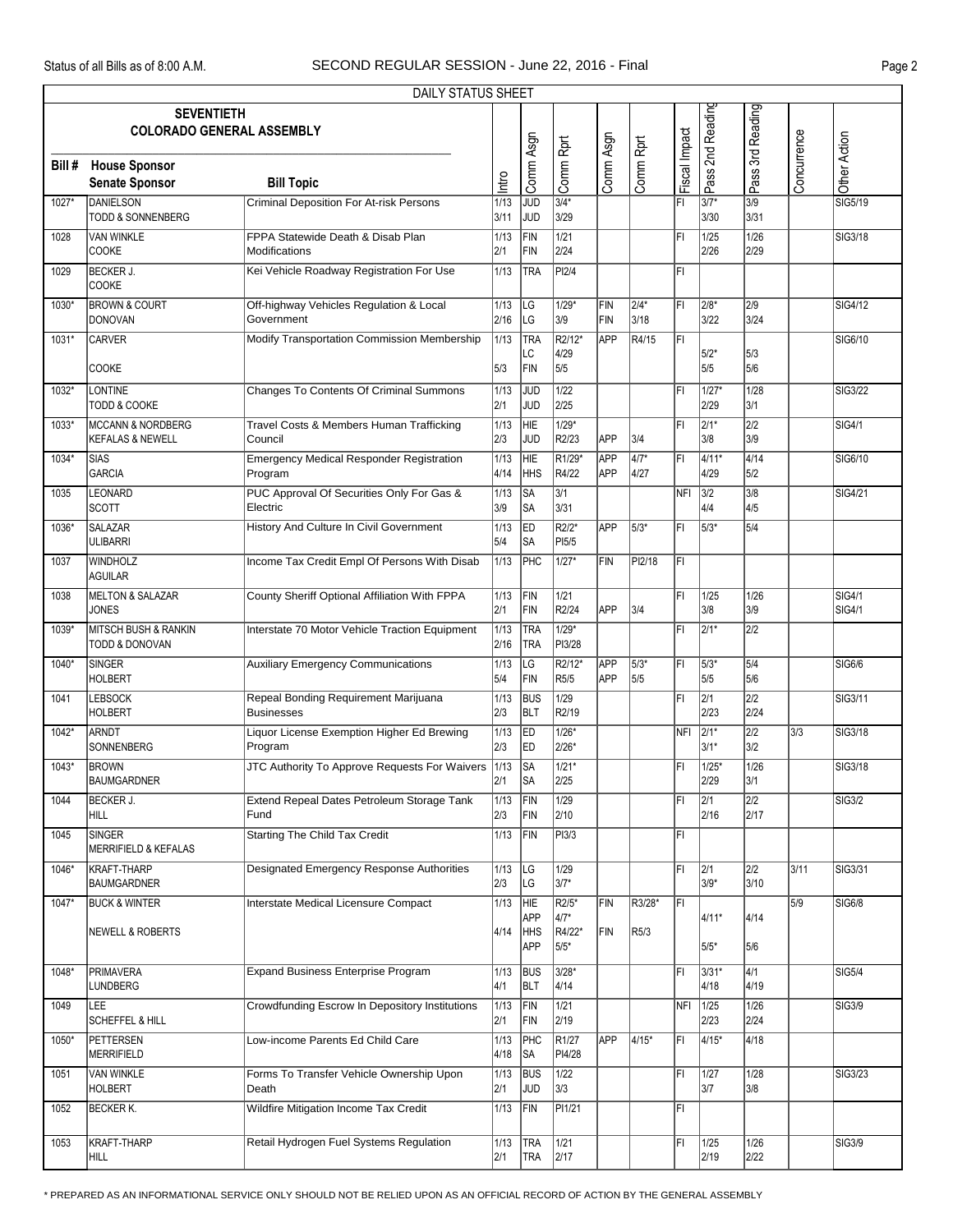|        | <b>DAILY STATUS SHEET</b>                                    |                                                           |              |                                        |                                  |                          |                     |               |                        |                         |             |               |  |
|--------|--------------------------------------------------------------|-----------------------------------------------------------|--------------|----------------------------------------|----------------------------------|--------------------------|---------------------|---------------|------------------------|-------------------------|-------------|---------------|--|
|        | <b>SEVENTIETH</b><br><b>COLORADO GENERAL ASSEMBLY</b>        |                                                           |              |                                        |                                  |                          |                     |               | Pass 2nd Reading       | Pass 3rd Reading        |             |               |  |
| Bill # | <b>House Sponsor</b><br><b>Senate Sponsor</b>                | <b>Bill Topic</b>                                         | Intro        | Comm Asgn                              | Comm Rprt                        | Comm Asgn                | Comm Rprt           | Fiscal Impact |                        |                         | Concurrence | Other Action  |  |
| 1054   | <b>COURT &amp; GINAL</b><br>MERRIFIELD                       | End-of-life Options For Terminally III Individuals        | 1/13         | JUD                                    | $\sqrt{2/5^*}$                   |                          |                     | FI            | LO6/1                  |                         |             | DeemedLost    |  |
| 1055   | CORAM                                                        | No State Prerequisites To Sue US Federal Torts            | 1/13         | <b>SA</b>                              | PI1/29                           |                          |                     | NFI           |                        |                         |             |               |  |
| 1056*  | <b>TYLER</b><br><b>BAUMGARDNER &amp; TODD</b>                | Tow Operator Abandoned Vehicle Title Search               | 1/13<br>4/14 | TRA<br>APP<br><b>TRA</b><br><b>APP</b> | R2/11*<br>$4/7*$<br>4/22<br>4/29 | FIN<br>FIN               | R2/26<br>R4/27      | l۴ı           | 4/11*<br>4/29          | 4/14<br>5/2             |             | SIG6/10       |  |
| 1057*  | RANSOM<br>MERRIFIELD                                         | Seven Day Court Time Intervals                            | 1/13<br>2/1  | JUD<br>JUD                             | $1/22*$<br>2/23                  |                          |                     | NFI           | 1/27*<br>2/25          | 1/28<br>2/26            |             | SIG3/18       |  |
| 1058   | <b>WILLETT &amp; FIELDS</b><br>NEWELL & COOKE                | Misuse Of Electronic Images By A Juvenile                 | 1/13         | PHC                                    | PI4/25                           |                          |                     | FI            |                        |                         |             |               |  |
| 1059*  | LAWRENCE<br><b>TODD</b>                                      | Retaliation Against A Judge                               | 1/13<br>4/14 | <b>JUD</b><br><b>JUD</b>               | R <sub>1/27</sub> *<br>R4/19     | <b>APP</b><br><b>APP</b> | 4/7*<br>PI4/27      | lFI.          | 4/11*                  | 4/14                    |             |               |  |
| 1060   | <b>TYLER</b><br><b>BAUMGARDNER</b>                           | Colorado State Patrol Roadside Memorials                  | 1/13<br>3/9  | TRA<br>TRA                             | R1/21<br>3/30                    | APP                      | 3/4                 | FL            | 3/7<br>3/31            | 3/8<br>4/1              |             | SIG4/21       |  |
| 1061   | <b>CARVER &amp; NORDBERG</b><br><b>TODD</b>                  | Military Installation Transp Needs Planning               | 1/13<br>2/16 | TRA<br><b>TRA</b>                      | $\overline{2/5}$<br>3/9          |                          |                     | NFI           | $\sqrt{2/10}$<br>3/11  | 2/11<br>3/14            |             | SIG3/31       |  |
| 1062   | <b>MELTON</b>                                                | Limitation On Mental Health Disciplinary Actions          | 1/13         | JUD                                    | PI2/3                            |                          |                     | FL            |                        |                         |             |               |  |
| 1063*  | <b>FOOTE &amp; DURAN</b><br><b>SCHEFFEL &amp; CADMAN</b>     | Mental Hith Professional Disclosure School<br>Safety      | 1/13<br>3/4  | JUD<br>HHS                             | $2/12*$<br>3/31                  |                          |                     | ΙFΙ           | $ 2/16*$<br>4/5        | 2/23<br>4/6             |             | SIG5/18       |  |
| 1064   | <b>BROWN</b><br><b>ROBERTS</b>                               | Medical Marijuana Testing Facility Local<br>Licensing     | 1/13<br>2/16 | LG<br>BLT                              | $\overline{2/4}$<br>3/3          |                          |                     | l۴ı           | 2/8<br>3/7             | $\overline{2/9}$<br>3/8 |             | SIG3/23       |  |
| 1065   | CONTI                                                        | Income Tax Credit For Home Health Care                    | 1/13         | HIE                                    | $1/29*$                          | <b>FIN</b>               | PI2/25              | FL            |                        |                         |             |               |  |
| 1066*  | ROUPE<br>NEWELL                                              | Habitual Domestic Violence Offenders                      | 1/13<br>3/4  | JUD<br>JUD                             | $2/17*$<br>3/17                  |                          |                     | lFI.          | $ 2/18*$<br>3/21       | 2/19<br>3/22            |             | SIG4/15       |  |
| 1067   | <b>MITSCH BUSH</b><br>DONOVAN                                | Regional Transportation Authority Mill Levy               | 1/13<br>2/19 | LG<br>TRA                              | 2/11<br>PI3/9                    |                          |                     |               | CFI 2/16               | 2/18                    |             |               |  |
| 1068   | LUNDEEN<br>LAMBERT                                           | <b>Regulation Of Methadone Treatment Facilities</b>       | 1/13         | SA                                     | PI1/29                           |                          |                     | FL            |                        |                         |             |               |  |
| 1069*  | <b>RANKIN &amp; MORENO</b><br><b>GRANTHAM</b>                | Allow City To Set Housing Auth Commn Term<br>Length       | 1/13<br>2/3  | LG<br>LG                               | 1/29<br>2/17*                    |                          |                     | lFI.          | 2/1<br>2/19*           | 2/2<br>2/22             | 2/23        | <b>SIG3/9</b> |  |
| 1070*  | NEVILLE <sub>P</sub><br>NEVILLE T.                           | Signature Verification In Mun Mail Ballot Election        | 1/13<br>3/9  | SA<br>∣SA                              | R2/11*<br>R3/22                  | APP<br>APP               | $3/4*$<br>4/1       | ĪFī           | $3/7^*$<br>4/5         | 3/8<br>4/6              |             | SIG4/22       |  |
| 1071   | <b>WINDHOLZ</b>                                              | <b>County Initiative Powers</b>                           | 1/13         | SA                                     | PI2/2                            |                          |                     | CFI           |                        |                         |             |               |  |
| 1072   | <b>FIELDS</b><br>COOKE                                       | No Statute Limitations Sexual Assault                     | 1/13         | <b>JUD</b>                             | PI2/12                           |                          |                     | FL            |                        |                         |             |               |  |
| 1073*  | <b>DURAN &amp; DELGROSSO</b><br><b>GUZMAN &amp; SCHEFFEL</b> | Electrical Industry Safety And Training Act               | 1/13<br>2/5  | <b>BUS</b><br><b>BLT</b>               | 1/27*<br>3/22                    |                          |                     | lFI.          | $ 2/3*$<br>3/24        | 2/4<br>3/28             |             | SIG4/15       |  |
| 1074   | DORE<br><b>HILL</b>                                          | Ltd Gaming Revenue For Online Supplemental<br>Ed          | 1/13         | SA                                     | PI1/29                           |                          |                     | FL            |                        |                         |             |               |  |
| 1075   | PRIMAVERA & LANDGRAF<br>JOHNSTON & MARTINEZ HUMENIK          | Reestablish Alzheimer's Association Tax Check-<br>$ $ off | 1/13         | FIN                                    | PI4/8                            |                          |                     | FL.           |                        |                         |             |               |  |
| 1076*  | <b>HAMNER</b><br><b>TATE</b>                                 | <b>Retired Architects</b>                                 | 1/13<br>2/3  | BUS<br><b>BLT</b>                      | $1/27*$<br>2/25                  |                          |                     | IFI.          | $\sqrt{2/1^*}$<br>2/29 | $\sqrt{2/2}$<br>3/1     |             | SIG3/16       |  |
| 1077*  | <b>MORENO</b>                                                | Recreate Statutory Revision Committee                     | 1/13         | SA <br>LC                              | R <sub>1/21</sub> *<br>4/29      | APP                      | R4/15*              | İΕΙ           | 5/2*                   | 5/3*                    | 5/9         | SIG6/10       |  |
| 1078*  | <b>MARTINEZ HUMENIK</b><br>KAGAN                             | Local Gov Employee Whistleblower Protection               | 5/3<br>1/13  | FIN<br>LG                              | R5/5*<br>R2/4*                   | APP<br>APP               | 5/5<br>$\sqrt{4/7}$ | ΙFΙ           | 5/5*<br>$14/13*$       | 5/6<br>4/19             |             |               |  |
| 1079*  | <b>HODGE</b><br><b>BECKER K. &amp; SINGER</b>                | Pesticide-free Cannabis Certification Program             | 4/19<br>1/19 | <b>SA</b><br>PHC                       | PI4/28<br>R2/22*                 | FIN                      | R3/3                | FI            |                        |                         |             |               |  |
|        | STEADMAN                                                     |                                                           | 4/25         | APP<br>BLT                             | 4/22*<br>PI5/3                   |                          |                     |               | 4/22*                  | 4/25                    |             |               |  |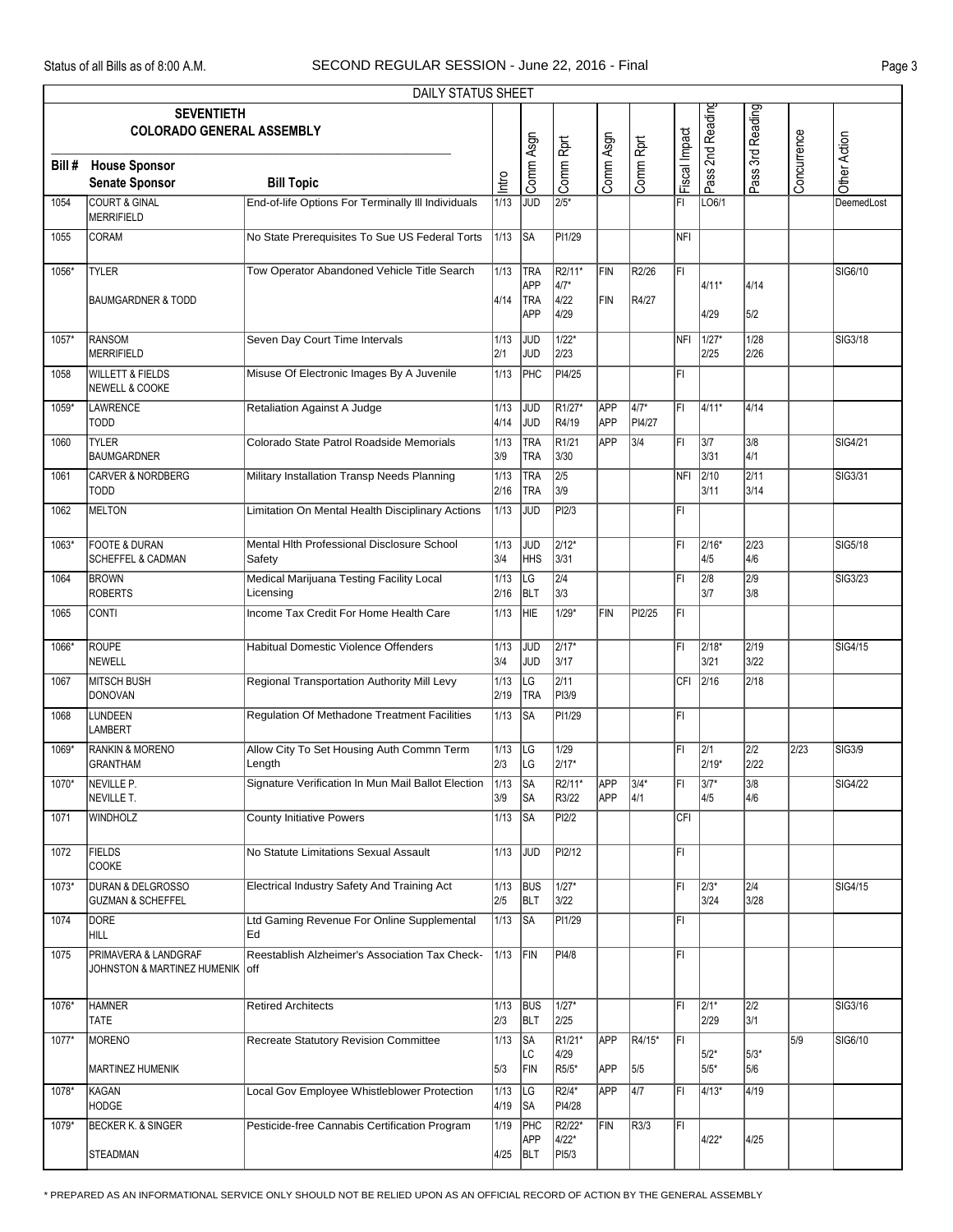|         | <b>DAILY STATUS SHEET</b><br><b>SEVENTIETH</b>             |                                                            |                  |                                |                          |                          |                |               |                      |                          |                  |                                |  |
|---------|------------------------------------------------------------|------------------------------------------------------------|------------------|--------------------------------|--------------------------|--------------------------|----------------|---------------|----------------------|--------------------------|------------------|--------------------------------|--|
|         | <b>COLORADO GENERAL ASSEMBLY</b>                           |                                                            |                  |                                |                          |                          |                |               | Pass 2nd Reading     | Pass 3rd Reading         |                  |                                |  |
| Bill #  | <b>House Sponsor</b><br><b>Senate Sponsor</b>              | <b>Bill Topic</b>                                          | lntro            | Comm Asgn                      | Comm Rprt                | Comm Asgn                | Comm Rprt      | Fiscal Impact |                      |                          | Concurrence      | Other Action                   |  |
| 1080*   | <b>FOOTE &amp; LANDGRAF</b><br><b>COOKE &amp; JOHNSTON</b> | <b>Assault By Strangulation</b>                            | 1/19<br>4/18     | $\overline{\text{JUD}}$<br>JUD | R2/19*<br>4/28*          | <b>APP</b><br><b>APP</b> | $4/15*$<br>5/3 | ΙFΙ           | $4/15*$<br>5/3*      | 4/18<br>5/4              | $\overline{5/5}$ | SIG6/10                        |  |
| 1081    | <b>RANSOM &amp; ESGAR</b><br>LUNDBERG & NEWELL             | Obsolete Reporting Dept Health Care Policy &<br>Fin        | 1/19<br>2/16     | <b>HIE</b><br>HHS              | $\overline{2/3}$<br>2/19 |                          |                | FI            | 2/8<br>2/23          | $\overline{2/9}$<br>2/24 |                  | SIG3/18                        |  |
| 1082    | <b>GARNETT &amp; WILLETT</b><br><b>TODD</b>                | Change Name Area Vocational Schools                        | 1/19<br>2/16     | ED<br><b>IED</b>               | $\overline{2/4}$<br>3/7  |                          |                | NFI           | 2/10<br>3/9          | 2/11<br>3/10             |                  | SIG3/31                        |  |
| 1083*   | <b>BROWN &amp; HAMNER</b><br>DONOVAN & GRANTHAM            | Western State Colorado University Role And<br>Mission      | 1/19<br>2/19     | ED<br> ED                      | 2/11<br>3/7              |                          |                | l۴ı           | 2/16<br>3/9          | 2/18<br>3/10             |                  | <b>SIG4/1</b><br><b>SIG4/1</b> |  |
| 1084    | <b>LEBSOCK</b><br><b>HOLBERT</b>                           | Home Brewing By Adult For Personal Use                     | 1/19<br>2/3      | <b>BUS</b><br>BLT              | 1/29<br>2/23             |                          |                | NFI           | $\sqrt{2/1}$<br>2/25 | $\overline{2/2}$<br>2/26 |                  | SIG3/18                        |  |
| 1085    | <b>THURLOW</b><br><b>TATE</b>                              | Simplified Name Change After Divorce                       | 1/19<br>2/16     | <b>JUD</b><br>JUD              | $\overline{2/3}$<br>3/8  |                          |                | l۴ı           | 2/8<br>3/10          | $\overline{2/9}$<br>3/11 |                  | SIG3/31                        |  |
| 1086    | <b>RYDEN &amp; NORDBERG</b><br><b>HOLBERT</b>              | Performance Audit Of DPA & State Personnel<br>Board        | 1/19<br>2/5      | SA<br>∣SA                      | $\overline{2/2}$<br>2/24 |                          |                | l۴ı           | 2/3<br>2/26          | 2/4<br>2/29              |                  | SIG3/18                        |  |
| 1087    | <b>BECKER J.</b>                                           | Increase Vendor Fee For Collecting State Sales<br>Tax      | 1/19             | ∣SA                            | $2/18*$                  | <b>FIN</b>               | PI3/17         | FL            |                      |                          |                  |                                |  |
| 1088*   | <b>DORE</b><br><b>ROBERTS</b>                              | Fire Protection Dist Impact Fee On New<br>Development      | 1/19<br>3/22     | LG<br> LG                      | $3/17*$<br>3/30*         |                          |                | <b>CFI</b>    | $3/21*$<br>$3/31*$   | 3/22<br>4/1              | 4/5              | <b>SIG6/8</b>                  |  |
| 1089    | MORENO<br><b>HOLBERT</b>                                   | Endowment Or Institutional Fund Gift Tax Credit            | 1/19             | FIN                            | R2/26*                   | <b>APP</b>               | PI5/5          | ΙFΙ           |                      |                          |                  |                                |  |
| 1090*   | MCCANN<br><b>JAHN</b>                                      | Excess Foreclosure Proceeds Limit Finder's Fees 1/19       | 2/16             | FIN<br>BLT                     | $2/4*$<br>3/10*          |                          |                | ΙFΙ           | $2/8*$<br>3/15*      | $\overline{2/9}$<br>3/16 | 3/28             | SIG4/15                        |  |
| 1091    | <b>THURLOW &amp; MITSCH BUSH</b><br>SONNENBERG             | Change Due Dates For Elec Util Transmission<br>Plans       | 1/19<br>2/16     | TRA<br>AGR                     | $\overline{2/4}$<br>3/3  |                          |                | l۴ı           | 2/8<br>3/7           | $\overline{2/9}$<br>3/8  |                  | SIG3/23                        |  |
| 1092    | MORENO<br>MARBLE                                           | Authorize Retail Marijuana Special Event Permit            | 1/19             | <b>PHC</b>                     | PI2/17                   |                          |                | lFI.          |                      |                          |                  |                                |  |
| 1093*   | <b>RANSOM &amp; RYDEN</b><br><b>TATE</b>                   | <b>Election List Maintenance Procedures</b>                | 1/19<br>3/9      | <b>SA</b><br> SA               | $3/1*$<br>3/22           |                          |                | ΙFΙ           | $3/2*$<br>3/24       | 3/4<br>3/28              |                  | SIG4/21                        |  |
| 1094    | <b>DORE</b><br><b>ROBERTS</b>                              | Make References To Attorney General Gender<br>Neutral      | 1/19<br>3/4      | JUD<br><b>JUD</b>              | 2/17<br>3/15             |                          |                | NFI           | 2/18<br>3/17         | 2/19<br>3/18             |                  | SIG4/14                        |  |
| 1095*   | MCCANN<br><b>CROWDER</b>                                   | Health Insurance For Prescription Eye Drop<br>Refills      | 1/19<br>2/16     | HIE<br>HHS                     | $2/3*$<br>2/19           |                          |                | ΙFΙ           | 2/8*<br>2/23         | 2/9<br>2/24              |                  | <b>SIG3/9</b>                  |  |
| 1096    | <b>WILLIAMS</b><br><b>TATE</b>                             | Foreclosure Overbid Amount Return To<br>Homeowner          | 1/19             | <b>BUS</b>                     | PI3/4                    |                          |                | Infi          |                      |                          |                  |                                |  |
| $1097*$ | <b>CORAM &amp; MORENO</b><br><b>SCOTT</b>                  | <b>PUC Permit For Medicaid Transportation</b><br>Providers | 1/19 TRA<br>4/19 | <b>TRA</b>                     | R2/5<br>R4/29            | <b>APP</b><br><b>APP</b> | $4/15*$<br>5/3 | l۴ı           | $14/15*$<br>5/3      | 4/19<br>5/4              |                  | SIG5/20                        |  |
| 1098*   | LAWRENCE<br>NEWELL                                         | <b>School Discipline Reporting Requirements</b>            | 1/19<br>3/4      | ED.<br><b>ED</b>               | $2/11*$<br>3/18          |                          |                | ΙFΙ           | 2/18*<br>3/22        | 2/19<br>3/24             |                  | SIG4/15                        |  |
| 1099    | <b>SALAZAR</b>                                             | Repeal Of Mutual Consent Teacher Assignment<br>Regmt       | 1/19             | ED                             | PI4/19                   |                          |                | FI            |                      |                          |                  |                                |  |
| 1100*   | PETTERSEN & ESGAR<br><b>COOKE</b>                          | Define Tuition Status Unaccompanied Homeless<br>Youth      | 1/19<br>3/16     | <b>ED</b><br><b>IED</b>        | 2/25*<br>3/28            |                          |                | l۴ı           | 3/15*<br>3/29        | 3/16<br>3/30             |                  | SIG5/17                        |  |
| 1101*   | YOUNG<br><b>LUNDBERG</b>                                   | <b>Medical Decisions For Unrepresented Patients</b>        | 1/19<br>4/1      | HIE<br><b>HHS</b>              | $3/4*$<br>4/15*          |                          |                | ΙFΙ           | 3/24*<br>$4/22*$     | 4/1<br>4/25              | 4/29             | SIG5/18                        |  |
| 1102    | GINAL<br>NEWELL & ROBERTS                                  | <b>Drug Production Costs Transparency</b><br>Requirements  | 1/19             | <b>HIE</b>                     | PI3/11                   |                          |                | FI            |                      |                          |                  |                                |  |
| 1103    | KRAFT-THARP & LANDGRAF<br>MARTINEZ HUMENIK & TODD          | License Pathways For Mental Health Workforce               | 1/19<br>3/9      | PHC<br> HHS                    | R2/11*<br>3/18           | APP                      | 3/4            | l۴ı           | 3/7*<br>3/22         | 3/8<br>3/24              |                  | SIG4/15                        |  |
| 1104*   | ROUPE<br><b>COOKE</b>                                      | Summons In Lieu Of Warrant For Non-violent<br>Crimes       | 1/19<br>3/4      | <b>JUD</b><br><b>JUD</b>       | $\sqrt{2/17^*}$<br>3/22  |                          |                | l۴ı           | 2/18*<br>3/24        | 2/19<br>3/28             |                  | SIG4/21                        |  |
| 1105    | <b>WILSON</b><br><b>BAUMGARDNER</b>                        | Reestablish Make-a-wish Foundation Tax Check- 1/19<br>off  |                  | FIN                            | PI4/8                    |                          |                | lFI.          |                      |                          |                  |                                |  |
| 1106*   | <b>WILSON</b><br><b>GRANTHAM &amp; GARCIA</b>              | County Authority To Designate Pioneer Trail                | 1/19<br>3/4      | <b>ILG</b><br> LG              | $2/18*$<br>3/16          |                          |                | FI            | $2/22*$<br>3/18      | $\sqrt{2/23}$<br>3/21    |                  | SIG4/15                        |  |
| 1107    | <b>JOSHI</b>                                               | DORA Admin Complaint Time Frames                           | 1/20             | SA                             | PI2/23                   |                          |                | FI            |                      |                          |                  |                                |  |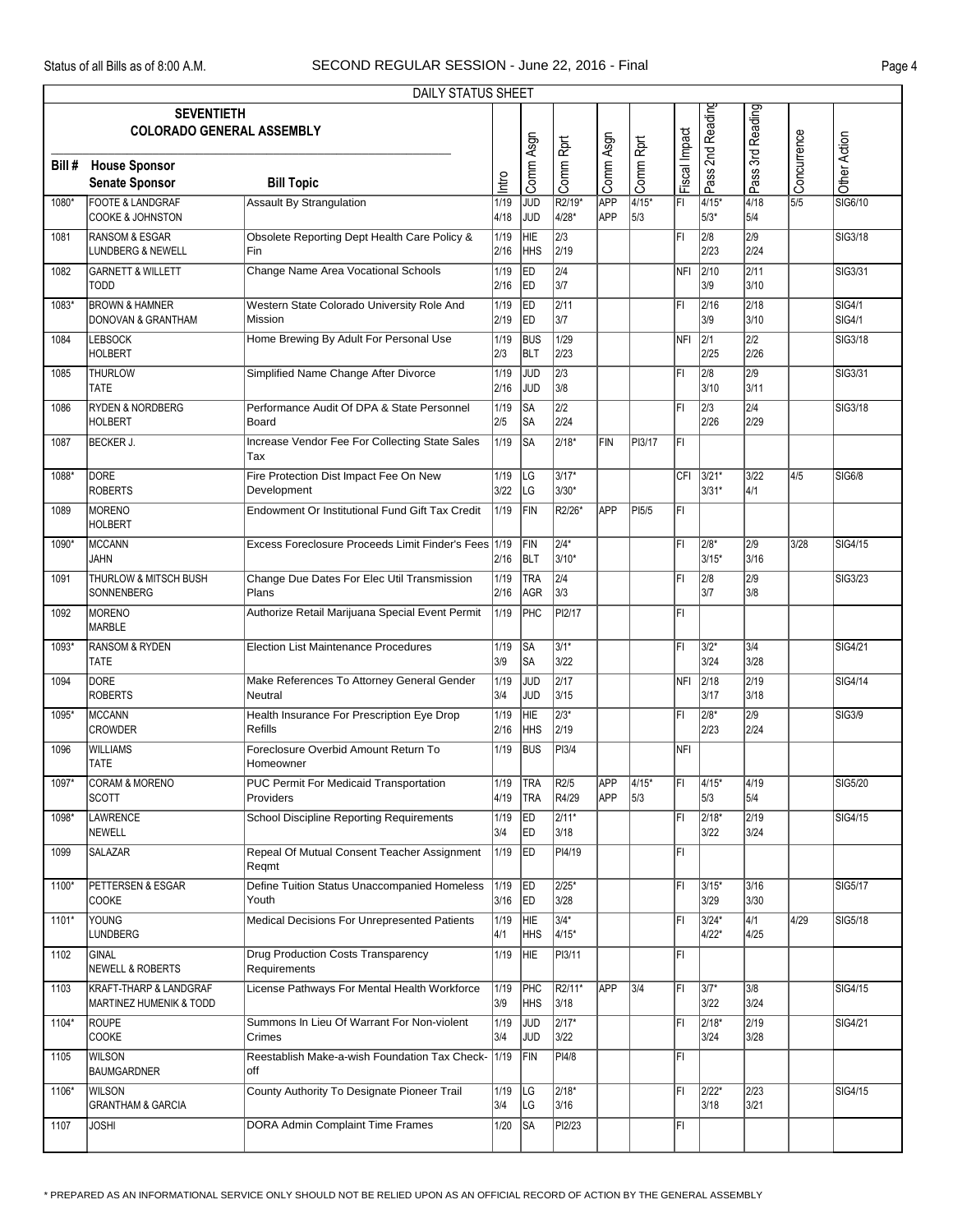|         |                                                            | <b>DAILY STATUS SHEET</b>                                  |              |                          |                             |                   |                |               |                  |                      |             |                                |
|---------|------------------------------------------------------------|------------------------------------------------------------|--------------|--------------------------|-----------------------------|-------------------|----------------|---------------|------------------|----------------------|-------------|--------------------------------|
|         | <b>SEVENTIETH</b><br><b>COLORADO GENERAL ASSEMBLY</b>      |                                                            |              |                          |                             |                   |                |               | Pass 2nd Reading | Pass 3rd Reading     |             |                                |
| Bill #  | <b>House Sponsor</b><br><b>Senate Sponsor</b>              | <b>Bill Topic</b>                                          | Intro        | Comm Asgn                | Comm Rprt                   | Comm Asgn         | Comm Rprt      | Fiscal Impact |                  |                      | Concurrence | Other Action                   |
| 1108    | <b>CONTI</b>                                               | Residential Real Estate Disclose Large Plant<br>Grow       | 1/20         | <b>BUS</b>               | PI2/5                       |                   |                | ΙFΙ           |                  |                      |             |                                |
| 1109*   | BECKER J. & BECKER K.<br>SONNENBERG & DONOVAN              | Application Of State Water Law To Federal<br>Agencies      | 1/20<br>3/29 | AGR<br>AGR               | 3/8<br>3/30                 | AGR               | 3/8            | ΙFΙ           | 3/28*<br>3/31    | 3/29<br>4/1          |             | SIG4/21                        |
| 1110    | NEVILLE P.<br>NEVILLE T.                                   | Parent's Bill Of Rights                                    | 1/20         | <b>SA</b>                | PI3/29                      |                   |                | ΙFΙ           |                  |                      |             |                                |
| 1111    | <b>CORAM</b>                                               | Same Day Voter Registration With Photo ID                  | 1/20         | <b>SA</b>                | PI3/3                       |                   |                | ΙFΙ           |                  |                      |             |                                |
| 1112*   | LANDGRAF<br><b>CROWDER</b>                                 | Training Vets To Train Service Dogs Pilot<br>Program       | 1/20<br>4/29 | PHC<br><b>SA</b>         | R3/9*<br>R5/3*              | APP<br>APP        | 4/28<br>5/5*   | İΕΙ           | 4/28*<br>5/5*    | 4/29<br>5/6          | 5/10        | SIG6/10                        |
| 1113    | <b>HUMPHREY</b><br>LUNDBERG                                | Protect Human Life At Conception                           | 1/20         | <b>HIE</b>               | PI2/12                      |                   |                | ΙFΙ           |                  |                      |             |                                |
| 1114*   | <b>DELGROSSO</b><br><b>ULIBARRI</b>                        | <b>Repeal Duplicate Reporting Requirements</b>             | 1/20<br>4/14 | <b>BUS</b><br><b>BLT</b> | R3/24*<br>R4/26             | APP<br><b>APP</b> | 4/7<br>4/29    | l۴ı           | $4/11*$<br>5/2   | $\sqrt{4/14}$<br>5/3 |             | <b>SIG6/8</b>                  |
| 1115    | <b>VAN WINKLE</b>                                          | No Record Sealing Municipal Domestic Violence              | 1/20         | lsa                      | PI2/9                       |                   |                | ΙFΙ           |                  |                      |             |                                |
| 1116    | <b>FIELDS</b>                                              | Public Forum On Micro-credentialing                        | 1/20         | ED                       | PI3/29                      |                   |                | ΙFΙ           |                  |                      |             |                                |
| $1117*$ | KAGAN & SAINE<br><b>AGUILAR &amp; COOKE</b>                | Record Custodial Interrogations                            | 1/20<br>4/29 | <b>JUD</b><br><b>SA</b>  | R2/12*<br>R <sub>5</sub> /3 | APP<br><b>APP</b> | 4/28*<br>5/5   | ĪFI           | 4/28*<br>5/5     | 4/29<br>5/6          |             | SIG6/10                        |
| 1118    | <b>COURT</b>                                               | Agrmnt For Local Gov To Repay Sales Tax To<br><b>State</b> | 1/20         | <b>LG</b>                | 2/12                        |                   |                | ΙFΙ           | LO06/01          |                      |             | DeemedLost                     |
| 1119    | <b>THURLOW</b><br><b>HOLBERT</b>                           | Modify Sales & Use Tax Exemption For Aircraft              | 1/20<br>2/16 | <b>BUS</b><br>FIN        | 2/5<br>3/2                  |                   |                | FL            | 2/8<br>3/4       | 2/9<br>3/7           |             | SIG3/23                        |
| 1120*   | GINAL<br><b>TATE</b>                                       | Rabies Vaccinations For Dogs & Cats                        | 1/20<br>2/19 | PHC<br>AGR               | $2/11*$<br>PI3/18           |                   |                | l۴ı           | $2/16*$          | 2/18                 |             |                                |
| 1121    | ARNDT<br>MERRIFIELD & TODD                                 | Performance Evaluation Natl Board Certified<br>Teacher     | 1/20         | <b>IED</b>               | PI2/23                      |                   |                | ĪFĪ           |                  |                      |             |                                |
| 1122*   | <b>EVERETT</b><br>HILL & MARBLE                            | <b>Remote Starter Systems</b>                              | 1/20<br>2/19 | <b>TRA</b><br><b>TRA</b> | 2/11*<br>3/9                |                   |                | ΙFΙ           | $ 2/16*$<br>3/11 | 2/18<br>3/14<br>3/14 |             | SRC3/14<br>SIG3/31             |
| 1123    | <b>KLINGENSCHMITT</b><br><b>LUNDBERG</b>                   | Religious Freedom Of Certain Religious Persons             | 1/20         | <b>I</b> SA              | PI2/9                       |                   |                | ΙFΙ           |                  |                      |             |                                |
| 1124    | NAVARRO                                                    | Registered Equine Brand Inspections                        |              | 1/20 AGR                 | PI2/4                       |                   |                | F             |                  |                      |             |                                |
| 1125*   | ROUPE<br><b>BAUMGARDNER</b>                                | Aligning Definition Of Veteran With Federal Law            | 1/20<br>2/16 | SA<br><b>SA</b>          | 2/4*<br>2/24                |                   |                | NFI 2/8*      | 2/26*            | 2/9<br>2/29          | 3/4         | SIG3/22                        |
| 1126    | <b>WINDHOLZ</b>                                            | <b>Election Watchers</b>                                   | 1/20         | <b>SA</b>                | PI3/15                      |                   |                | FI.           |                  |                      |             |                                |
| 1127    | <b>SIAS</b>                                                | Audits Of CCBs By OSA                                      | 1/20         | PHC                      | PI4/14                      |                   |                | FL            |                  |                      |             |                                |
| 1128    | LUNDEEN                                                    | <b>Extending Concurrent Enrollment Statewide</b>           | 1/20         | ED                       | PI4/7                       |                   |                | IFI.          |                  |                      |             |                                |
| 1129*   | <b>LAWRENCE &amp; MCCANN</b><br><b>CROWDER &amp; HEATH</b> | Charitable Fraud Enhanced Enforcement<br>Measures          | 1/20<br>3/28 | JUD<br><b>JUD</b>        | R2/19*<br>R4/20*            | APP<br><b>APP</b> | 3/18*<br>4/27* | ΙFΙ           | $3/24*$<br>4/29* | 3/28<br>5/2*         | CC5/3       | CRAS5/10<br>CRAH5/11<br>SIG6/8 |
| 1130*   | <b>PRIOLA</b><br><b>JOHNSTON</b>                           | <b>Changes To CDE Reports</b>                              | 1/20<br>2/5  | ED<br><b>ED</b>          | $\sqrt{2/2^*}$<br>2/26*     |                   |                | ΙFΙ           | $ 2/3*$<br>3/1*  | $\sqrt{2/4}$<br>3/2  | 3/4         | <b>SIG3/22</b>                 |
| 1131    | <b>CARVER</b>                                              | Public Ed Stds & Assessments                               | 1/20         | <b>ED</b>                | PI3/8                       |                   |                | ΙFΙ           |                  |                      |             |                                |
| 1132    | VAN WINKLE & MELTON<br><b>GRANTHAM &amp; JAHN</b>          | Residential Storage Condo Unit As Real Property            | 1/20         | <b>SA</b>                | PI2/4                       |                   |                | IFI.          |                  |                      |             |                                |
| 1133    | <b>WINDHOLZ</b>                                            | HOA Managers Profl Responsibility & Disclosure             | 1/20         | SA                       | PI2/23                      |                   |                | FI.           |                  |                      |             |                                |
| 1134    | <b>CARVER</b><br>TODD                                      | Service-disabled Veteran-owned Bus In<br>Procurement       | 1/20         | <b>BUS</b>               | PI3/11                      |                   |                | IFI.          |                  |                      |             |                                |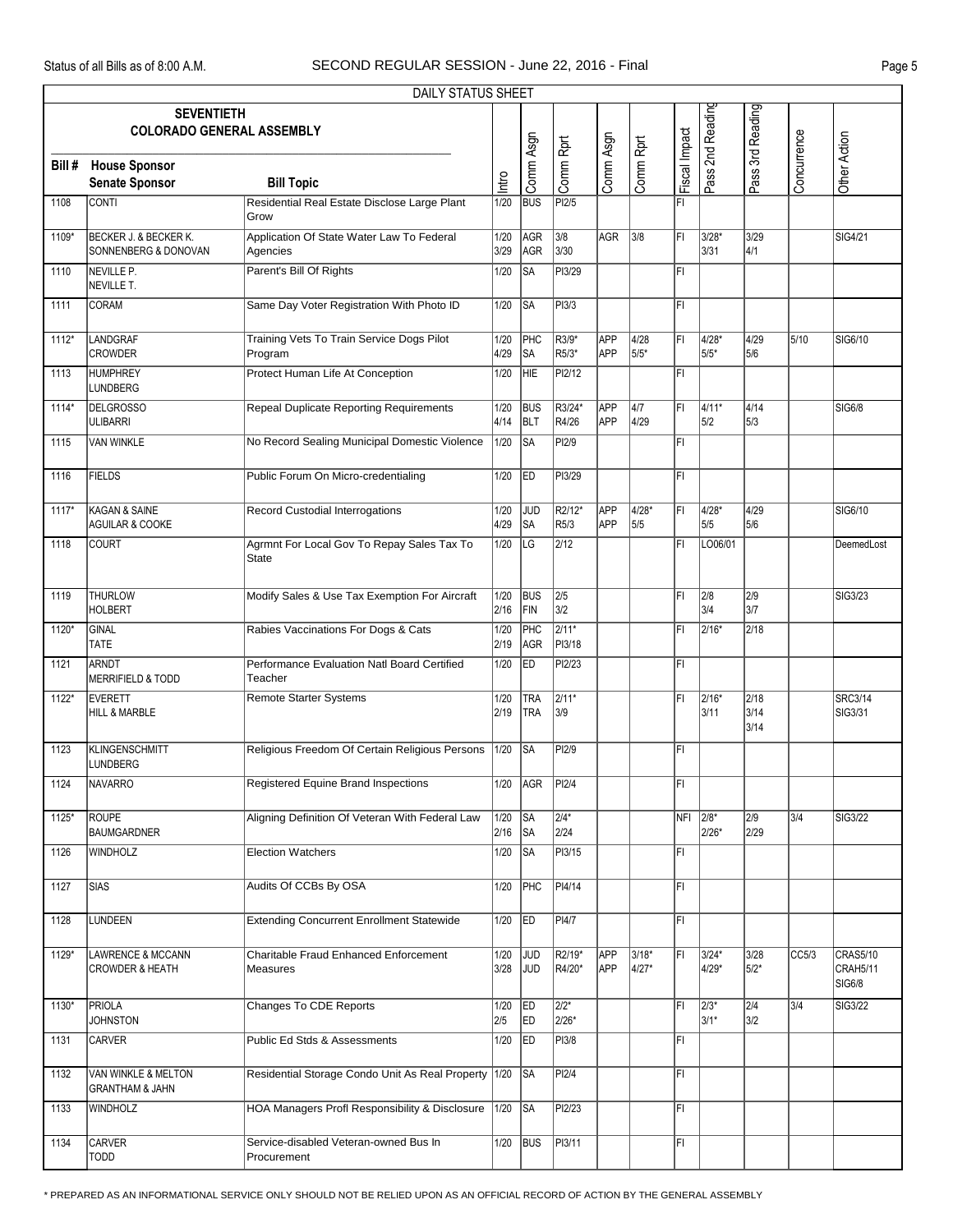|         |                                                           | DAILY STATUS SHEET                                                |                        |                          |                                |                          |               |               |                         |                       |             |                |
|---------|-----------------------------------------------------------|-------------------------------------------------------------------|------------------------|--------------------------|--------------------------------|--------------------------|---------------|---------------|-------------------------|-----------------------|-------------|----------------|
|         | <b>SEVENTIETH</b><br><b>COLORADO GENERAL ASSEMBLY</b>     |                                                                   |                        |                          |                                |                          |               |               | Pass 2nd Reading        | Pass 3rd Reading      |             |                |
| Bill #  | <b>House Sponsor</b><br><b>Senate Sponsor</b>             | <b>Bill Topic</b>                                                 | lntro                  | Comm Asgn                | Comm Rprt                      | Comm Asgn                | Comm Rprt     | Fiscal Impact |                         |                       | Concurrence | Other Action   |
| 1135    | <b>SALAZAR</b><br><b>ULIBARRI</b>                         | Change Columbus Day To Indigenous Peoples'<br>Day                 | 1/20                   | <b>SA</b>                | PI4/26                         |                          |               | l۴ı           |                         |                       |             |                |
| 1136*   | <b>ESGAR</b><br><b>GARCIA</b>                             | Multiple Crew Members Required For Freight<br><b>Trains</b>       | 1/20<br>3/9            | TRA<br> SA               | $2/26*$<br>PI3/29              |                          |               | FI            | 3/3*                    | 3/4                   |             |                |
| 1137    | <b>KLINGENSCHMITT</b><br>LUNDBERG                         | Nicotine Products Warning Label                                   | 1/20                   | HIE                      | PI2/12                         |                          |               | FI            |                         |                       |             |                |
| 1138    | <b>BROWN</b>                                              | General Fund Transfers For State Infrastructure                   | 1/20                   | <b>SA</b>                | PI2/25                         |                          |               | FI            |                         |                       |             |                |
| 1139*   | <b>WILLETT &amp; ARNDT</b><br><b>SCOTT</b>                | Allow Electronic Cmt Participation During Interim                 | 1/20<br>2/16           | LG<br>∣SA                | $\overline{2/4}$<br>R2/24*     | LC                       | $3/7*$        | CFI           | $12/8*$<br>$L3/9*$      | 2/9                   |             |                |
| 1140    | <b>COURT &amp; PABON</b>                                  | Camp Contrib Limits For School Dist Dir Elections 1/21            |                        | lsa                      | PI3/22                         |                          |               | l۴ı           |                         |                       |             |                |
| $1141*$ | <b>BECKER K. &amp; CORAM</b><br><b>JAHN &amp; ROBERTS</b> | Radon Exposure In Buildings                                       | 1/21<br>3/9            | HIE<br> HHS              | R2/10*<br>R3/28                | <b>APP</b><br><b>APP</b> | $3/4*$<br>4/1 | l۴ı           | $3/7*$<br>4/5           | 3/8<br>4/6            |             | SIG4/21        |
| 1142*   | <b>BUCK &amp; GINAL</b><br><b>CROWDER &amp; COOKE</b>     | Rural & Frontier Health Care Preceptor Tax<br>Credit              | 1/21<br>5/6            | PHC<br><b>APP</b><br>FIN | $\sqrt{2/17^*}$<br>5/5<br>R5/9 | FIN<br>APP               | R3/18*<br>5/9 | ΙFΙ           | $5/5*$<br>5/9           | 5/6<br>5/10           |             | <b>SIG6/6</b>  |
| 1143    | HUMPHREY & VAN WINKLE<br>NEVILLE T.                       | Prohibit Red Light Cameras Photo Radar Auto ID<br>Sys             | 1/21                   | SA                       | PI3/10                         |                          |               | FI            |                         |                       |             |                |
| $1144*$ | <b>BECKER J. &amp; PETTERSEN</b><br><b>GRANTHAM</b>       | Transparency College Courses High School<br><b>Students</b>       | 1/21<br>2/16           | ED<br><b>IED</b>         | $\sqrt{2/9^*}$<br>3/7          |                          |               | l۴ı           | 2/10*<br>3/9            | 2/11<br>3/10*         | 3/11        | SIG3/31        |
| 1145*   | <b>LEBSOCK</b><br><b>TATE</b>                             | Documentary Fee For Residential Real Property                     | $\boxed{1/21}$<br>3/4  | <b>BUS</b><br> LG        | $\sqrt{2/17^*}$<br>3/16        |                          |               | FI            | $2/18*$<br>3/18         | 2/19<br>3/21          |             | SIG4/15        |
| 1146    | <b>LANDGRAF &amp; SIAS</b>                                | Born Alive Infant Protection Act                                  | $1/21$                 | ∣SA                      | PI3/1                          |                          |               | FI            |                         |                       |             |                |
| 1147    | <b>NAVARRO</b>                                            | Reduce C-SEAP Wait Times For Services                             | 1/21                   | lsa                      | PI2/11                         |                          |               | l۴ı           |                         |                       |             |                |
| 1148*   | <b>SIAS</b><br>ROBERTS & KEFALAS                          | Health Benefit Exchange Rules and Policies                        | $\boxed{1/21}$<br>2/19 | <b>SA</b><br><b>HHS</b>  | $2/11*$<br>2/26*               |                          |               | FI            | $2/16*$<br>$3/1*$       | $\sqrt{2/18}$<br>3/2  | 3/3         | <b>SIG3/22</b> |
| 1149*   | <b>MELTON</b><br>NEWELL                                   | <b>Remove Budget Reporting Exemption HOAs</b><br>Predate Act      | 1/25<br>3/9            | LG<br> LG                | $\overline{2/25}$<br>3/16*     |                          |               | NFI           | $2/29*$<br>$3/22*$      | 3/4<br>3/24           | 3/28        | SIG4/15        |
| 1150    | <b>CONTI</b>                                              | Counties Prohibit Underage Nicotine Possession                    | 1/25                   | ILG                      | $2/18*$                        |                          |               | ΙFΙ           | LO06/01                 |                       |             | DeemedLost     |
|         | 1151* PABON<br><b>HOLBERT</b>                             | Alcohol Beverage Expand Penalty Mitigation                        | 2/19                   | 1/25 BUS 2/12<br>BLT     | 3/8                            |                          |               | l۴ı           | 2/16<br>3/10*           | $\sqrt{2/18}$<br>3/11 | 3/15        | SIG3/31        |
| 1152    | <b>FOOTE</b><br>COOKE                                     | Department Of Corrections Medication<br>Distribution              | 1/25<br>3/4            | JUD<br>SA                | 2/17<br>3/17                   |                          |               | ΙFΙ           | 2/18<br>3/21            | 2/19<br>3/22          |             | <b>SIG4/7</b>  |
| 1153*   | MELTON<br>COOKE                                           | Change Due Date For State Board Of Parole<br>Report               | 1/25<br>3/21           | JUD<br><b>JUD</b>        | 3/16<br>3/31                   |                          |               | FI            | 3/17<br>4/4             | $3/18*$<br>4/5        |             | SIG4/21        |
| 1154    | <b>DELGROSSO</b>                                          | <b>Employer Definition Clarify Franchisee Status</b>              | 1/25                   | LG                       | PI3/17                         |                          |               | ΙFΙ           |                         |                       |             |                |
| 1155*   | <b>SAINE &amp; MITSCH BUSH</b><br>SONNENBERG              | Controlled-access Highway As County Primary<br>Road               | 1/26<br>3/17           | LG<br><b>TRA</b>         | 3/10*<br>4/1                   |                          |               | FI            | 3/16*<br>4/5            | 3/17<br>4/6           |             | SIG4/22        |
| 1156    | <b>DANIELSON &amp; SALAZAR</b><br>DONOVAN & HEATH         | <b>Extend Pay Transparency Protection All</b><br><b>Employees</b> | 1/28<br>3/29           | <b>BUS</b><br><b>SA</b>  | $3/24$<br>4/12                 |                          |               | ΙFΙ           | $3/28$<br>4/14          | $3/29$<br>L4/19       |             | SRC4/19        |
| 1157    | <b>GARNETT &amp; KRAFT-THARP</b><br>TATE                  | Sunset Review Skolnik Medical Transparency Act 1/28               | 3/4                    | <b>BUS</b><br><b>BLT</b> | $\overline{2/17}$<br>3/17      |                          |               | ΙFΙ           | 2/18<br>3/21            | 2/19<br>3/22          |             | SIG4/14        |
| 1158*   | <b>LEE</b><br>HOLBERT                                     | Sunset Identity Theft And Financial Fraud Board                   | 1/28<br>3/4            | JUD<br>FIN               | $\sqrt{2/17^*}$<br>R3/11*      | APP                      | 4/1           | FI            | 2/18*<br>$4/5*$         | 2/19<br>4/6           | 4/11        | SIG5/4         |
| 1159*   | <b>LEE</b><br><b>HOLBERT</b>                              | Sunset Colorado Fraud Investigators Unit                          | 1/28<br>3/4            | JUD<br>FIN               | $\sqrt{2/17^*}$<br>R3/11*      | APP                      | 4/1           | İΕΙ           | 2/18*<br>$4/5*$         | $\sqrt{2/19}$<br>4/6  | 4/11        | <b>SIG5/4</b>  |
| 1160*   | <b>GINAL &amp; LONTINE</b><br>TATE                        | <b>Sunset Surgical Assistants Surgical Technicians</b>            | 1/28<br>4/14           | HIE<br>APP<br>FIN        | 3/16*<br>4/7*<br>R4/21         | APP                      | 5/5           | l۴ı           | R3/21<br>$4/12*$<br>5/5 | 4/14<br>5/6           |             | SIG6/10        |
| 1161    | YOUNG<br>LAMBERT                                          | Allocate Senior Property Tax Exemption Money                      | 1/28<br>2/12           | FIN<br>APP               | 2/4<br>2/26                    |                          |               | ΙFΙ           | 2/8 <br>3/1             | 2/9<br>3/2            |             | SIG3/22        |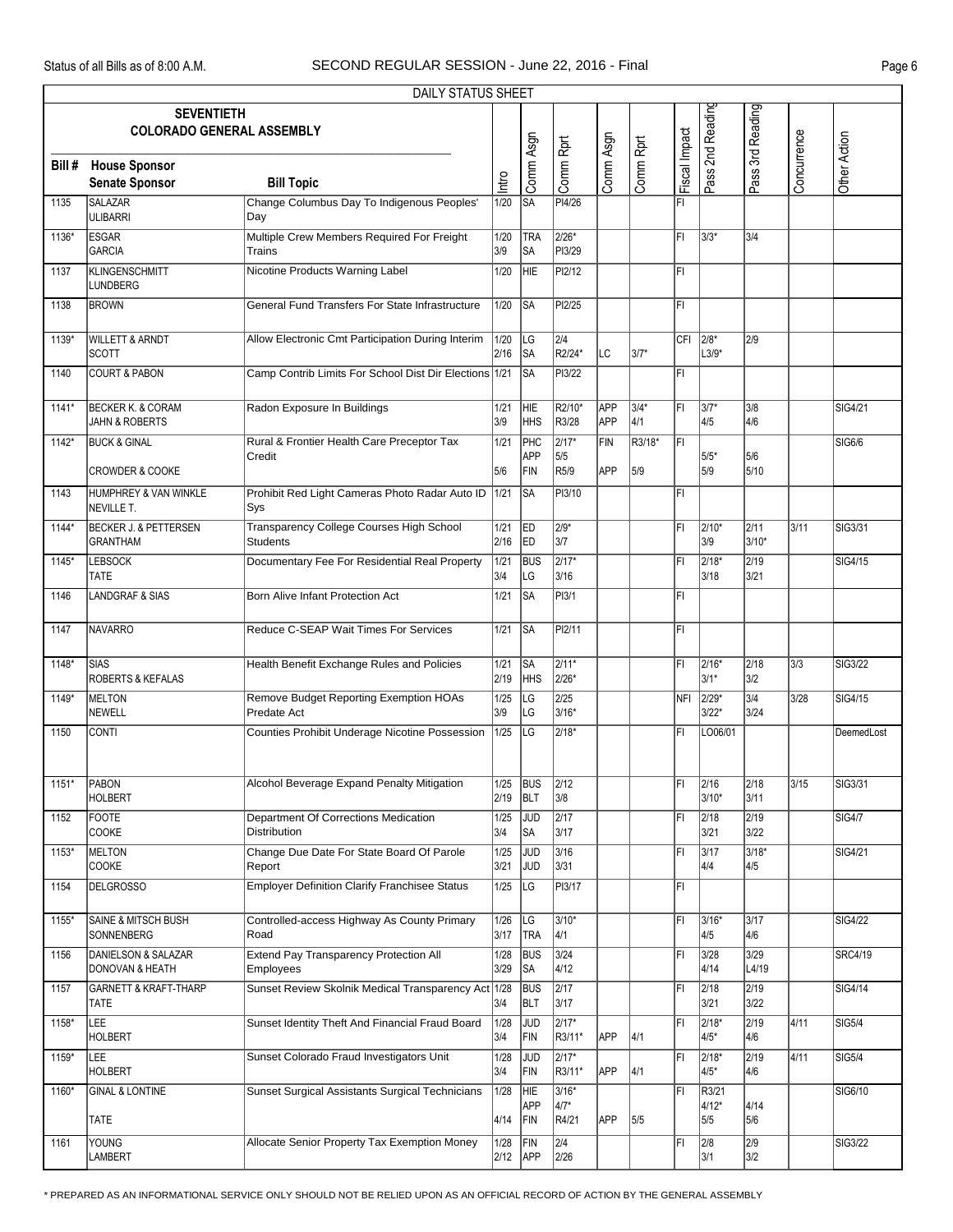|         | DAILY STATUS SHEET                                         |                                                             |                          |                                        |                              |                          |                |               |                    |                           |             |                                              |  |
|---------|------------------------------------------------------------|-------------------------------------------------------------|--------------------------|----------------------------------------|------------------------------|--------------------------|----------------|---------------|--------------------|---------------------------|-------------|----------------------------------------------|--|
|         | <b>SEVENTIETH</b><br><b>COLORADO GENERAL ASSEMBLY</b>      |                                                             |                          |                                        |                              |                          |                |               | Pass 2nd Reading   | Pass 3rd Reading          |             |                                              |  |
| Bill #  | <b>House Sponsor</b><br><b>Senate Sponsor</b>              | <b>Bill Topic</b>                                           | Intro                    | Comm Asgn                              | Comm Rprt                    | Comm Asgn                | Comm Rprt      | Fiscal Impact |                    |                           | Concurrence | Other Action                                 |  |
| 1162    | <b>NAVARRO</b>                                             | Low-performing Schools Admin Salary Increases               | 1/28                     | ED                                     | PI3/15                       |                          |                | ΙFΙ           |                    |                           |             |                                              |  |
| 1163    | RANKIN<br><b>GRANTHAM</b>                                  | Appropriations From Noxious Weed Management 1/28<br>Fund    | 3/4                      | LG<br><b>APP</b>                       | 2/25<br>3/11                 |                          |                | l۴ı           | 2/29<br>3/15       | 3/1<br>3/16               |             | SIG4/12                                      |  |
| 1164*   | PABON<br><b>AGUILAR</b>                                    | Transfer Immunization Exemption Duties To<br><b>CDPHE</b>   | 1/28                     | HIE                                    | $2/26*$                      |                          |                | l۴ı           | $3/10*$<br>LO06/01 | <b>RR3/11</b>             |             | DeemedLost                                   |  |
| 1165*   | <b>BECKER K. &amp; LANDGRAF</b><br><b>CROWDER</b>          | CO Child Support Commission Statutory<br>Changes            | 1/28<br>3/9              | PHC<br><b>HHS</b>                      | $2/24*$<br>3/17              |                          |                | l۴ı           | 3/3*<br>$3/21*$    | 3/4<br>3/22               | CC3/28      | <b>CRAS4/15</b><br>CRAH4/18<br><b>SIG5/4</b> |  |
| 1166*   | PETTERSEN & WINTER<br>DONOVAN                              | Prohibit Seeking Salary History For Job<br>Applicants       | 1/29<br>3/28             | BUS<br> SA                             | 3/18*<br>PI3/31              |                          |                | l۴ı           | 3/24*              | 3/28                      |             |                                              |  |
| 1167*   | <b>WINTER &amp; PETTERSEN</b><br><b>TODD &amp; DONOVAN</b> | Colorado Family First Employer Act                          | 1/29<br>4/25             | <b>BUS</b><br> SA<br>APP               | R4/13*<br>PI <sub>5/3</sub>  | <b>APP</b><br>BLT        | 4/22*          | lFı.          | $4/22*$            | 4/25                      |             |                                              |  |
| 1168    | <b>GINAL &amp; DANIELSON</b><br><b>SCOTT</b>               | Sunset Rural Alcohol & Sub Abuse Treatment<br>Prog          | $\sqrt{2/1}$<br>3/4      | PHC<br>HHS                             | 2/24<br>3/10                 |                          |                | l۴ı           | 2/29<br>3/14       | 3/1<br>3/15               |             | <b>SIG4/14</b>                               |  |
| 1169    | <b>CORAM</b><br><b>ROBERTS</b>                             | Ute Representatives For Transp Advisory<br>Committee        | $\overline{2/1}$<br>2/19 | <b>TRA</b><br><b>TRA</b>               | 2/11<br>3/24                 |                          |                | NFI           | 2/16<br>3/28       | $\overline{2/18}$<br>3/29 |             | SIG4/14                                      |  |
| 1170    | <b>VIGIL &amp; CORAM</b><br><b>SONNENBERG &amp; GARCIA</b> | <b>Sunset Division Racing Events</b>                        | $\sqrt{2/1}$<br>3/4      | <b>AGR</b><br>AGR                      | $\overline{2/23}$<br>3/11    |                          |                | ΙFΙ           | 2/24<br>3/15       | 2/25<br>3/16              |             | SIG4/15                                      |  |
| $1171*$ | <b>PETTERSEN &amp; FIELDS</b><br><b>WOODS</b>              | Sunset CO Special Ed Fiscal Advisory Committee 2/1          | 3/22                     | ED<br><b>IED</b>                       | $3/17*$<br>4/15              |                          |                | l۴ı           | $3/21*$<br>4/19    | $3/22$<br>4/20            |             | <b>SIG6/8</b>                                |  |
| 1172*   | <b>SAINE &amp; PRIMAVERA</b><br>HOLBERT & NEVILLE T.       | CDOT Efficiency And Accountability Committee                | $\sqrt{2/1}$<br>4/18     | <b>TRA</b><br><b>TRA</b><br><b>APP</b> | R2/12<br>R4/27<br>5/3        | <b>APP</b><br>LC         | 4/15*<br>R4/29 | l۴ı           | $4/15*$<br>5/3     | 4/18<br>5/4               |             | SIG6/10                                      |  |
| $1173*$ | <b>MITSCH BUSH</b><br><b>SCOTT</b>                         | Sunset Continue Water Vessel Registration                   | 2/1<br>3/22              | AGR<br>AGR                             | R3/1<br>3/28                 | APP                      | 3/18           | l۴ı           | 3/21*<br>3/29      | $3/22$<br>3/30            |             | SIG4/21                                      |  |
| 1174    | <b>BECKER J.</b><br>SONNENBERG                             | <b>Conservation Easement Tax Credit Landowner</b><br>Relief | $\overline{2/1}$         | lsa<br><b>APP</b>                      | R <sub>2</sub> /18<br>PI4/15 | FIN                      | R3/17*         | lFı.          |                    |                           |             |                                              |  |
| 1175*   | PRIMAVERA & NORDBERG<br>JAHN & NEVILLE T.                  | Property Tax Exemption Administration                       | 2/1<br>4/25              | FIN<br>FIN                             | R2/19<br>5/3                 | <b>APP</b><br><b>APP</b> | 4/22*<br>5/5   | l۴ı           | 4/22*<br>5/5       | 4/25<br>5/6               |             | SIG6/10                                      |  |
| 1176    | <b>LEBSOCK</b><br> TATE                                    | Wine & Spirits Wholesalers Employee Purchase<br>Prog        | 2/1<br>3/4               | <b>BUS</b><br><b>BLT</b>               | $\sqrt{2/17}$<br>3/17        |                          |                | l۴ı           | 2/18<br>3/21       | $\sqrt{2/19}$<br>3/22     |             | SIG4/14                                      |  |
| 1177*   | <b>BUCKNER &amp; PETTERSEN</b><br>HILL                     | Sunset Council Of Higher Education<br>Representatives       | 2/1<br>3/22              | <b>IED</b><br>ED                       | 3/17*<br>4/28                |                          |                | FI            | 3/21*<br>4/29      | $3/22$<br>5/2             |             | <b>SIG6/6</b>                                |  |
| 1178*   | <b>SALAZAR</b><br><b>ULIBARRI</b>                          | In-state Tuition American Indian Tribes Ties To<br>CO.      | 2/1<br>4/29              | ED<br><b>SA</b>                        | 3/1<br>PI5/4                 | APP                      | 4/28*          | l۴ı           | 4/28*              | 4/29                      |             |                                              |  |
| 1179    | <b>BUCK</b><br>SONNENBERG                                  | <b>Concealed Carry For Military Personnel</b>               | 2/2                      | <b>SA</b>                              | PI3/8                        |                          |                | FL            |                    |                           |             |                                              |  |
| 1180    | <b>HUMPHREY</b><br>NEVILLE T.                              | Free Exercise Of Religion                                   | 2/2                      | <b>SA</b>                              | PI3/17                       |                          |                | FL            |                    |                           |             |                                              |  |
| 1181    | <b>BUCK</b>                                                | Local Government Fracking Ban Liable Royalties 2/2          |                          | ∣SA                                    | PI2/25                       |                          |                | ΙFΙ           |                    |                           |             |                                              |  |
| 1182*   | <b>COURT &amp; DURAN</b><br>COOKE & HEATH                  | Sunset Commodity Metals Theft Task Force                    | 2/2<br>3/9               | <b>BUS</b><br>JUD                      | $2/24*$<br>3/22              |                          |                | lFI.          | 2/25*<br>3/24      | 2/26<br>3/28              |             | SIG4/12                                      |  |
| 1183*   | <b>BUCKNER</b><br><b>CROWDER</b>                           | Aligning Fed Changes To Child Care Assistance<br>Prog       | 2/3<br>3/9               | <b>PHC</b><br><b>HHS</b>               | 2/24<br>3/28*                |                          |                | CFI           | 3/7<br>$3/29*$     | 3/8<br>3/30               | CC4/4       | HAD4/18<br>DeemedLost<br>SAD5/11             |  |
| 1184*   | RANKIN<br><b>GRANTHAM</b>                                  | <b>HCSM Fund Transfers To Broadband Fund</b>                | 2/3<br>3/11              | APP<br><b>APP</b>                      | 3/4<br>3/18*                 |                          |                | NFI           | 3/7 <br>$3/22*$    | 3/8<br>3/24               | $3/28$      | SIG4/12                                      |  |
| 1185*   | MORENO<br><b>ULIBARRI</b>                                  | Gender Identification On Birth Certificates                 | $\sqrt{2/3}$<br>3/9      | HIE<br><b>SA</b>                       | $2/19*$<br>PI3/22            |                          |                | l۴ı           | 2/29*              | 3/4                       |             |                                              |  |
| 1186*   | <b>TYLER</b><br><b>BAUMGARDNER</b>                         | MAP-21 Rail Fixed Guideway Safety Fund Grant<br>Match       | 2/3<br>4/18              | <b>TRA</b><br><b>TRA</b>               | R2/19<br>R4/27               | <b>APP</b><br>APP        | 4/15*<br>4/29  | FI            | 4/15*<br>5/2       | 4/18<br>5/3               |             | SIG6/6                                       |  |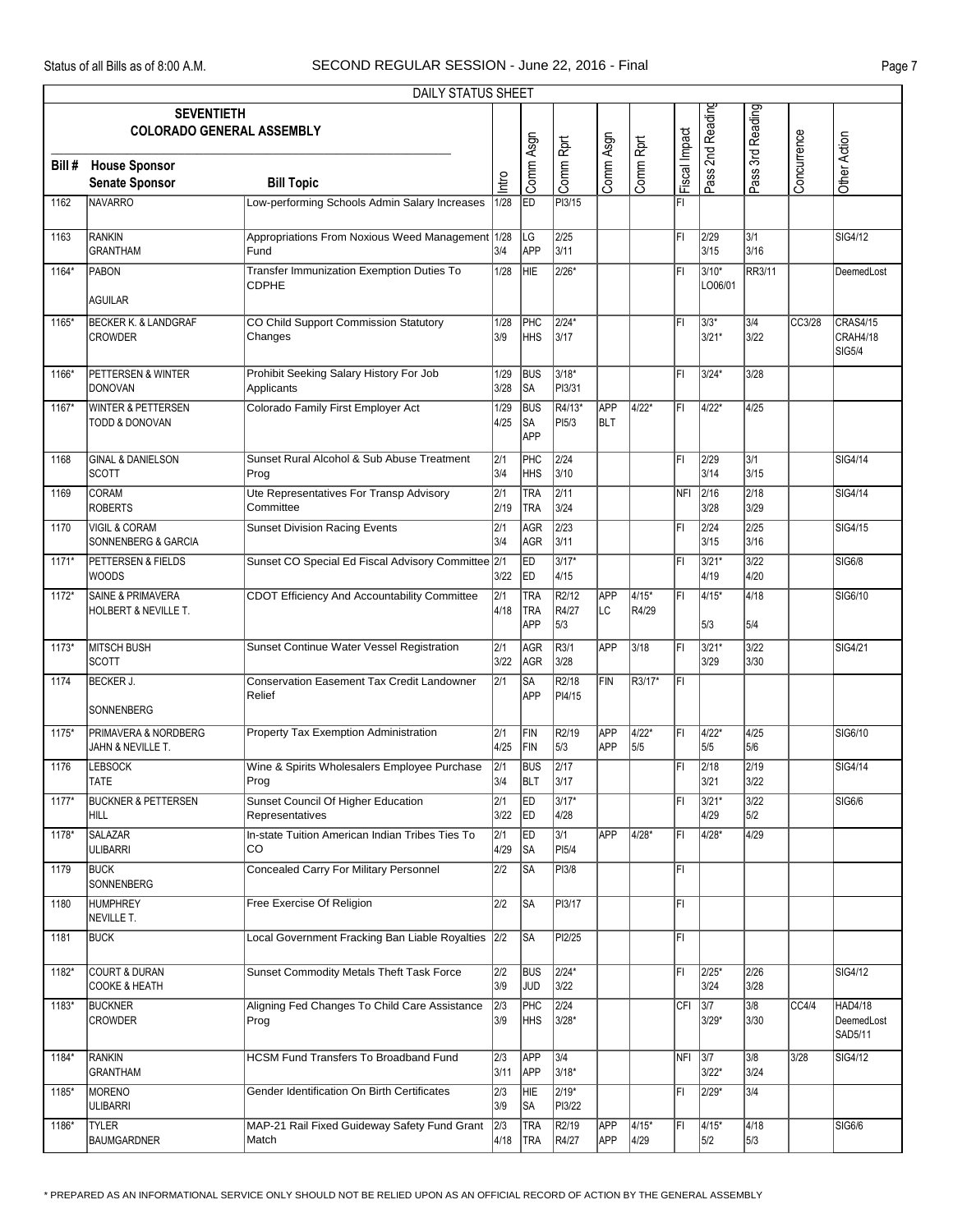|        | DAILY STATUS SHEET                                           |                                                              |                          |                                        |                                   |                          |                           |               |                    |                           |             |                         |  |
|--------|--------------------------------------------------------------|--------------------------------------------------------------|--------------------------|----------------------------------------|-----------------------------------|--------------------------|---------------------------|---------------|--------------------|---------------------------|-------------|-------------------------|--|
|        | <b>SEVENTIETH</b><br><b>COLORADO GENERAL ASSEMBLY</b>        |                                                              |                          |                                        |                                   |                          |                           |               | Pass 2nd Reading   | Pass 3rd Reading          |             |                         |  |
| Bill # | <b>House Sponsor</b><br><b>Senate Sponsor</b>                | <b>Bill Topic</b>                                            | lntro                    | Comm Asgn                              | Comm Rprt                         | Comm Asgn                | Comm Rprt                 | Fiscal Impact |                    |                           | Concurrence | Other Action            |  |
| 1187*  | <b>KRAFT-THARP</b><br><b>HOLBERT</b>                         | Sales & Use Tax Exemption Retirement Comm<br>Food            | 2/3<br>3/16              | FIN<br>FIN                             | $3/10*$<br>3/24                   |                          |                           | FI            | $3/15*$<br>3/28    | $3/16$<br>3/29            |             | SIG6/1                  |  |
| 1188   | <b>ROSENTHAL</b><br><b>MARTINEZ HUMENIK</b>                  | Separate Governmental Entity Transparency                    | 2/3<br>3/4               | LG<br>BLT                              | $\sqrt{2/19}$<br>3/22             |                          |                           | FI            | 2/24<br>3/24       | $\overline{2/25}$<br>3/28 |             | SIG4/14                 |  |
| 1189   | lwist<br><b>ROBERTS</b>                                      | Bingo-raffle License Regulation Secretary Of<br><b>State</b> | $\sqrt{2/3}$<br>3/4      | <b>BUS</b><br><b>BLT</b>               | $\sqrt{2/19}$<br>3/17             |                          |                           | FI            | 2/22<br>3/21       | $\sqrt{2/23}$<br>3/22     |             | SIG4/15                 |  |
| 1190   | <b>DORE</b><br><b>COOKE</b>                                  | <b>Exclude Detention Facilities From Deadly Force</b><br>Law | $\sqrt{2/3}$<br>3/9      | SA<br> JUD                             | 3/1<br>3/22                       |                          |                           | FI            | 3/3<br>3/24        | 3/4<br>3/28               |             | SIG4/14                 |  |
| 1191   | SALAZAR & MELTON                                             | Bill Of Rights For Persons Who Are Homeless                  | 2/3                      | LG                                     | PI2/25                            |                          |                           | FI            |                    |                           |             |                         |  |
| 1192*  | <b>KAGAN</b><br><b>STEADMAN</b>                              | <b>Recodification Of Sunset Provisions</b>                   | $\overline{2/3}$<br>3/4  | <b>JUD</b><br><b>JUD</b>               | $2/19*$<br>3/17*                  |                          |                           | l۴ı           | 2/24*<br>$3/21*$   | 2/25<br>3/22              | 3/28        | SIG4/14                 |  |
| 1193   | <b>HAMNER</b><br><b>LAMBERT</b>                              | Electronic Access Ofc Respondent Parents'<br>Counsel         | 2/3<br>3/4               | JUD<br><b>APP</b>                      | 2/23<br>3/11                      |                          |                           | NFI           | 2/24<br>3/15       | 2/25<br>3/16              |             | SIG4/14                 |  |
| 1194   | MITSCH BUSH & BECKER J.<br>SONNENBERG                        | Income Tax Deduction For Leasing Out Ag Asset                | 2/3<br>4/29              | AGR<br>APP<br>FIN                      | $\overline{2/23}$<br>4/28<br>R5/5 | FIN<br><b>APP</b>        | R3/17<br>5/5              | ΙFΙ           | 4/28<br>5/5        | 4/29<br>L5/6<br>5/6       |             | <b>SRC5/6</b><br>SIG6/8 |  |
| 1195*  | <b>LANDGRAF &amp; YOUNG</b><br><b>CROWDER &amp; STEADMAN</b> | Home Modification Services In Medicaid Waivers               | 2/3<br>4/18              | HIE<br><b>HHS</b>                      | R2/26*<br>R4/28                   | <b>APP</b><br><b>APP</b> | 4/15*<br>PI4/29           | FI            | 4/15*              | 4/18                      |             |                         |  |
| 1196*  | PETTERSEN & RANKIN<br><b>JOHNSTON</b>                        | Aspire To College Colorado Pilot Program                     | 2/3<br>4/18              | ED<br> SA                              | R2/23*<br>PI5/3                   | APP                      | 4/15*                     | ΙFΙ           | 4/15*              | 4/18                      |             |                         |  |
| 1197*  | <b>CARVER &amp; MELTON</b><br>TODD & CROWDER                 | Military Veteran Occupational Credentials                    | $\overline{2/4}$<br>4/14 | <b>BUS</b><br>lsa                      | R2/26*<br>R4/26                   | APP<br><b>APP</b>        | $4/7*$<br>4/29            | l۴ı           | $4/12*$<br>4/29    | 4/14<br>5/2               |             | SIG5/20                 |  |
| 1198*  | PABON & WILSON<br>TATE & KERR                                | <b>Computer Courses Fulfill Graduation</b><br>Requirements   | 2/4<br>3/16              | ED<br><b>IED</b>                       | $3/10*$<br>3/28*                  |                          |                           | FI            | $3/15*$<br>$3/29*$ | 3/16<br>3/30              | 4/1         | SIG4/21                 |  |
| 1199   | <b>EVERETT</b><br><b>MARBLE</b>                              | Eliminate Bill Limit Exemption Interim Cmt Bills             | 2/4                      | SA                                     | PI3/10                            |                          |                           | FI            |                    |                           |             |                         |  |
| 1200   | <b>RANSOM</b><br><b>LUNDBERG</b>                             | AG Authority Over Fetal Tissue Transfers                     | 2/4                      | lsa                                    | PI4/5                             |                          |                           | FI            |                    |                           |             |                         |  |
| 1201   | WILLETT                                                      | <b>Health Professionals Companion Animals</b>                | 2/4                      | HIE.                                   | PI3/4                             |                          |                           | FI            |                    |                           |             |                         |  |
| 1202   | <b>WIST</b><br><b>TATE</b>                                   | Mandatory Employer E-verify Participation                    | 2/4                      | lsa                                    | PI3/10                            |                          |                           | FI            |                    |                           |             |                         |  |
| 1203   | NEVILLE P.                                                   | Women's Health Protection Act                                | $\overline{2/4}$         | <b>HIE</b>                             | PI4/8                             |                          |                           | l۴ı           |                    |                           |             |                         |  |
| 1204   | NEVILLE P.<br>NEVILLE T.                                     | Allow Concealed Carry On Public School<br>Grounds            | 2/4                      | SA                                     | PI3/8                             |                          |                           | FL            |                    |                           |             |                         |  |
| 1205   | KLINGENSCHMITT<br><b>COOKE</b>                               | Motorcycle Lane-splitting                                    | 2/4                      | <b>TRA</b>                             | PI2/18                            |                          |                           | FL            |                    |                           |             |                         |  |
| 1206   | <b>NORDBERG</b>                                              | Allow Service Members Keep Location Info<br>Private          | 2/4                      | <b>SA</b>                              | PI3/15                            |                          |                           | N/A           |                    |                           |             |                         |  |
| 1207   | <b>ROSENTHAL</b>                                             | PERA Investments In Renewable Energy<br>Companies            | 2/4                      | FIN                                    | PI2/25                            |                          |                           | FL            |                    |                           |             |                         |  |
| 1208   | <b>CARVER</b><br>LUNDBERG & NEWELL                           | <b>Create Data Privacy Subcommittee</b>                      | 2/4                      | <b>SA</b>                              | PI3/22                            |                          |                           | FI            |                    |                           |             |                         |  |
| 1209   | RANKIN & BECKER K.                                           | Working Group To Study Program Eval                          | $\overline{2/4}$         | LG<br>ILC.                             | R2/18*<br>PI5/6                   | APP                      | R4/28*                    | IFI.          |                    |                           |             |                         |  |
| 1210   | <b>ROSENTHAL</b><br><b>STEADMAN</b>                          | Prohibit Conversion Therapy Mental Health<br>Provider        | 2/4<br>3/29              | PHC<br><b>SA</b>                       | 3/9<br>PI4/12                     |                          |                           | ΙFΙ           | 3/14               | 3/17                      |             |                         |  |
| 1211*  | MELTON<br><b>BAUMGARDNER &amp; JAHN</b>                      | Marijuana Transporter License                                | 2/4<br>4/14              | <b>BUS</b><br>APP<br><b>TRA</b><br>APP | R2/26*<br>$4/7*$<br>R4/27*<br>5/5 | FIN<br>FIN               | R3/4<br>R <sub>5</sub> /3 | FL            | $4/12*$<br>$5/5*$  | 4/14<br>5/6               | 5/9         | SIG6/10                 |  |
| 1212   | <b>ROUPE</b>                                                 | Temp Tax Incentive For Unreimbursed Medicaid<br>Fees         | 2/4                      | <b>SA</b>                              | PI4/14                            | FIN                      |                           | ΙFΙ           |                    |                           |             |                         |  |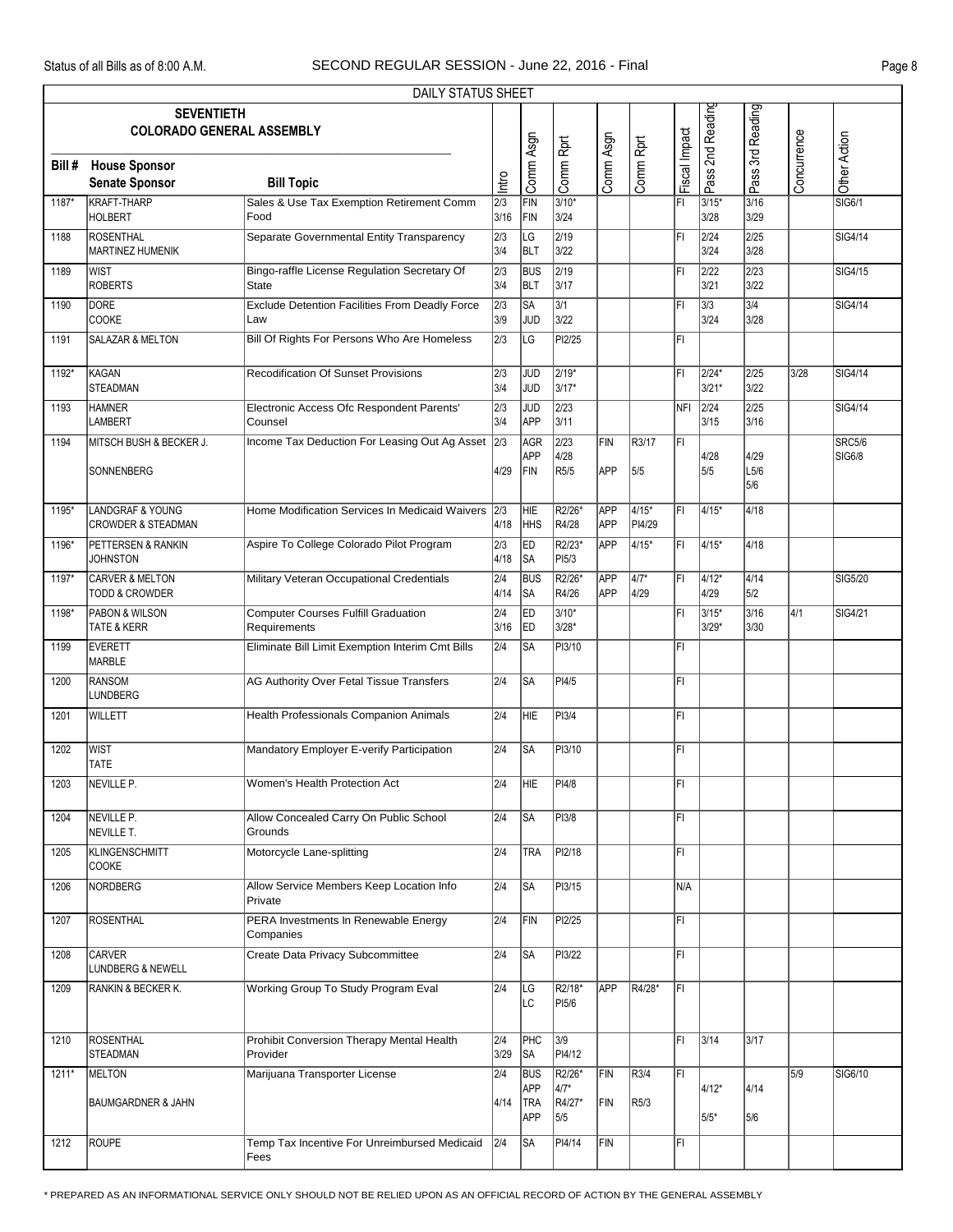|        |                                                           | DAILY STATUS SHEET                                    |                          |                          |                           |                   |                        |               |                    |                      |                  |                              |
|--------|-----------------------------------------------------------|-------------------------------------------------------|--------------------------|--------------------------|---------------------------|-------------------|------------------------|---------------|--------------------|----------------------|------------------|------------------------------|
|        | <b>SEVENTIETH</b><br><b>COLORADO GENERAL ASSEMBLY</b>     |                                                       |                          |                          |                           |                   |                        |               | Pass 2nd Reading   | Pass 3rd Reading     |                  |                              |
| Bill # | <b>House Sponsor</b><br><b>Senate Sponsor</b>             | <b>Bill Topic</b>                                     | Intro                    | Comm Asgn                | Comm Rprt                 | Comm Asgn         | Comm Rprt              | Fiscal Impact |                    |                      | Concurrence      | Other Action                 |
| 1213   | LAWRENCE<br><b>LUNDBERG &amp; NEWELL</b>                  | Civil Action For Intrusion With Electronic Device     | 2/4                      | JUD                      | PI3/28                    |                   |                        | FI            |                    |                      |                  |                              |
| 1214   | <b>CONTI</b>                                              | Marijuana                                             | 2/4                      | JUD                      | PI2/26                    |                   |                        | FL            |                    |                      |                  |                              |
| 1215   | <b>MCCANN &amp; KAGAN</b><br><b>GUZMAN</b>                | Purposes Of Parole                                    | 2/4<br>3/9               | <b>JUD</b><br><b>JUD</b> | 3/4<br>3/29               |                   |                        | INFI 13/7     | 3/30               | 3/8<br>3/31          |                  | SIG4/21                      |
| 1216*  | MCCANN<br><b>STEADMAN</b>                                 | <b>Facilitate Administration IEC</b>                  | 2/4<br>5/6               | JUD<br>SA                | $R3/9*$<br>PI5/9          | APP               | 5/5*                   | lFI.          | 5/5*               | 5/6                  |                  |                              |
| 1217   | <b>RYDEN</b><br>CARROLL                                   | Implement HOA Info Office Study<br>Recommendations    | $\overline{2/4}$<br>4/14 | SA<br>lsa                | $\overline{4/7}$<br>PI5/3 |                   |                        | CFI           | 4/13               | 4/14                 |                  |                              |
| 1218   | <b>SAINE</b><br>NEVILLE T.                                | A Woman's Right To Accurate Health Care Info          | $\overline{2/4}$         | HIE                      | PI4/22                    |                   |                        | ΙFΙ           |                    |                      |                  |                              |
| 1219   | PRIOLA<br>WOODS                                           | Motor Vehicle-related Services Consolidation          | $\overline{2/4}$         | SA                       | PI4/12                    |                   |                        | FL            |                    |                      |                  |                              |
| 1220   | <b>WILLETT &amp; VIGIL</b>                                | <b>Black Bear Hunting August</b>                      | 2/4                      | <b>SA</b>                | PI3/29                    |                   |                        | FL            |                    |                      |                  |                              |
| 1221   | <b>JOSHI</b>                                              | Budget Cuts To Increase Medicaid Provider<br>Rates    | 2/4                      | <b>SA</b>                | PI3/15                    |                   |                        | lFı.          |                    |                      |                  |                              |
| 1222*  | <b>RANKIN &amp; TYLER</b><br><b>TODD &amp; HILL</b>       | Suppl Online Ed & Blended Learning Resources          | 2/4<br>4/29              | ED<br>FIN                | R3/8*<br>R5/3*            | APP<br>APP        | 4/28*<br>5/6           | ΙFΙ           | 4/28*<br>$5/6*$    | 4/29<br>5/9*         | 5/10             | SIG6/10                      |
| 1223   | RANKIN<br><b>GRANTHAM</b>                                 | High Cost Support Mechanism Funds                     | 2/4                      | TRA                      | PI2/25                    |                   |                        | lFI.          |                    |                      |                  |                              |
| 1224*  | LUNDEEN<br>WOODS                                          | Treat Trafficking Of Children As Child Abuse          | $\overline{2/4}$<br>3/15 | PHC<br>JUD               | $3/9*$<br>3/29*           |                   |                        | <b>CFI</b>    | $3/14*$<br>$3/30*$ | $3/15$<br>3/31       | $\overline{4/1}$ | SIG4/15                      |
| 1225*  | <b>PRIOLA</b><br><b>TATE</b>                              | School Districts Must Post Director Candidate<br>Info | $\sqrt{2/4}$<br>3/28     | ED<br>ED                 | $3/17*$<br>4/15           |                   |                        | FI            | $3/24*$<br>4/19    | 3/28<br>4/20         |                  | SIG6/10                      |
| 1226   | YOUNG & ARNDT<br><b>GRANTHAM</b>                          | <b>Agricultural Innovation Grants</b>                 | 2/4                      | AGR                      | $4/5*$                    | APP               | PI5/5                  | ΙFΙ           |                    |                      |                  |                              |
| 1227*  | KAGAN & DELGROSSO<br><b>HILL &amp; CROWDER</b>            | Exemptions Child Support Reqmnts Child Care<br>Assist | 2/4<br>4/14              | PHC<br><b>HHS</b>        | R3/21*<br>R4/22           | APP<br>APP        | $\sqrt{4/7^*}$<br>4/27 | l۴ı           | $4/12*$<br>4/28    | 4/14<br>4/29<br>4/29 |                  | <b>SRC4/29</b><br>SIG5/19    |
| 1228*  | ARNDT & BECKER J.<br>DONOVAN & SONNENBERG                 | Ag Protection Water Right Transfer Mechanism          | 2/4<br>3/22              | AGR<br>AGR               | 3/15*<br>4/20*            |                   |                        | l۴ı           | 3/21*<br>4/22*     | 3/22<br>4/25         | 4/29             | SIG5/18                      |
| 1229*  | RANKIN<br>STEADMAN                                        | Higher Ed Financial Obligation Repayment              | 2/4<br>3/9               | FIN<br>FIN               | R2/25*<br>3/16            | APP<br>APP        | 3/4<br>3/18            | FI            | $3/7*$<br>3/22     | 3/8<br>3/24          |                  | SIG4/14                      |
| 1230*  | DORE<br><b>COOKE</b>                                      | Transparency Online Project Include County Info       | $\overline{2/4}$<br>3/17 | LG<br>LG                 | 3/10*<br>3/22             |                   |                        | FI            | 3/16*<br>3/24      | 3/17<br>3/28         |                  | SIG4/21                      |
| 1231*  | <b>LEBSOCK</b><br>CARROLL                                 | Restricting The Use Of Red Light Cameras              | 2/5<br>3/4               | TRA<br><b>TRA</b>        | $\sqrt{2/25}$<br>3/24*    |                   |                        | ΙFΙ           | $2/29*$<br>$3/28*$ | 3/1<br>3/29          | CC4/5            | CRAS4/26<br>CRAH4/29<br>V6/2 |
| 1232   | KRAFT-THARP<br><b>BAUMGARDNER</b>                         | Sunset DOR Private Letter Ruling & Gen Info<br>Letter | $\sqrt{2/5}$<br>3/4      | <b>BUS</b><br>FIN        | 2/26<br>R3/24             | APP               | 4/22                   | l۴ı           | 2/29<br>4/25       | 3/1<br>4/26          |                  | SIG6/10                      |
| 1233   | <b>RANSOM</b>                                             | <b>Changes To Death Penalty Trials</b>                | 2/5                      | <b>SA</b>                | PI3/1                     |                   |                        | FI            |                    |                      |                  |                              |
| 1234*  | <b>KLINGENSCHMITT &amp; SINGER</b><br>MERRIFIELD & MARBLE | <b>State Assess Selection &amp; Local Flexibility</b> | $\sqrt{2/5}$<br>5/4      | ED<br>FIN                | R3/8*<br>R5/5             | <b>APP</b><br>APP | $5/3*$<br>5/5          | FL            | $5/3*$<br>5/5      | 5/4<br>5/6           |                  | SIG6/10                      |
| 1235   | VAN WINKLE<br><b>KEFALAS &amp; LUNDBERG</b>               | Commissions Evaluating State Judicial<br>Performance  | $\sqrt{2/5}$             | SA                       | PI4/5                     |                   |                        | FL            |                    |                      |                  |                              |
| 1236*  | <b>PRIMAVERA</b><br><b>CROWDER</b>                        | Sunset Infection Control Advisory Committee           | 2/5<br>3/4               | HIE<br>HHS               | 2/24*<br>3/10             |                   |                        | FI            | 2/29*<br>3/14      | 3/1<br>3/15          |                  | SIG4/15                      |
| 1237   | <b>HAMNER</b><br>LAMBERT                                  | Suppl Approp Dept Of Agriculture                      | 2/8<br>2/12              | APP<br>APP               | $\sqrt{2/9}$<br>2/17      |                   |                        | N/A 2/10      | 2/18               | 2/11<br>2/19         |                  | SIG3/11                      |
| 1238   | <b>HAMNER</b><br>LAMBERT                                  | Suppl Approp Dept Of Corrections                      | 2/8<br>2/12              | APP<br>APP               | 2/9<br>2/17               |                   |                        | N/A           | 2/10<br>2/18       | 2/11<br>2/19         |                  | SIG3/11                      |
| 1239   | <b>HAMNER</b><br>LAMBERT                                  | Suppl Approp Dept Of Gov,+ Lt Gov, & OSPB             | 2/8<br>2/12              | APP<br>APP               | 2/9<br>2/17               |                   |                        | N/A           | 2/10<br>2/18       | 2/11<br>2/19         |                  | SIG3/11                      |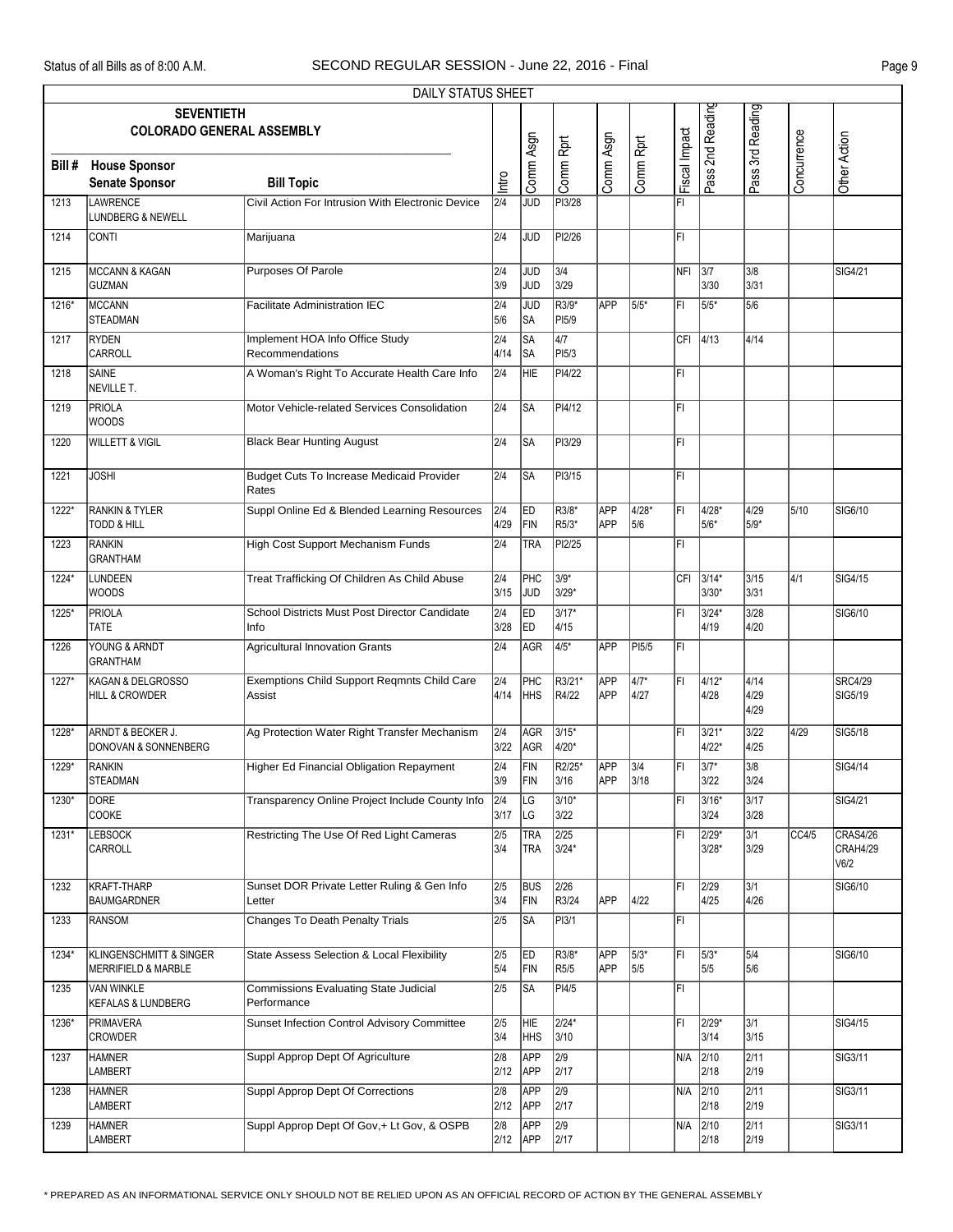|         |                                                       | DAILY STATUS SHEET                                           |                          |                                  |                                     |                   |                   |               |                        |                           |                   |              |
|---------|-------------------------------------------------------|--------------------------------------------------------------|--------------------------|----------------------------------|-------------------------------------|-------------------|-------------------|---------------|------------------------|---------------------------|-------------------|--------------|
|         | <b>SEVENTIETH</b><br><b>COLORADO GENERAL ASSEMBLY</b> |                                                              |                          |                                  |                                     |                   |                   |               | Pass 2nd Reading       | Pass 3rd Reading          |                   |              |
| Bill #  | <b>House Sponsor</b><br><b>Senate Sponsor</b>         | <b>Bill Topic</b>                                            | Intro                    | Comm Asgn                        | Comm Rprt                           | Comm Asgn         | Comm Rprt         | Fiscal Impact |                        |                           | Concurrence       | Other Action |
| 1240*   | <b>HAMNER</b><br><b>LAMBERT</b>                       | Suppl Approp Dept Of Health Care Pol & Fin                   | 2/8<br>2/12              | APP<br>APP                       | $\overline{2/9}$<br>2/17*           |                   |                   | N/A           | 2/10<br>$2/18*$        | $\overline{2/11}$<br>2/23 | $\overline{2/24}$ | SIG3/11      |
| 1241    | <b>HAMNER</b><br><b>LAMBERT</b>                       | Suppl Approp Dept Of Higher Ed                               | 2/8<br>2/12              | <b>APP</b><br><b>APP</b>         | $\sqrt{2/9}$<br>2/26                |                   |                   | N/A           | 2/10<br>3/1            | $\overline{2/11}$<br>3/2  |                   | SIG3/22      |
| 1242    | <b>HAMNER</b><br><b>LAMBERT</b>                       | Suppl Approp Dept Of Human Servs                             | 2/8<br>2/12              | APP<br>APP                       | $\overline{2/9}$<br>2/17            |                   |                   | N/A           | 2/10<br>2/18           | 2/11<br>2/19              |                   | SIG3/11      |
| 1243    | <b>HAMNER</b><br><b>LAMBERT</b>                       | Suppl Approp Judicial Dept                                   | 2/8<br>2/12              | APP<br>APP                       | $\overline{2/9}$<br>2/17            |                   |                   | N/A           | 2/10<br>2/18           | 2/11<br>2/19              |                   | SIG3/11      |
| 1244    | <b>HAMNER</b><br><b>LAMBERT</b>                       | Suppl Approp Dept Of Law                                     | 2/8<br>2/12              | <b>APP</b><br><b>APP</b>         | $\sqrt{2/9}$<br>2/17                |                   |                   | N/A           | 2/10<br>2/18           | $\overline{2/11}$<br>2/19 |                   | SIG3/11      |
| 1245    | <b>HAMNER</b><br>LAMBERT                              | Suppl Approp Dept Of Military Affairs                        | $\overline{2/8}$<br>2/12 | APP<br>APP                       | $\overline{2/9}$<br>2/17            |                   |                   | N/A           | 2/10<br>2/18           | 2/11<br>2/19              |                   | SIG3/11      |
| 1246    | <b>HAMNER</b><br><b>LAMBERT</b>                       | Suppl Approp Dept Of Personnel                               | 2/8<br>2/12              | <b>APP</b><br>APP                | $\overline{2/9}$<br>2/17            |                   |                   | N/A           | 2/10<br>2/18           | 2/11<br>2/19              |                   | SIG3/11      |
| 1247    | <b>HAMNER</b><br><b>LAMBERT</b>                       | Suppl Approp Dept Of Public Health & Environ                 | 2/8<br>2/12              | <b>APP</b><br><b>APP</b>         | $\sqrt{2/9}$<br>3/18                |                   |                   | N/A           | 2/10<br>3/22           | $\overline{2/11}$<br>3/24 |                   | SIG4/14      |
| 1248    | <b>HAMNER</b><br>LAMBERT                              | Suppl Approp Dept Of Public Safety                           | 2/8<br>2/12              | APP<br>APP                       | $\overline{2/9}$<br>2/17            |                   |                   | N/A           | 2/11<br>2/18           | 2/19                      |                   | SIG3/11      |
| 1249    | <b>HAMNER</b><br>LAMBERT                              | Suppl Approp Dept Of Reg Agencies                            | 2/8<br>2/12              | APP<br>APP                       | $\overline{2/9}$<br>2/17            |                   |                   | N/A           | 2/10<br>2/18           | 2/11<br>2/19              |                   | SIG3/11      |
| 1250    | <b>HAMNER</b><br><b>LAMBERT</b>                       | Suppl Approp Dept Of Revenue                                 | 2/8<br>2/12              | APP<br><b>APP</b>                | $\sqrt{2/9}$<br>2/17                |                   |                   | N/A           | 2/10<br>2/18           | $\overline{2/11}$<br>2/19 |                   | SIG3/11      |
| 1251    | <b>HAMNER</b><br><b>LAMBERT</b>                       | Suppl Approp Dept Of Treasury                                | 2/8<br>2/12              | APP<br>APP                       | $\overline{2/9}$<br>2/17            |                   |                   | N/A           | 2/10<br>2/18           | 2/11<br>2/19              |                   | SIG3/11      |
| 1252    | <b>HAMNER</b><br>LAMBERT                              | Suppl Approp Dept Of Cap Constr                              | 2/8<br>2/12              | APP<br><b>APP</b>                | $\overline{2/9}$<br>2/17            |                   |                   | N/A           | 2/10<br>2/18           | 2/11<br>2/19              |                   | SIG3/11      |
| 1253    | <b>HAMNER</b><br><b>STEADMAN</b>                      | Current Year Adjustments To School Finance                   | 2/8<br>2/12              | APP<br><b>APP</b>                | $\sqrt{2/9}$<br>2/17                |                   |                   | FI            | $\sqrt{2/10}$<br>2/18  | $\overline{2/11}$<br>2/19 |                   | SIG3/9       |
| 1254    | <b>YOUNG</b><br><b>GRANTHAM</b>                       | P.O.S.T. Board Training Persons With Disabilities            | 2/8<br>2/12              | APP<br>APP                       | $\overline{2/9}$<br>2/17            |                   |                   | l۴ı           | 2/10<br>2/18           | 2/11<br>2/19              |                   | SIG3/9       |
| 1255*   | <b>CORAM &amp; VIGIL</b><br><b>BAUMGARDNER</b>        | Manage Forests To Improve Water Supply<br>Conditions         | 2/8<br>3/9               | AGR<br>AGR                       | $3/1*$<br>3/28*                     |                   |                   | FI            | $3/3*$<br>$3/29*$      | 3/8<br>3/30               | 4/1               | SIG4/21      |
| 1256*   | <b>BROWN</b><br><b>SONNENBERG</b>                     | South Platte Water Storage Study                             | 2/8<br>4/14              | AGR<br>AGR                       | $3/8*$<br>R4/21*                    | APP<br><b>APP</b> | 4/7*<br>4/27      | l۴ı           | 4/12*<br>$4/28*$       | $\sqrt{4/14}$<br>4/29     | 5/3               | SIG6/6       |
| $1257*$ | MCCANN                                                | <b>Rule Review Bill</b>                                      | 2/10                     | $\overline{\mathbb{L}}$ s<br> LS | 3/7<br>4/20                         |                   |                   | IFI           | <b>RR3/16</b><br>4/22* | 4/25                      |                   | SIG5/9       |
| 1258*   | <b>SCHEFFEL</b><br>MELTON                             | Court Clerks Posting Of Service                              | 4/25<br>2/10             | LS<br> JUD                       | 4/29<br>3/16                        |                   |                   | NFI.          | 5/2<br>3/21            | 5/3<br>$3/22$             | 4/1               | SIG4/21      |
| 1259*   | <b>LUNDBERG</b><br><b>MITSCH BUSH &amp; WILSON</b>    | <b>Changes To Local District College Statutes</b>            | 3/22<br>2/10             | LG<br>ED                         | 3/28*<br>$3/15*$                    |                   |                   | NFI           | $3/29*$<br>$3/16*$     | 3/30<br>3/17              |                   | SIG4/21      |
| 1260*   | <b>COOKE &amp; DONOVAN</b><br><b>FIELDS</b>           | <b>Extend Statute Of Limitations Sexual Assault</b>          | 3/17<br>2/10             | <b>ED</b><br>JUD                 | 3/28<br>$\sqrt{2/12}$               |                   |                   | FI            | 3/29<br>2/18           | 3/30<br>$\sqrt{2/19}$     | 4/29              | SIG6/10      |
| 1261*   | <b>COOKE &amp; JOHNSTON</b><br>PABON                  | Retail Marijuana Sunset                                      | 3/4<br>2/10              | <b>JUD</b><br>FIN                | 4/14*<br>$\overline{\text{R4}/7^*}$ | APP               | 4/15*             | ΙFΙ           | $4/18*$<br>4/15*       | 4/19<br>4/18              |                   | SIG6/10      |
|         | JAHN & BAUMGARDNER                                    |                                                              | 4/18                     | <b>BLT</b><br>APP                | R4/28<br>5/5                        | FIN               | R <sub>5</sub> /3 |               | 5/5                    | 5/6                       |                   |              |
| 1262*   | <b>WILLIAMS</b><br>COOKE                              | Law Enforcement Background Check<br><b>Employment Waiver</b> | 2/12<br>3/17             | <b>JUD</b><br>JUD                | $3/14*$<br>3/29*                    |                   |                   | FI            | $3/16*$<br>$3/30*$     | 3/17<br>3/31              | 4/1               | SIG6/10      |
| 1263*   | <b>WILLIAMS</b><br><b>ULIBARRI</b>                    | <b>Racial Profiling Prohibition</b>                          | 2/12<br>3/17             | <b>JUD</b><br><b>JUD</b>         | $3/14*$<br>3/29*                    |                   |                   | ΙFΙ           | $3/16*$<br>$3/30*$     | 3/17<br>3/31              | 4/1               | SIG6/10      |
| 1264*   | <b>MELTON</b><br><b>JOHNSTON</b>                      | Ban Law Enforcement Use Of Chokehold                         | 2/12<br>3/17             | JUD<br>JUD                       | $3/14*$<br>3/29*                    |                   |                   | FI            | 3/16*<br>$3/30*$       | 3/17<br>3/31              | 4/1               | SIG6/10      |
| 1265*   | <b>MELTON &amp; ESGAR</b><br>JOHNSTON & COOKE         | Expunge Arrest Records Based On Mistaken<br>Identity         | 2/12<br>3/17             | JUD<br><b>JUD</b>                | $3/14*$<br>3/29                     |                   |                   | FI            | 3/16*<br>3/30          | $3/17$<br>3/31            |                   | SIG6/10      |
| 1266*   | <b>BECKER K.</b><br><b>COOKE</b>                      | DOR Seize Destroy Marijuana Unauthorized<br>Pesticide        | 2/12<br>3/29             | FIN<br><b>SA</b>                 | R3/10*<br>PI4/28                    | APP               | 3/18*             | FI            | $3/21*$                | 3/22                      |                   |              |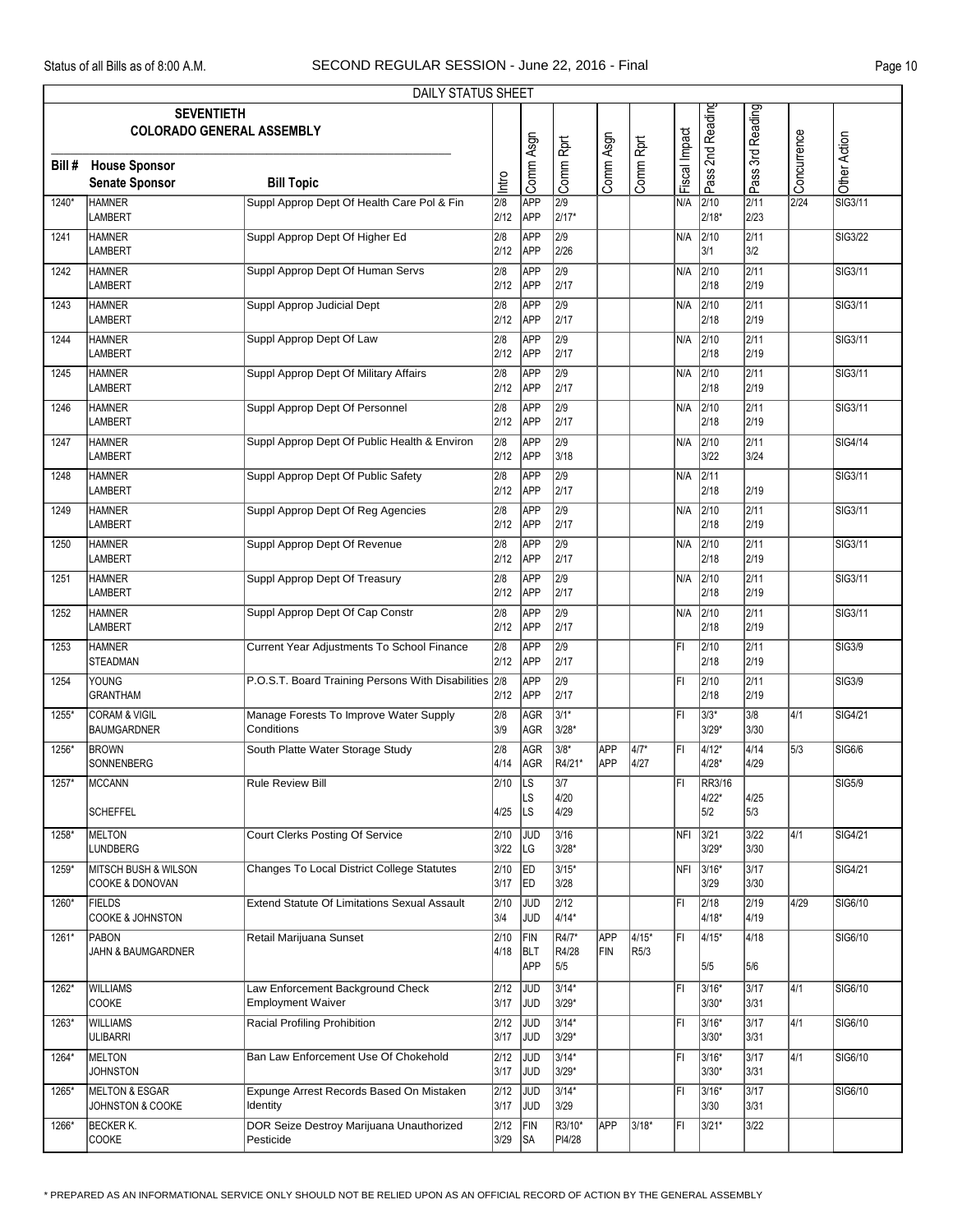|        | DAILY STATUS SHEET                                          |                                                              |                          |                                               |                                    |                          |                             |               |                   |                      |             |                     |  |
|--------|-------------------------------------------------------------|--------------------------------------------------------------|--------------------------|-----------------------------------------------|------------------------------------|--------------------------|-----------------------------|---------------|-------------------|----------------------|-------------|---------------------|--|
|        | <b>SEVENTIETH</b><br><b>COLORADO GENERAL ASSEMBLY</b>       |                                                              |                          |                                               |                                    |                          |                             |               | Pass 2nd Reading  | Pass 3rd Reading     |             |                     |  |
| Bill # | <b>House Sponsor</b><br><b>Senate Sponsor</b>               | <b>Bill Topic</b>                                            | htro                     | Comm Asgn                                     | Comm Rprt                          | Comm Asgn                | Comm Rprt                   | Fiscal Impact |                   |                      | Concurrence | Other Action        |  |
| 1267*  | LEE & FIELDS<br><b>WOODS &amp; CARROLL</b>                  | Colorado Veterans' Service-To-Career Pilot<br>Program        | 2/17<br>5/4              | <b>BUS</b><br>FIN                             | $\overline{\text{R}3/4^*}$<br>R5/6 | APP<br><b>APP</b>        | $\sqrt{5/3^*}$<br>5/6*      | FI            | $5/3*$<br>5/6*    | 5/4<br>5/9           | 5/9         | SIG5/20             |  |
| 1268*  | <b>FOOTE</b><br>COOKE                                       | DA Representation Interstate Offender Compacts               | 2/17<br>3/28             | <b>JUD</b><br><b>JUD</b>                      | 3/18<br>4/12                       |                          |                             | <b>NFI</b>    | 3/24<br>4/14*     | 3/28<br>4/15         | 4/18        | SIG5/4              |  |
| 1269   | MELTON<br><b>COOKE</b>                                      | Electronic And Mail Application For ID Cards                 | $\overline{2/17}$<br>3/9 | FIN<br>FIN                                    | 3/4<br>3/24                        |                          |                             | FI            | 3/7<br>3/28       | 3/8<br>3/29          |             | SIG4/12             |  |
| 1270*  | LEE<br><b>SCHEFFEL &amp; HEATH</b>                          | Security Interest Owner's Interest In Bus Entity             | 2/17<br>3/9              | <b>BUS</b><br><b>BLT</b>                      | $3/4*$<br>3/22                     |                          |                             | <b>NFI</b>    | 3/7*<br>3/24      | 3/8<br>3/28          |             | SIG4/21             |  |
| 1271*  | <b>SINGER &amp; NORDBERG</b><br><b>JAHN &amp; LUNDBERG</b>  | Limited Winery Direct Delivery Personal<br>Consumers         | 2/17<br>3/17             | <b>BUS</b><br><b>BLT</b>                      | $3/11*$<br>3/29                    |                          |                             | <b>NFI</b>    | 3/16*<br>3/30     | 3/17<br>3/31         |             | SIG4/21             |  |
| 1272*  | <b>KRAFT-THARP</b><br><b>TATE</b>                           | Disconnection Of Land From A Municipality                    | 2/17<br>3/9              | <b>LG</b><br> LG                              | $3/3*$<br>3/16                     |                          |                             | FI            | $3/7*$<br>3/18    | 3/8<br>3/21          |             | <b>SIG4/14</b>      |  |
| 1273*  | ARNDT<br><b>TODD</b>                                        | Authorize Parking Fees At CDOT Parking<br><b>Facilities</b>  | 2/17<br>4/20             | TRA<br>lsa                                    | $R3/4*$<br>PI4/28                  | APP                      | 4/15                        | FI            | 4/15*             | 4/20*                |             |                     |  |
| 1274*  | <b>SINGER</b><br><b>ULIBARRI</b>                            | <b>ID Documents Unlawful Presence</b>                        | 2/17<br>4/25             | ∣SA<br>APP<br><b>SA</b>                       | R3/29<br>4/22*<br>PI5/4            | FIN                      | R4/21                       | FI            | $4/22*$           | 4/25                 |             |                     |  |
| 1275*  | <b>FOOTE &amp; PETTERSEN</b><br>JONES & DONOVAN             | Taxation Of Corp Income Sheltered In Tax Haven               | 2/17<br>3/9              | FIN<br> SA                                    | R2/25*<br>PI3/29                   | APP                      | 3/4                         |               | CFI 3/7*          | 3/9                  |             |                     |  |
| 1276   | <b>HAMNER &amp; CORAM</b><br>ROBERTS & DONOVAN              | Conduct Emergency Responses At Legacy<br><b>Mining Sites</b> | 2/18<br>4/14             | AGR<br>AGR                                    | $\sqrt{4/7}$<br>4/21               |                          |                             | lFI.          | 4/11<br>4/22      | 4/14<br>4/25         |             | <b>SIG5/17</b>      |  |
| 1277*  | LONTINE & LANDGRAF<br><b>KEFALAS &amp; ROBERTS</b>          | Appeal Process For Changes To Medicaid<br><b>Benefits</b>    | $\sqrt{2/19}$<br>4/18    | PHC<br>HHS                                    | R3/14*<br>R4/29                    | APP<br><b>APP</b>        | $4/15*$<br>$5/3*$           | FI            | $4/15*$<br>$5/3*$ | 4/18<br>5/4          | 5/5         | SIG <sub>6</sub> /1 |  |
| 1278   | LEE<br>COOKE                                                | Residential Drug Treatment For Probationers                  | 2/19<br>3/28             | JUD<br>JUD                                    | 3/18<br>4/14                       |                          |                             | FI            | 3/24<br>4/18      | 3/28<br>4/19         |             | SIG5/20             |  |
| 1279*  | ROSENTHAL<br>NEWELL                                         | Creation Of Sister-state Relationship Program                | 2/19<br>4/20             | <b>BUS</b><br> SA                             | $3/4*$<br>PI <sub>5/3</sub>        |                          |                             | l۴ı           | 3/7*              | 3/10                 |             |                     |  |
| 1280*  | <b>WINTER</b><br><b>LAMBERT</b>                             | <b>Update Air Ambulance Regulation</b>                       | 2/19<br>4/14             | TRA<br><b>APP</b><br><b>HHS</b><br><b>APP</b> | R3/3<br>4/7*<br>R4/21<br>4/29      | FIN<br>FIN               | R3/10<br>R4/27              | ĪFĪ           | 4/12*<br>4/29     | 4/14<br>5/2          |             | SIG6/1              |  |
| 1281   | YOUNG<br><b>TATE</b>                                        | Twice Monthly Payroll System For State<br>Employees          | 2/19<br>3/17             | FIN<br>FIN                                    | 3/10<br>PI4/29                     |                          |                             | lFI.          | 3/16              | 3/17                 |             |                     |  |
| 1282*  | <b>BECKER K. &amp; PETTERSEN</b><br><b>TODD &amp; TATE</b>  | Align Regular Biennial School Elections & FCPA               | 2/19<br>4/14             | <b>SA</b><br><b>SA</b>                        | R3/22*<br>R4/26                    | APP<br><b>APP</b>        | $\sqrt{4/7^*}$<br>4/29      | FI            | $4/12*$<br>4/29   | $\sqrt{4/14}$<br>5/2 |             | <b>SIG6/8</b>       |  |
| 1283   | <b>BECKER K.</b>                                            | Water Loss Audit Report Performance Standards                | 2/19                     | AGR                                           | PI4/5                              |                          |                             | FI            |                   |                      |             |                     |  |
| 1284*  | <b>NORDBERG &amp; MORENO</b><br><b>HILL &amp; GARCIA</b>    | Divest From Co With Prohibitions Against Israel              | 2/19<br>2/29             | <b>BUS</b><br>FIN                             | $2/24*$<br>3/3*                    |                          |                             | FL            | 2/25*<br>$3/8*$   | 2/26<br>3/9          | 3/11        | SIG3/18             |  |
| 1285   | PABON<br><b>CROWDER</b>                                     | Privatizing Public Safety Driving Test Retake                | 2/19<br>4/18             | FIN<br>∥SA                                    | 3/4<br>PI4/26                      |                          |                             | FI            | 3/14              | 3/15                 |             |                     |  |
| 1286   | <b>BECKER K.</b><br><b>TATE</b>                             | Increase Wildfire Mitigation Income Tax<br>Deduction         | 2/22<br>5/4              | FIN<br>FIN                                    | R3/10<br>R <sub>5/5</sub>          | <b>APP</b><br><b>APP</b> | 5/3<br>5/5                  | FI            | 5/3<br>5/5        | 5/4<br>5/6           |             | SIG6/10             |  |
| 1287*  | <b>ROSENTHAL &amp; WILSON</b><br><b>COOKE &amp; KEFALAS</b> | CDLE Pre-apprenticeship & Apprenticeship Study 2/24          | 3/28                     | <b>BUS</b><br><b>BLT</b>                      | $3/18*$<br>4/19*                   |                          |                             | FI            | 3/24*<br>$4/22*$  | 3/28<br>4/25         | 4/29        | SIG6/6              |  |
| 1288*  | KRAFT-THARP & WIST<br><b>TATE &amp; MERRIFIELD</b>          | Industry Infrastructure Grant Program                        | 2/24<br>4/25             | <b>BUS</b><br><b>APP</b><br><b>BLT</b><br>APP | R3/16*<br>4/22*<br>R5/3*<br>5/5    | FIN<br>FIN               | R4/14*<br>R <sub>5</sub> /5 | ΙFΙ           | $4/22*$<br>$5/5*$ | 4/25<br>5/6          | 5/9         | SIG5/20             |  |
| 1289*  | <b>DURAN &amp; ESGAR</b><br><b>GARCIA &amp; CROWDER</b>     | Incentives To Complete Career Development<br>Courses         | 2/24<br>4/18             | ED<br><b>ED</b>                               | R3/29*<br>R4/29                    | APP<br><b>APP</b>        | 4/15<br>5/5                 | FI            | 4/15*<br>5/5      | 4/18<br>5/6          |             | <b>SIG5/27</b>      |  |
| 1290*  | <b>ESGAR &amp; KRAFT-THARP</b><br><b>KERR &amp; HILL</b>    | <b>Extend Transitional Jobs Program</b>                      | 2/24<br>4/18             | <b>BUS</b><br><b>BLT</b>                      | R3/16<br>R4/28                     | <b>APP</b><br>APP        | $4/15*$<br>$5/5*$           | FL            | $4/15*$<br>$5/5*$ | 4/18<br>5/6          | 5/9         | SIG5/20             |  |
| 1291*  | <b>DURAN &amp; LONTINE</b><br>HILL & JOHNSTON               | Modern Technology Education In Public Schools                | 2/24<br>4/18             | <b>ED</b><br><b>ED</b>                        | R3/29*<br>R4/29                    | <b>APP</b><br><b>APP</b> | $4/15*$<br>PI5/3            | FI            | 4/15*             | 4/18                 |             |                     |  |
| 1292   | KAGAN<br>DONOVAN                                            | Income Tax Credit For Sandwich Generation                    | 2/24                     | PHC                                           | 3/21                               | FIN                      | PI4/14                      | FL.           |                   |                      |             |                     |  |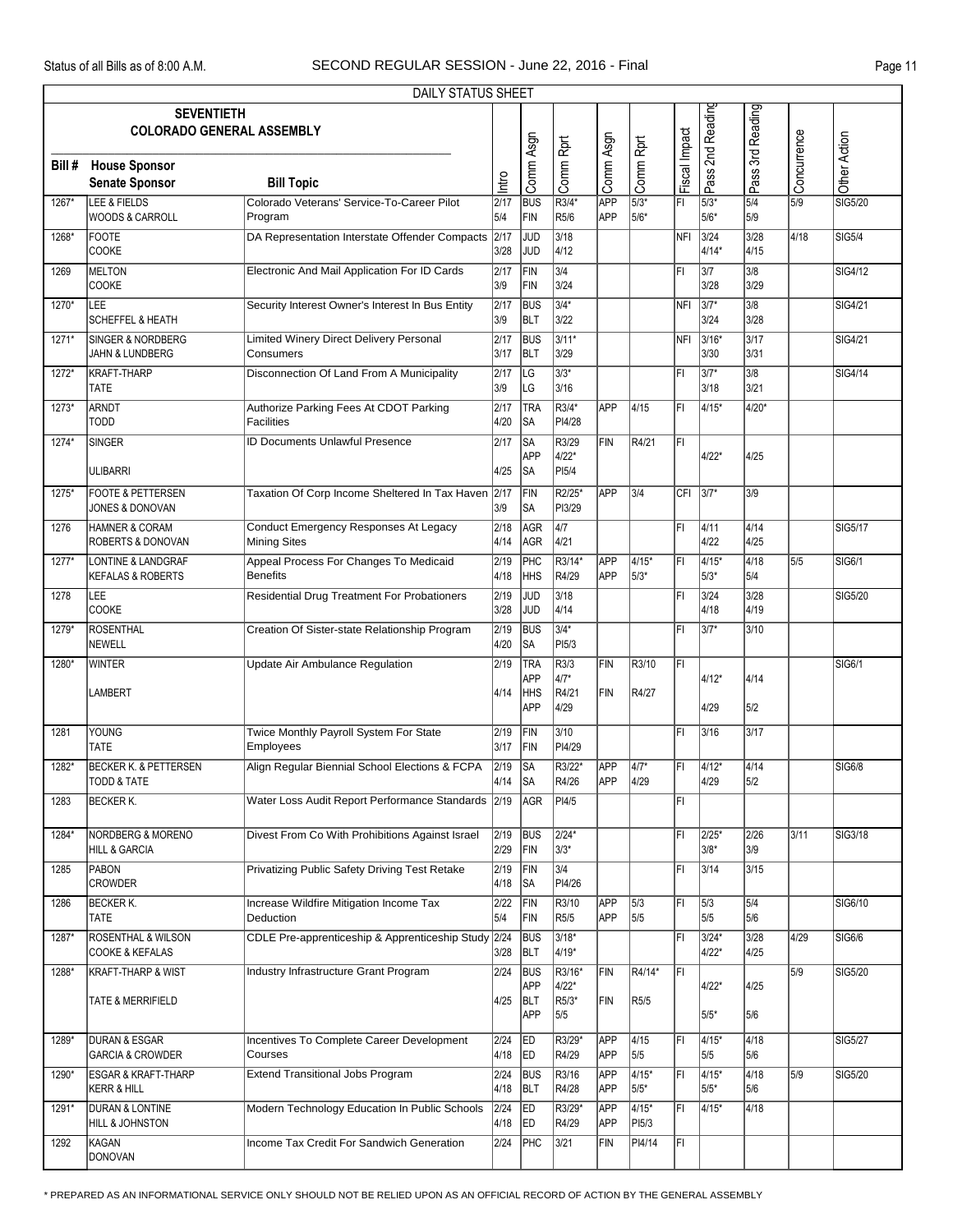|       |                                                       | DAILY STATUS SHEET                                              |              |                          |                                     |                          |                 |               |                   |                            |                          |                          |
|-------|-------------------------------------------------------|-----------------------------------------------------------------|--------------|--------------------------|-------------------------------------|--------------------------|-----------------|---------------|-------------------|----------------------------|--------------------------|--------------------------|
|       | <b>SEVENTIETH</b><br><b>COLORADO GENERAL ASSEMBLY</b> |                                                                 |              |                          |                                     |                          |                 |               | Pass 2nd Reading  | Pass 3rd Reading           |                          |                          |
|       | <b>Bill # House Sponsor</b><br><b>Senate Sponsor</b>  | <b>Bill Topic</b>                                               | Intro        | Comm Asgn                | Comm Rprt                           | Comm Asgn                | Comm Rprt       | Fiscal Impact |                   |                            | Concurrence              | Other Action             |
| 1293* | <b>MELTON</b><br><b>HOLBERT</b>                       | <b>Total Loss Brand Title Motor Vehicle</b>                     | 2/24<br>4/14 | <b>TRA</b><br>lsa        | R3/17*<br>PI4/28                    | APP                      | $4/7*$          | FI            | $4/12*$           | 4/14                       |                          |                          |
| 1294* | <b>LONTINE &amp; ESGAR</b><br><b>GUZMAN</b>           | Contraception Coverage Public & Private<br>Insurance            | 2/24<br>3/29 | <b>HIE</b><br>SA         | $3/18*$<br>PI4/12                   |                          |                 | FI            | 3/28*             | 3/29                       |                          |                          |
| 1295* | SALAZAR<br><b>ULIBARRI</b>                            | Chicano Special License Plate                                   | 2/26<br>4/14 | TRA<br>APP<br>lsa        | $3/10*$<br>4/7*<br>R4/21            | FIN<br>FIN               | R3/18*<br>PI5/3 | ĪFI           | 4/12*             | 4/14                       |                          |                          |
| 1296* | MELTON<br><b>TATE</b>                                 | Penalties For Unlicensed Automobile Sales                       | 2/26<br>3/29 | TRA<br>lsa               | $\overline{\frac{3}{17}}$<br>PI4/14 |                          |                 | FL            | 3/24*             | 3/28                       |                          |                          |
| 1297* | COURT<br><b>MARTINEZ HUMENIK</b>                      | Reestablish Check-offs Excluded From 2015 Tax<br>Form           | 2/26<br>3/17 | FIN<br>FIN               | $3/10*$<br>3/24                     |                          |                 | FI            | $3/15*$<br>3/15   | 3/16<br>3/29               |                          | SIG4/14                  |
| 1298  | MELTON<br>COOKE                                       | Vehicle Height, Length, And Weight                              | 2/26<br>3/22 | TRA<br><b>TRA</b>        | 3/17<br>4/14                        |                          |                 | FI            | 3/21<br>4/18      | $3/22$<br>4/19             |                          | <b>SIG5/4</b>            |
| 1299  | <b>WIST</b><br><b>JAHN</b>                            | Attorney Fees & Costs In Empl Discrimination<br>Cases           | 2/26         | <b>SA</b>                | PI3/29                              |                          |                 | FL            |                   |                            |                          |                          |
| 1300* | RYDEN<br>ULIBARRI & DONOVAN                           | Mail Ballot Return Options Reqmnts &<br>Procedures              | 2/26<br>4/18 | <b>SA</b><br><b>SA</b>   | $\overline{R4/5^*}$<br>PI4/28       | APP                      | 4/15            | FI            | $4/15*$           | 4/18                       |                          |                          |
| 1301* | <b>GARNETT</b><br><b>SCHEFFEL</b>                     | <b>Business Income Tax Credit Offer</b><br>Apprenticeships      | 2/26<br>4/18 | FIN<br>FIN               | R3/10*<br>PI5/6                     | APP                      | 4/15*           | FL            | 4/15*             | 4/18                       |                          |                          |
| 1302* | <b>DURAN &amp; DELGROSSO</b><br><b>NEWELL</b>         | Align With Workforce Innovation & Opportunity<br>Act            | 2/26<br>4/11 | <b>BUS</b><br><b>BLT</b> | $\overline{4/6^*}$<br>4/28*         |                          |                 | lFI.          | $4/7*$<br>4/29*   | $\sqrt{4/8}$<br>5/2        | $\overline{\smash{5}}/3$ | SIG5/19                  |
| 1303  | LANDGRAF<br><b>GRANTHAM</b>                           | Regional Transp Auth Annexed Vacant Land<br>Sales Tax           | 2/29         | LG<br>JUD                | $\overline{4/7^*}$<br>PI5/4         |                          |                 | FI            | R4/22             |                            |                          |                          |
| 1304* | <b>TYLER</b>                                          | <b>Transportation Priorities Community</b>                      | 2/29         | TRA                      | R4/14*                              | <b>APP</b>               | 4/22            | FI            | 4/22*             | 4/25                       |                          |                          |
| 1305* | <b>HEATH</b><br><b>FIELDS</b>                         | Conversations<br>Educator Training To Assist Students In Crisis | 4/25<br>3/2  | lsa<br>ED                | PI <sub>5/4</sub><br>$4/14*$        |                          |                 | FL            | 4/18*             | 4/19                       |                          |                          |
| 1306* | NEWELL<br><b>WILLIAMS</b>                             | Mortgage Loan Originators SAFE Act                              | 4/19<br>3/2  | ED<br><b>BUS</b>         | PI5/4<br>$3/9*$                     |                          |                 | FL            | 3/14*             | 3/15                       | 4/5                      | SIG4/21                  |
| 1307  | <b>HOLBERT</b><br>MELTON                              | Threats To Persons At Postsecondary Institutions                | 3/15<br>3/2  | <b>BLT</b><br>JUD        | 3/30*<br>PI4/8                      |                          |                 | FI            | $3/31*$           | 4/1                        |                          |                          |
|       | <b>COOKE</b>                                          |                                                                 |              |                          |                                     |                          |                 |               |                   |                            |                          |                          |
| 1308* | KAGAN<br>NEWELL                                       | Fraudulent Misrepresentation Of A Service<br>Animal             | 3/2<br>3/29  | JUD<br><b>JUD</b>        | $3/24*$<br>PI4/12                   |                          |                 | FI            | 3/28*             | 3/29                       |                          |                          |
|       | 1309* LONTINE<br>MARBLE                               | Right To Counsel In Municipal Court                             | 3/2<br>4/1   | JUD<br><b>SA</b>         | $3/28$<br>R4/14*                    | FIN                      | 4/20*           | lFı.          | 3/31<br>4/25*     | $\overline{4/1}$<br>4/26   | $\sqrt{4/29}$            | <b>BL6/10</b>            |
| 1310* | SALAZAR<br>CARROLL                                    | Operators Liable For Oil And Gas Operations                     | 3/2<br>3/21  | HIE<br>AGR               | 3/11<br>PI4/29                      |                          |                 | FI            | 3/17*             | 3/18                       |                          |                          |
| 1311* | SALAZAR<br>CARROLL & MARBLE                           | Procedures When Orders Require Monetary<br>Payments             | 3/2<br>4/11  | JUD<br><b>JUD</b>        | $3/28*$<br>4/28                     |                          |                 | FI            | $4/7*$<br>4/29    | $\sqrt{4/8}$<br>5/2<br>5/2 |                          | <b>SRC5/2</b><br>SIG6/10 |
| 1312  | <b>WIST</b><br>TATE                                   | Licensed Profl Redundant Disciplinary Action                    | 3/2          | ∣SA                      | PI <sub>5/4</sub>                   |                          |                 | FI            |                   |                            |                          |                          |
| 1313* | <b>ARNDT &amp; CORAM</b><br><b>DONOVAN</b>            | Auth Local Gov Master Plan Include Water Plan<br>Goal           | 3/2<br>4/20  | AGR<br>∣SA               | $4/14*$<br>PI5/3                    | <b>AGR</b>               |                 | FL            | $4/15*$           | 4/20                       |                          |                          |
| 1314  | SAINE & HUMPHREY<br>MARBLE                            | <b>Treat Preexisting Groundwater Depletions</b><br>Replaced     | 3/2          | AGR                      | PI4/5                               |                          |                 | FL            |                   |                            |                          |                          |
| 1315  | MELTON<br>TODD                                        | Allow Seaplanes In State Parks Like Motorboats                  | 3/2          | <b>TRA</b>               | PI4/14                              |                          |                 | FL            |                   |                            |                          |                          |
| 1316* | ROSENTHAL<br><b>COOKE</b>                             | Change Venue Children In Out-of-home<br>Placement               | 3/2<br>3/22  | PHC<br><b>HHS</b>        | 3/16<br>3/28*                       |                          |                 | FL            | 3/21<br>3/29*     | 3/22<br>3/30               | 4/1                      | SIG4/21                  |
| 1317* | <b>WILLIAMS</b><br><b>HOLBERT</b>                     | Motor Vehicle Service Contract Products &<br>Services           | 3/2<br>3/29  | <b>BUS</b><br><b>BLT</b> | $3/24*$<br>4/12                     |                          |                 |               | NFI 3/28*<br>4/14 | 3/29<br>4/15               |                          | SIG5/4                   |
| 1318* | <b>WIST</b><br>NEWELL                                 | <b>Charitable Solicitations Regulation</b>                      | 3/2<br>4/14  | <b>JUD</b><br><b>SA</b>  | R3/24<br>R4/21                      | <b>APP</b><br><b>APP</b> | 4/7*<br>PI4/27  | FI            | 4/13*             | 4/14                       |                          |                          |
| 1319* | <b>GINAL &amp; TYLER</b><br>KEFALAS                   | Prohibit Coal Rolling In Diesel Vehicles                        | 3/2<br>4/18  | <b>TRA</b><br>TRA        | $4/8*$<br>PI4/27                    |                          |                 | FL            | $ 4/13*$          | 4/18                       |                          |                          |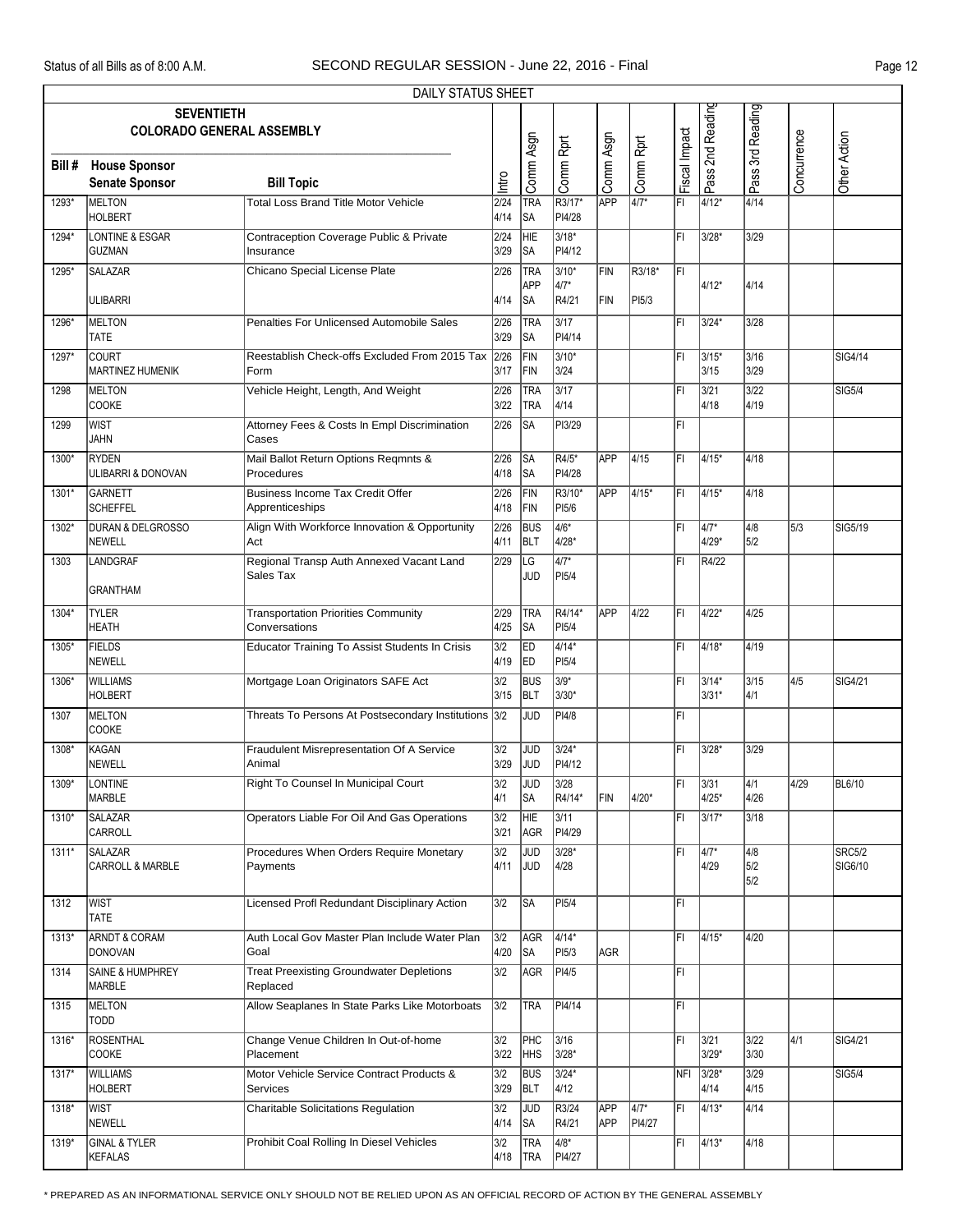r

|        |                                                          | DAILY STATUS SHEET                                           |                          |                          |                              |                   |                |               |                  |                          |                                     |                |
|--------|----------------------------------------------------------|--------------------------------------------------------------|--------------------------|--------------------------|------------------------------|-------------------|----------------|---------------|------------------|--------------------------|-------------------------------------|----------------|
|        | <b>SEVENTIETH</b><br><b>COLORADO GENERAL ASSEMBLY</b>    |                                                              |                          |                          |                              |                   |                |               |                  |                          |                                     |                |
| Bill # | <b>House Sponsor</b><br><b>Senate Sponsor</b>            | <b>Bill Topic</b>                                            | Intro                    | Comm Asgn                | Comm Rprt                    | Comm Asgn         | Comm Rprt      | Fiscal Impact | Pass 2nd Reading | Pass 3rd Reading         | Concurrence                         | Other Action   |
| 1320*  | <b>FOOTE &amp; CARVER</b><br><b>COOKE</b>                | <b>Regulation of Massage Therapy</b>                         | $\overline{3/2}$<br>4/11 | <b>JUD</b><br>JUD        | $4/6*$<br>4/26*              |                   |                | Fi            | $4/7*$<br>4/29*  | $\sqrt{4/8}$<br>5/2*     | $\overline{\overline{\smash{5}}/3}$ | <b>SIG6/8</b>  |
| 1321*  | YOUNG                                                    | Medicaid Buy-in Certain Medicaid Waivers                     | 3/2                      | PHC<br>APP               | R3/14*<br>4/15*              | <b>FIN</b>        | R4/8           | İΕΙ           | 4/15*            | 4/18                     | 5/9                                 | SIG6/10        |
|        | <b>MERRIFIELD &amp; TATE</b>                             |                                                              | 4/18                     | <b>HHS</b><br><b>APP</b> | 4/28<br>5/6*                 | FIN               | R5/3           |               | 5/6*             | 5/9                      |                                     |                |
| 1322*  | PETTERSEN & CORAM<br>DONOVAN                             | <b>Health Coverage Prescription Contraceptives</b><br>Supply | 3/2<br>4/29              | PHC<br>SA                | $4/18*$<br>PI5/5             |                   |                | IFI           | $4/22*$          | $\sqrt{4/25}$            |                                     |                |
| 1323   | KRAFT-THARP<br><b>COOKE</b>                              | Division Of Labor Name Change                                | 3/2<br>3/16              | <b>BUS</b><br>BLT        | 3/11<br>3/30                 |                   |                | ΙFΙ           | 3/15<br>3/31     | 3/16<br>4/1              |                                     | <b>SIG4/22</b> |
| 1324*  | GINAL                                                    | Veterinary Access Compounded Pharmaceutical<br>Drugs         | 3/2                      | HIE<br>APP               | R3/18'<br>4/22*              | FIN               | R4/21*         | ΙFΙ           | $4/22*$          | 4/25                     | 5/3                                 | SIG6/10        |
|        | SONNENBERG                                               |                                                              | 4/25                     | AGR                      | R4/27*                       | APP               | 4/29*          |               | 4/29*            | 5/2                      |                                     |                |
| 1325   | <b>GARNETT</b>                                           | Caucus & Election Dates On Variable Message<br>Signs         | 3/2                      | <b>TRA</b>               | PI4/15                       |                   |                | ΙFΙ           |                  |                          |                                     |                |
| 1326*  | <b>PRIMAVERA &amp; WILLETT</b><br><b>CROWDER</b>         | Consumer Access To Physical Rehab Services                   | 3/2<br>3/29              | PHC<br>SA                | $3/24*$<br>PI <sub>5/4</sub> |                   |                | FI            | 3/28*            | $3/29$                   |                                     |                |
| 1327   | GINAL<br><b>GRANTHAM</b>                                 | Financial Responsibility For Dental Hygienists               | 3/2<br>3/29              | HIE<br><b>HHS</b>        | $3/24$<br>4/1                |                   |                | l۴ı           | 3/28<br>4/5      | 3/29<br>4/6              |                                     | SIG4/21        |
| 1328*  | LEE & MCCANN<br>LAMBERT & LUNDBERG                       | Use Of Restraint And Seclusion On Individuals                | 3/2<br>5/4               | <b>JUD</b><br>FIN        | R4/22*<br>R5/5               | APP<br>APP        | $5/3*$<br>5/5* | İΕΙ           | $15/3*$<br>5/5*  | 5/4<br>5/6               | 5/9                                 | SIG6/10        |
| 1329   | LEE<br><b>SCHEFFEL &amp; HEATH</b>                       | Limited Liability Companies Governing Law                    | 3/2<br>4/14              | <b>BUS</b><br>BLT        | 4/11<br>4/27                 |                   |                | İΕΙ           | 4/13<br>4/28     | 4/14<br>4/29             |                                     | <b>SIG6/6</b>  |
| 1330   | LEE<br><b>SCHEFFEL &amp; HEATH</b>                       | Correction Statement Sec State Erroneous Filed<br>Doc        | 3/2<br>4/14              | <b>BUS</b><br>BLT        | 4/11<br>4/27                 |                   |                | l۴ı           | 4/13<br>4/28     | 4/14<br>4/29             |                                     | SIG6/6         |
| 1331*  | LONTINE<br>MERRIFIELD                                    | Policies On Juvenile Shackling In Court                      | 3/2<br>4/7               | <b>JUD</b><br> JUD       | $3/24$<br>PI4/19             |                   |                | ΙFΙ           | $14/6*$          | $\sqrt{4/7}$             |                                     |                |
| 1332*  | <b>DURAN &amp; RANKIN</b><br><b>SCOTT &amp; JOHNSTON</b> | Alternative Fuel Motor Vehicle Income Tax<br>Credits         | 3/2<br>4/25              | FIN<br>FIN               | R4/14*<br>4/29               | APP<br><b>APP</b> | 4/22*<br>5/3   | İΕΙ           | 4/22*<br>5/3     | 4/25<br>5/4              |                                     | <b>SIG6/6</b>  |
| 1333   | LEE<br><b>SCHEFFEL &amp; HEATH</b>                       | Partnerships Statute Of Frauds Governing Law                 | 3/2<br>4/14              | <b>BUS</b><br><b>BLT</b> | 4/11<br>4/27                 |                   |                | ΙFΙ           | 4/13<br>4/28     | 4/14<br>4/29             |                                     | <b>SIG6/6</b>  |
| 1334*  | <b>WINTER</b><br><b>HODGE</b>                            | <b>Inclusionary Zoning County Unincorporated</b><br>Areas    | 3/2<br>4/14              | LG<br> SA                | $\sqrt{4/8^*}$<br>PI4/26     |                   |                | ΙFΙ           | $4/13*$          | 4/14                     |                                     |                |
| 1335*  | PABON & MELTON<br><b>STEADMAN</b>                        | Unlawful Sale Of Public Services & Appointments              | 3/2<br>4/1               | <b>SA</b><br><b>SA</b>   | $3/29*$<br>4/12              |                   |                | FL            | $3/31*$<br>4/14  | $\overline{4/1}$<br>4/15 |                                     | <b>SIG6/8</b>  |
| 1336*  | <b>HAMNER &amp; RANKIN</b><br>DONOVAN                    | Study Single Geographic Area Individual HIth<br>Plans        | 3/2<br>4/1               | HIE<br><b>HHS</b>        | 3/28*<br>4/15*               |                   |                | ΙFΙ           | 3/31*<br>4/19*   | $\sqrt{4/1}$<br>4/20     | 4/25                                | <b>SIG5/17</b> |
| 1337*  | <b>VIGIL &amp; CORAM</b><br><b>SCOTT</b>                 | Appellate Process For Decisions About<br>Groundwater         | 3/3<br>4/21              | AGR<br><b>JUD</b>        | $3/29*$<br>PI4/27            | AGR               |                | ΙFΙ           | 3/31*            | 4/1                      |                                     |                |
| 1338   | PETTERSEN                                                | Extend Repeal Of Early Childhood Leadership<br>Commn         | 3/3                      | <b>ED</b>                | PI3/22                       |                   |                | FI.           |                  |                          |                                     |                |
| 1339*  | <b>BUCK &amp; GINAL</b><br><b>BAUMGARDNER</b>            | <b>Agricultural Property Foreclosures</b>                    | 3/3<br>3/28              | AGR<br>AGR               | 3/22*<br>4/14                |                   |                | ΙFΙ           | 3/24*<br>4/18    | 3/28<br>4/19             |                                     | SIG6/10        |
| 1340*  | <b>TYLER</b><br><b>SCOTT</b>                             | <b>Cnty Planning Commission Approval Regmnt</b><br>Exemption | 3/3<br>4/14              | LG<br> LG                | 4/7<br>PI4/27                |                   |                | ΙFΙ           | 4/12*            | 4/14                     |                                     |                |
| 1341*  | <b>GINAL &amp; MCCANN</b><br><b>ULIBARRI</b>             | Protection Endangered Animals Poaching<br>Trafficking        | 3/3<br>4/22              | HIE<br><b>SA</b>         | 4/15*<br>PI5/4               |                   |                | FL            | $4/21*$          | 4/22                     |                                     |                |
| 1342   | MORENO                                                   | Reporting Database For Motor Vehicle Sales                   | 3/3                      | <b>TRA</b><br>APP        | R4/15*<br>PI5/5              | FIN               | R4/22*         | IFI.          |                  |                          |                                     |                |
| 1343   | MORENO                                                   | <b>Waivers For Charter Schools</b>                           | 3/3                      | <b>ED</b>                | R5/9*                        | <b>APP</b>        | $\sqrt{5/9}$   | FI.           | LO05/12          |                          |                                     | DeemedLost     |
| 1344   | FOOTE<br><b>COOKE</b>                                    | Special Offender When Death Results After Use                | 3/7                      | <b>JUD</b>               | PI4/20                       |                   |                | ΙFΙ           |                  |                          |                                     |                |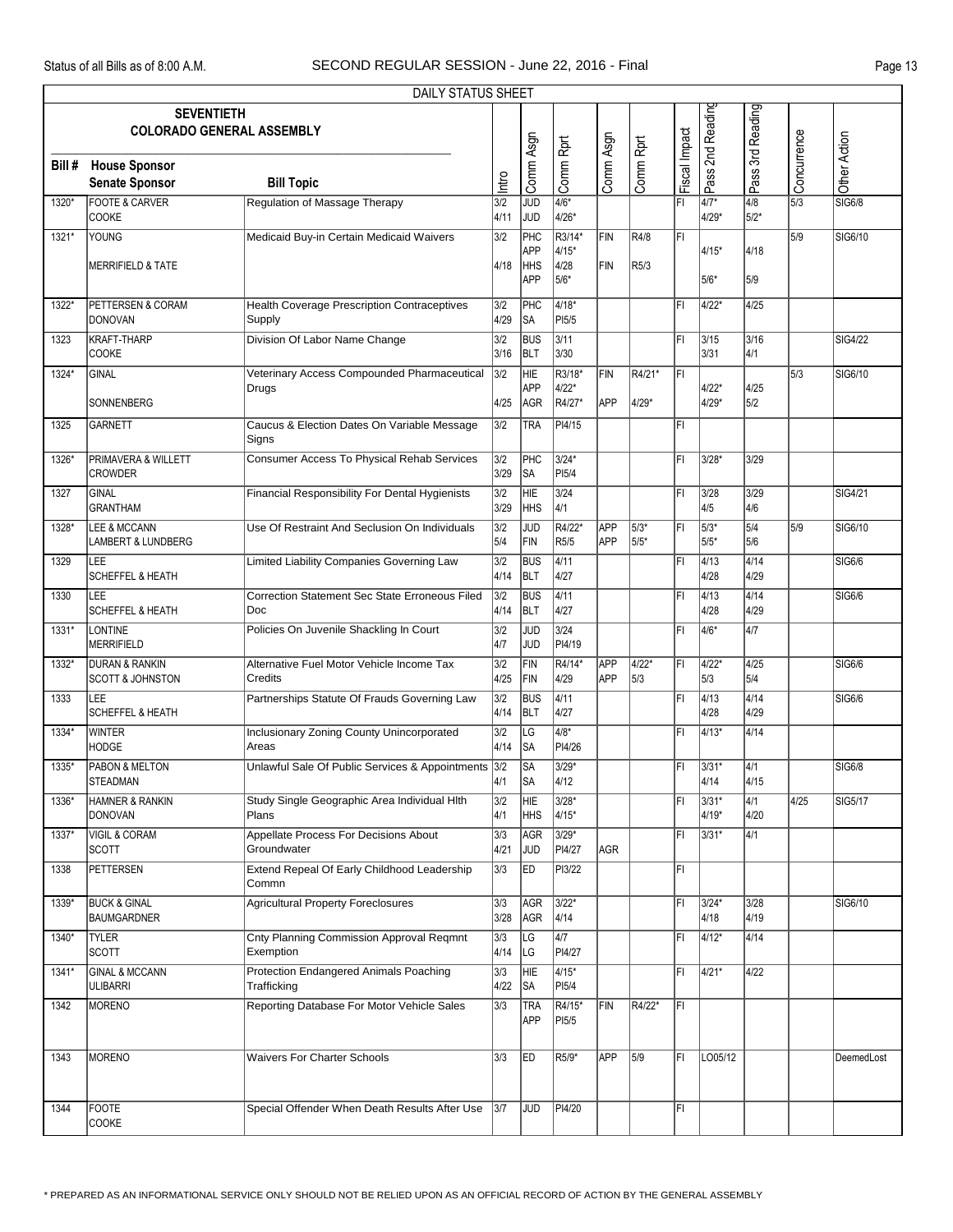|         | DAILY STATUS SHEET                                                 |                                                        |              |                          |                         |                   |                         |               |                   |                                            |             |                                        |
|---------|--------------------------------------------------------------------|--------------------------------------------------------|--------------|--------------------------|-------------------------|-------------------|-------------------------|---------------|-------------------|--------------------------------------------|-------------|----------------------------------------|
|         | <b>SEVENTIETH</b><br><b>COLORADO GENERAL ASSEMBLY</b>              |                                                        |              |                          |                         |                   |                         |               | Pass 2nd Reading  | Pass 3rd Reading                           |             |                                        |
| Bill #  | <b>House Sponsor</b><br><b>Senate Sponsor</b>                      | <b>Bill Topic</b>                                      | Intro        | Comm Asgn                | Comm Rprt               | Comm Asgn         | Comm Rprt               | Fiscal Impact |                   |                                            | Concurrence | Other Action                           |
| 1345*   | KAGAN<br><b>COOKE</b>                                              | Sunset Treatment Program For Sex Offenders             | 3/7<br>5/4   | <b>JUD</b><br>lsa        | R4/20*<br>R5/5*         | APP<br><b>APP</b> | $\overline{5/3}$<br>5/5 | l۴ı           | $5/3*$<br>$5/5*$  | $\overline{\overline{\frac{5}{4}}}$<br>5/6 | CC5/10      | CRAS5/11<br><b>CRAH5/11</b><br>SIG6/10 |
| 1346    | <b>LAWRENCE</b>                                                    | Open Records Subject To Inspection Denial              | 3/9          | lsa                      | PI4/7                   |                   |                         | FI            |                   |                                            |             |                                        |
| 1347*   | DANIELSON<br><b>ULIBARRI</b>                                       | Employer Information Concerning Wage Law<br>Violation  | 3/9<br>4/27  | <b>JUD</b><br><b>BLT</b> | 4/22*<br>PI5/6          |                   |                         | FI            | $4/25*$           | 4/27                                       |             |                                        |
| 1348*   | <b>RYDEN</b><br><b>TODD</b>                                        | Crime Of Cruelty To Law Enforcement Service<br>Animal  | 3/9<br>4/21  | JUD<br><b>JUD</b>        | $4/15*$<br>5/3          |                   |                         | l۴ı           | 4/20*<br>5/3      | 4/21<br>5/4                                |             | SIG6/6                                 |
| 1349    | <b>RYDEN &amp; NORDBERG</b><br><b>CARROLL</b>                      | Continue Military Family Relief Fund Tax Check-<br>off | 3/9<br>4/19  | FIN<br>FIN               | $\sqrt{4/15}$<br>4/29   |                   |                         | İΕΙ           | 4/18<br>4/29      | 4/19<br>5/2                                |             | <b>SIG6/6</b>                          |
| 1350    | YOUNG<br><b>GRANTHAM</b>                                           | Higher Educ Transfers Fee-for-service Contracts        | 3/9<br>3/22  | APP<br><b>APP</b>        | 3/18<br>4/1             |                   |                         | FI            | 3/21<br>4/5       | $3/22$<br>4/6                              |             | <b>SIG4/22</b>                         |
| 1351    | WINDHOLZ<br><b>CROWDER</b>                                         | Land Transfers For Veterans Housing                    | 3/9          | <b>SA</b>                | PI3/28                  |                   |                         | IF۱           |                   |                                            |             |                                        |
| 1352    | <b>HAMNER</b><br><b>GRANTHAM</b>                                   | History Colorado Cash Fund                             | 3/10<br>3/22 | APP<br>APP               | 3/18<br>4/1             |                   |                         | ΙFΙ           | 3/21<br>4/5       | 3/22<br>4/6<br>4/6                         |             | SRC4/6<br><b>SIG4/22</b>               |
| 1353*   | <b>DURAN &amp; DELGROSSO</b><br><b>SCHEFFEL &amp; GUZMAN</b>       | FY 2016-17 Legislative Appropriation Bill              | 3/10<br>3/24 | APP<br><b>APP</b>        | $3/18*$<br>3/29         |                   |                         | N/A           | $3/22*$<br>3/30   | $3/24$<br>3/31                             |             | <b>SIG4/7</b>                          |
| 1354*   | <b>MITSCH BUSH &amp; BECKER J.</b><br><b>SONNENBERG</b>            | Debt-free Schools Act                                  | 3/11<br>4/1  | ED<br> SA                | $3/22*$<br>4/19*        |                   |                         | CFI           | 3/28*<br>4/22*    | $\overline{4/1}$<br>4/25                   | 4/29        | <b>SIG5/17</b>                         |
| 1355*   | <b>FOOTE &amp; RYDEN</b><br>ULIBARRI & JONES                       | Affirm Local Gov Siting Auth Oil & Gas Facilities      | 3/11         | <b>SA</b>                | $3/22*$                 |                   |                         | l۴ı           | $L4/4*$           |                                            |             |                                        |
| 1356    | <b>KRAFT-THARP &amp; NORDBERG</b><br><b>JAHN &amp; HOLBERT</b>     | Debts Secured By Liens On Real Property                | 3/11<br>4/11 | <b>BUS</b><br>FIN        | 4/6<br>4/20             |                   |                         | FI            | 4/7<br>4/22       | 4/8<br>4/25                                |             | SIG6/10                                |
| $1357*$ | PRIMAVERA<br><b>GARCIA &amp; COOKE</b>                             | Implement STEMI Task Force Recommendations             | 3/11<br>4/11 | PHC<br> SA               | $4/6*$<br>PI4/28        |                   |                         | l۴ı           | 4/7*              | 4/11                                       |             |                                        |
| 1358    | <b>SINGER &amp; CONTI</b><br>LUNDBERG & JAHN                       | Protect Privacy Of Substance Use Disorder<br>Patients  | 3/11         | <b>PHC</b>               | R4/27*                  | <b>APP</b>        | PI5/5                   | l۴ı           |                   |                                            |             |                                        |
| 1359*   | SALAZAR<br><b>GUZMAN</b>                                           | Use Of Medical Marijuana While On Probation            | 3/11<br>4/19 | <b>JUD</b><br><b>JUD</b> | $4/15*$<br>4/27         |                   |                         | FI            | 4/18*<br>4/28     | 4/19<br>4/29                               |             | SIG6/10                                |
| 1360*   | <b>LANDGRAF &amp; LONTINE</b><br>LUNDBERG                          | <b>Continue Regulation Direct-entry Midwives</b>       | 3/14<br>4/11 | <b>HIE</b><br><b>HHS</b> | $\sqrt{4/6^*}$<br>4/22* |                   |                         | FI            | $4/7*$<br>$4/25*$ | 4/11<br>4/26                               | 4/29        | SIG6/10                                |
| 1361    | <b>PRIMAVERA &amp; BECKER J.</b><br><b>SONNENBERG &amp; NEWELL</b> | Patient Choice In Pharmacy                             | 3/16<br>4/14 | PHC<br><b>SA</b>         | $4/6*$<br>4/26          | FIN               | PI5/6                   | F             | $\overline{4/7}$  | $\sqrt{4/14}$                              |             |                                        |
| 1362*   | <b>YOUNG</b><br><b>MARTINEZ HUMENIK</b>                            | License Plate Auction Transfer Disability Benefit      | 3/16<br>4/29 | <b>APP</b><br>FIN        | 4/26*<br>R5/3*          | APP               | 5/5*                    | FI            | $4/27*$<br>$5/5*$ | 4/29<br>5/6                                | 5/9         | SIG6/10                                |
| 1363    | <b>SINGER</b><br><b>NEWELL &amp; TATE</b>                          | Med Marijuana Advertising Rule-making Authority 3/16   | 4/20         | FIN<br>JUD               | 4/14<br>5/3             |                   |                         | ΙFΙ           | 4/15<br>5/3       | 4/20<br>5/4                                |             | SIG6/10                                |
| 1364*   | <b>RYDEN &amp; BROWN</b><br><b>COOKE</b>                           | Military Special & Standard License Plate<br>Exchange  | 3/16<br>4/18 | <b>TRA</b><br>FIN        | R4/7<br>PI4/27          | APP               | 4/15*                   | ΙFΙ           | 4/15*             | 4/18                                       |             |                                        |
| 1365*   | <b>MORENO &amp; WILSON</b><br><b>WOODS</b>                         | High School Diploma Endorsement In Biliteracy          | 3/16<br>4/11 | <b>IED</b><br><b>SA</b>  | 3/29*<br>PI5/6          |                   |                         | FI            | 4/6*              | 4/11                                       |             |                                        |
| 1366*   | PRIMAVERA<br><b>STEADMAN</b>                                       | <b>Hearing Aid Users Enhanced Protections</b>          | 3/16<br>4/21 | PHC<br>BLT               | $4/14*$<br>PI5/4        |                   |                         | ΙFΙ           | 4/20*             | 4/21                                       |             |                                        |
| 1367*   | HAMNER & RANKIN<br><b>HODGE &amp; MARBLE</b>                       | County Categories For Officers For Salary<br>Purposes  | 3/16<br>4/14 | <b>LG</b><br> LG         | 4/8*<br>4/19            |                   |                         | ΙFΙ           | 4/13*<br>4/22     | 4/14<br>4/25                               |             | SIG6/10                                |
| 1368*   | <b>TYLER</b><br>MARTINEZ HUMENIK                                   | Management Of Records In The State Archives            | 3/16<br>4/27 | <b>SA</b><br> SA         | 4/7<br>5/3*             |                   |                         | FI            | 4/13<br>$5/3*$    | 4/27<br>5/5                                | 5/6         | SIG6/6                                 |
| 1369    | ROSENTHAL                                                          | Eliminate Criminal Penalty Self-disclosure Ballot      | 3/16         | <b>SA</b>                | PI4/12                  |                   |                         | FI            |                   |                                            |             |                                        |
| 1370    | <b>SINGER &amp; CORAM</b><br>COOKE                                 | <b>Nicotine Product Retailers Registry</b>             | 3/16         | <b>BUS</b>               | PI4/29                  |                   |                         | FI            |                   |                                            |             |                                        |
| 1371*   | KAGAN<br><b>KEFALAS</b>                                            | Multiple Methods For Receipt Of Income Tax<br>Refunds  | 3/16<br>5/4  | FIN<br> SA               | R4/14<br>PI5/5          | <b>APP</b>        | 5/3*                    | FI            | 5/3*              | 5/4                                        |             |                                        |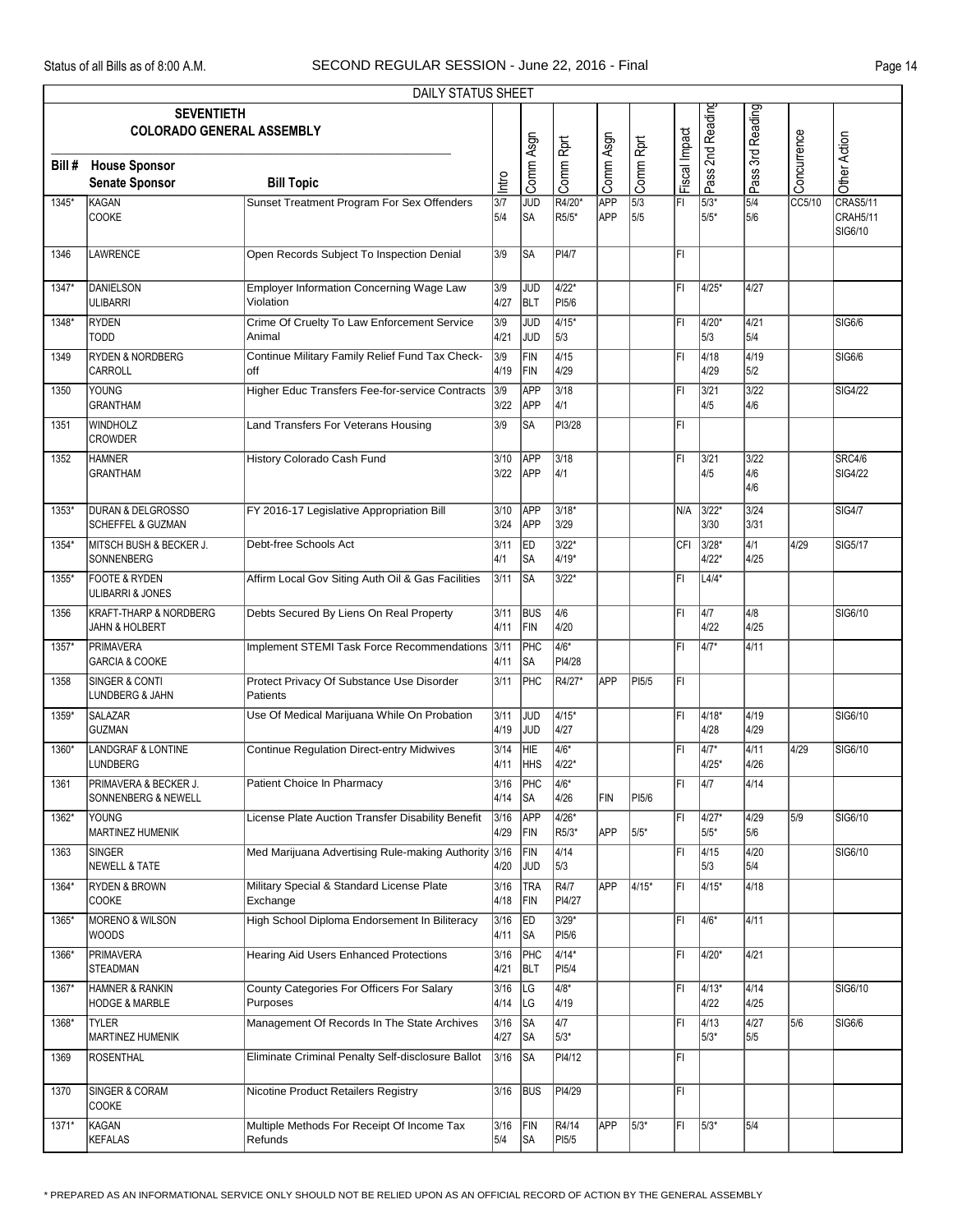|        |                                                           | <b>DAILY STATUS SHEET</b>                                    |                |                          |                              |                          |                 |               |                                    |                          |             |               |
|--------|-----------------------------------------------------------|--------------------------------------------------------------|----------------|--------------------------|------------------------------|--------------------------|-----------------|---------------|------------------------------------|--------------------------|-------------|---------------|
|        | <b>SEVENTIETH</b><br><b>COLORADO GENERAL ASSEMBLY</b>     |                                                              |                |                          |                              |                          |                 |               | Pass 2nd Reading                   | Pass 3rd Reading         |             |               |
| Bill # | <b>House Sponsor</b><br><b>Senate Sponsor</b>             | <b>Bill Topic</b>                                            | Intro          | Comm Asgn                | Comm Rprt                    | Comm Asgn                | Comm Rprt       | Fiscal Impact |                                    |                          | Concurrence | Other Action  |
| 1372   | <b>PRIMAVERA</b>                                          | Colorado Work Opportunity Income Tax Credit                  | 3/16           | PHC                      | $4/6*$                       | FIN                      | PI4/21          | FI            |                                    |                          |             |               |
| 1373*  | <b>SINGER</b><br><b>HOLBERT &amp; MARBLE</b>              | Student Medical Marijuana Use At School                      | 3/16<br>4/21   | AGR<br>ED                | $4/12*$<br>4/29              |                          |                 | FI            | 4/20*<br>5/2                       | 4/21<br>5/3              |             | SIG6/6        |
| 1374*  | MCCANN<br><b>KEFALAS</b>                                  | Required Notice & Disclosures Freestanding ERs 3/16          | 5/4            | <b>HIE</b><br> SA        | $4/15*$<br>PI5/5             |                          |                 | FI            | 5/3*                               | 5/4                      |             |               |
| 1375   | <b>ARNDT &amp; WILSON</b><br><b>TODD &amp; HILL</b>       | Due Dates For Reports Involving Dept Of Higher<br>Ed         | 3/16<br>3/28   | ED<br><b>IED</b>         | $3/22$<br>4/15               |                          |                 | FI            | 3/24<br>4/19                       | 3/28<br>4/20             |             | SIG6/6        |
| 1376*  | <b>ESGAR &amp; WINTER</b><br>CARROLL                      | Expand Authority Office Of Consumer Counsel                  | 3/16<br>5/3    | TRA<br><b>APP</b><br>lsa | R4/7*<br>4/28*<br>PI5/5      | FIN                      | R4/22           | ΙFΙ           | 4/28*                              | 5/3                      |             |               |
| 1377*  | <b>PRIMAVERA</b><br><b>LAMBERT</b>                        | Task Force Digital Images Of Child Abuse<br>Neglect          | 3/16<br>4/1    | PHC<br><b>HHS</b>        | $3/24$<br>4/21*              |                          |                 | FI            | 3/28<br>$5/2*$                     | $\sqrt{4/1}$<br>5/3*     | 5/5         | <b>SIG6/8</b> |
| 1378*  | <b>GINAL</b><br><b>CROWDER</b>                            | Court To Collect And Transfer Costs Of DUI<br>Tests          | 3/16<br>4/27   | FIN<br><b>JUD</b>        | $4/22*$<br>5/3               |                          |                 | ΙFΙ           | $4/25*$<br>$5/3*$                  | $\sqrt{4/27}$<br>5/4     | 5/5         | SIG6/10       |
| 1379*  | <b>KRAFT-THARP</b><br>MARTINEZ HUMENIK                    | <b>Psychologists Continuing Profl Development</b><br>Program | 3/16<br>4/1    | HIE<br><b>HHS</b>        | $3/28$<br>4/8*               |                          |                 | FI            | 3/31<br>$4/12*$                    | $\overline{4/1}$<br>4/13 | 4/18        | SIG5/4        |
| 1380*  | <b>YOUNG</b><br><b>MARTINEZ HUMENIK</b>                   | Add In-home Support Servs Certain Medicaid<br>Waivers        | 3/16<br>5/4    | PHC<br>FIN               | R4/11<br>PI <sub>5/5</sub>   | 5/3*                     |                 | FI            | $5/3*$                             | 5/4                      |             |               |
| 1381*  | PRIMAVERA<br><b>TODD</b>                                  | Health Care Coverage For Cancer Screening                    | 3/16<br>4/22   | PHC<br><b>SA</b>         | $4/13*$<br>PI <sub>5/3</sub> |                          |                 | ΙFΙ           | 4/21*                              | 4/22                     |             |               |
| 1382   | <b>BECKER K.</b>                                          | Divert Water Piscatorial Aesthetic Beneficial Use            | 3/16           | AGR                      | PI4/5                        |                          |                 | FI            |                                    |                          |             |               |
| 1383*  | <b>SINGER &amp; FIELDS</b><br><b>GRANTHAM</b>             | Child Welfare Predictive Analytic Pilot Program              | 3/16<br>5/4    | PHC<br>FIN               | R4/20*<br>R5/5               | <b>APP</b><br><b>APP</b> | 5/3*<br>5/5*    | FI            | 5/3*<br>5/5*                       | 5/4<br>L5/6              |             |               |
| 1384   | <b>DANIELSON</b>                                          | Testimony Legal Privilege Consent Disab<br>Advocate          | 3/16           | <b>JUD</b>               | PI4/22                       |                          |                 | IF۱           |                                    |                          |             |               |
| 1385*  | <b>SINGER</b><br><b>NEWELL</b>                            | Definition Child Abuse Substance Exposure                    | 3/16<br>5/5    | PHC<br> SA               | R4/27*<br>R <sub>5/6</sub>   | APP<br><b>APP</b>        | $5/3*$<br>PI5/6 | FI            | $5/3*$                             | 5/5                      |             |               |
| 1386*  | <b>KRAFT-THARP</b><br><b>STEADMAN</b>                     | Necessary Document Program                                   | 3/16<br>4/25   | FIN<br> SA               | R4/8*<br>R <sub>5</sub> /3   | <b>APP</b><br><b>APP</b> | $4/22*$<br>5/5  | FI            | $4/22*$<br>5/5                     | 4/25<br>5/6              |             | SIG6/10       |
| 1387*  | PRIMAVERA<br><b>WOODS</b>                                 | Health Insurance For Protein Allergic Conditions             | 3/16<br>4/22   | PHC<br><b>HHS</b>        | $4/13*$<br>4/29              |                          |                 | ΙFΙ           | $4/21*$<br>4/29                    | 4/22<br>5/2              |             | SIG6/1        |
| 1388*  | <b>MCCANN</b><br>MERRIFIELD & GUZMAN                      | <b>Employer Hiring Criminal History Employee</b>             | 3/16<br>4/27   | JUD<br>lsa               | R4/13<br>PI5/4               | APP                      | 4/22            | FI            | $4/22*$                            | 4/27                     |             |               |
| 1389   | <b>JOSHI</b>                                              | Safety Procedures Photos As Evidence Child<br>Abuse          | 3/17           | <b>SA</b>                | PI4/14                       |                          |                 | FI            |                                    |                          |             |               |
| 1390   | MORENO<br><b>GUZMAN</b>                                   | Immunity When Overdoses Reported                             | 3/17<br>4/18   | PHC<br>JUD               | $\sqrt{4/13}$<br>4/26        |                          |                 | FI            | 4/15<br>4/27                       | 4/18<br>4/28             |             | SIG5/19       |
| 1391*  | PABON<br><b>LUNDBERG</b>                                  | Immigration Consultants Deceptive Trade<br>Practice          | 3/17<br>4/14   | JUD<br>JUD               | 4/8<br>4/19                  |                          |                 | FI            | 4/13<br>4/22*                      | 4/14<br>4/25*            |             | SIG6/10       |
| 1392   | <b>ARNDT &amp; VIGIL</b><br>CROWDER                       | <b>Water Banks Administration</b>                            | 3/17           | <b>AGR</b>               | PI4/12                       |                          |                 | N/A           |                                    |                          |             |               |
| 1393*  | <b>ESGAR &amp; FOOTE</b><br>COOKE                         | Search Warrant For Communicable Disease<br>Testing           | 3/17<br>4/29   | <b>JUD</b><br><b>SA</b>  | $4/27*$<br>5/3               |                          |                 | FI            | 4/28*<br>5/3                       | 4/29<br>5/4              |             | SIG6/10       |
| 1394*  | YOUNG<br><b>GRANTHAM</b>                                  | Aligning Issues Around At-risk Persons                       | 3/17<br>4/29   | <b>HIE</b><br>HIE<br>FIN | $4/20*$<br>4/27*<br>5/3*     |                          |                 | FI            | <b>RR4/25</b><br>$4/28*$<br>$5/3*$ | 4/29<br>5/4              | 5/5         | SIG5/18       |
| 1395   | LEE                                                       | Juvenile Delinquency Record Expungement                      | 3/17           | <b>JUD</b>               | PI <sub>5/6</sub>            |                          |                 | FL            |                                    |                          |             |               |
| 1396   | <b>LEBSOCK</b><br><b>HODGE</b>                            | Replace Alien With Undocumented Immigrant<br><b>CRS</b>      | $3/17$<br>4/4  | JUD<br><b>SA</b>         | 3/28<br>PI4/19               |                          |                 | FI            | 3/31                               | $\overline{4/4}$         |             |               |
| 1397*  | <b>RYDEN &amp; WINDHOLZ</b><br><b>HODGE &amp; CROWDER</b> | <b>Completion Fitzsimons Veterans Community</b><br>Living    | $3/17$<br>4/14 | <b>SA</b><br><b>SA</b>   | $3/28*$<br>4/26              |                          |                 | FI            | 4/13*<br>4/27                      | 4/14<br>4/28             |             | SIG6/1        |
| 1398*  | YOUNG & LANDGRAF<br>MARTINEZ HUMENIK & STEADMAN           | Implement Respite Care Task Force<br><b>Recommendations</b>  | 3/17<br>4/29   | PHC<br>FIN               | R4/18*<br>R5/5*              | <b>APP</b><br>APP        | 4/26*<br>5/5    | FI            | 4/27*<br>$5/5*$                    | 4/29<br>5/6              | 5/9         | SIG6/10       |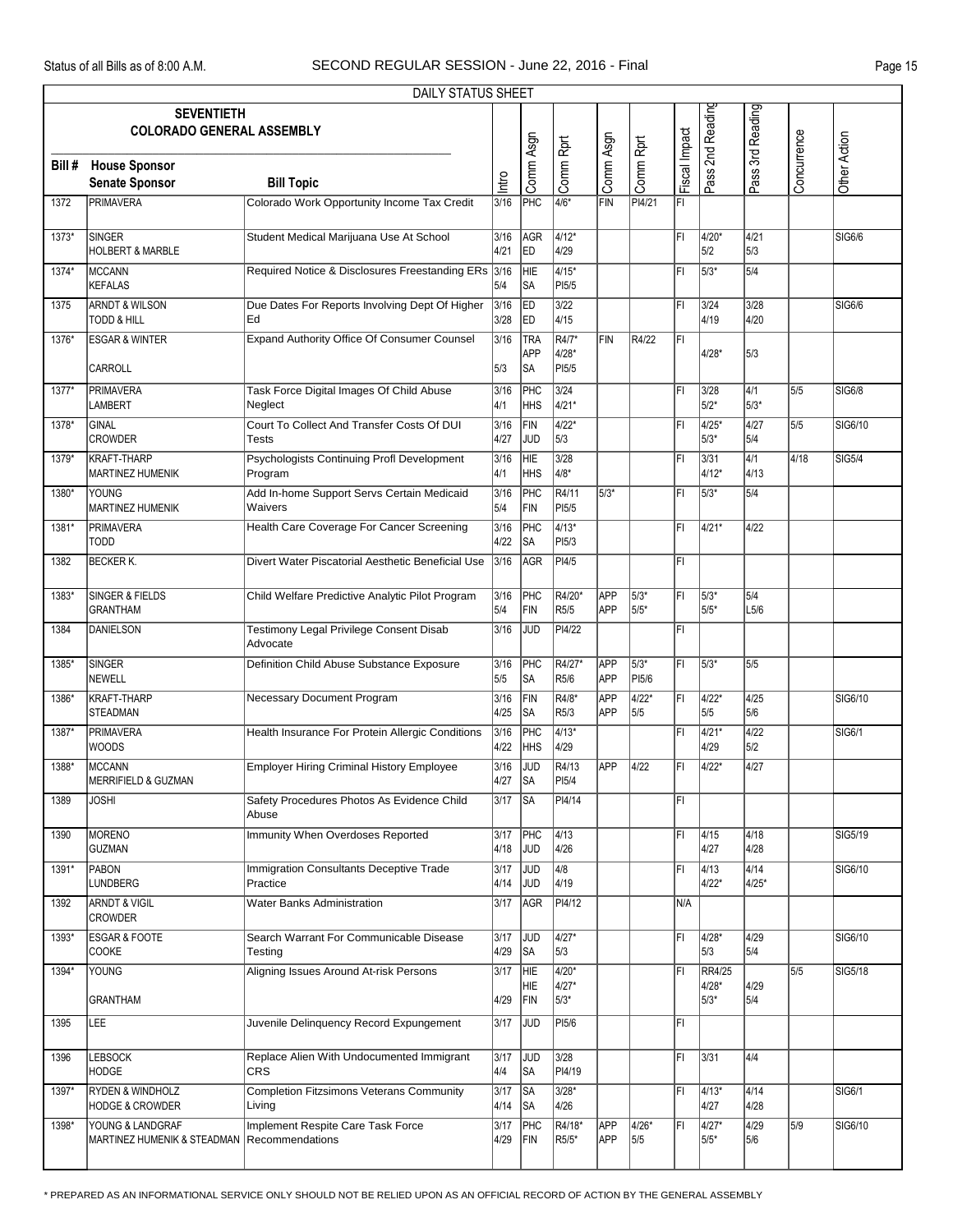|        |                                                                | DAILY STATUS SHEET                                   |               |                          |                        |                   |                 |               |                   |                                |             |                                              |
|--------|----------------------------------------------------------------|------------------------------------------------------|---------------|--------------------------|------------------------|-------------------|-----------------|---------------|-------------------|--------------------------------|-------------|----------------------------------------------|
|        | <b>SEVENTIETH</b>                                              | <b>COLORADO GENERAL ASSEMBLY</b>                     |               |                          |                        |                   |                 |               | Pass 2nd Reading  | Pass 3rd Reading               |             |                                              |
| Bill # | <b>House Sponsor</b><br><b>Senate Sponsor</b>                  | <b>Bill Topic</b>                                    | htro          | Comm Asgn                | Comm Rprt              | Comm Asgn         | Comm Rprt       | Fiscal Impact |                   |                                | Concurrence | Other Action                                 |
| 1399*  | <b>SINGER</b><br>NEWELL                                        | <b>Workers' Compensation For PTSD</b>                | 3/22<br>4/18  | PHC<br>lsa               | R4/11<br>PI4/28        | APP               | 4/15*           | FI            | $4/15*$           | 4/18                           |             |                                              |
| 1400   | <b>RYDEN</b><br><b>TODD</b>                                    | Protection Against Retaliation By Homeowner<br>Assn  | 3/24<br>4/22  | <b>SA</b><br> SA         | $\sqrt{4/19}$<br>PI5/3 |                   |                 | FL            | 4/21              | 4/22                           |             |                                              |
| 1401*  | <b>BECKER K. &amp; PRIOLA</b><br>WOODS & HODGE                 | Retail Food Establishment Licensure & Inspection     | 3/24<br>4/20  | <b>BUS</b><br>BLT        | 4/6<br>4/26            |                   |                 | FI            | 4/7<br>$4/27*$    | 4/8<br>4/28*                   |             | BL6/9                                        |
| 1402   | <b>BECKER K. &amp; LAWRENCE</b><br><b>HOLBERT &amp; GARCIA</b> | Prohibit Device Wager Previous Sporting Event        | 3/24<br>4/19  | FIN<br>FIN               | 4/15<br>4/29           |                   |                 | NFI           | 4/18<br>4/29      | 4/19<br>5/2                    |             | SIG6/10                                      |
| 1403   | <b>PETTERSEN &amp; BUCKNER</b><br>TODD & DONOVAN               | Colorado Secure Savings Plan                         | 3/24          | FIN                      | PI5/4                  |                   |                 | FI            |                   |                                |             |                                              |
| 1404*  | <b>DURAN &amp; WIST</b><br><b>COOKE &amp; GUZMAN</b>           | <b>Regulate Fantasy Contests</b>                     | 3/24<br>4/28  | <b>BUS</b><br>APP<br>FIN | R4/11<br>4/22*<br>5/3* | FIN<br><b>APP</b> | R4/21*<br>5/5   | l۴ı           | $4/22*$<br>$5/5*$ | 4/25<br>5/6                    | 5/9         | SIG6/10                                      |
| 1405*  | <b>HAMNER</b><br>LAMBERT                                       | 2016-17 Long Appropriation Bill                      | 3/28<br>4/1   | <b>APP</b><br><b>APP</b> | $3/29*$<br>4/4*        |                   |                 | N/A           | 3/31*<br>$4/6*$   | $\overline{4/1}$<br>4/7*       | CC4/11      | CRAS4/15<br><b>CRAH4/15</b><br><b>SIG5/3</b> |
| 1406*  | YOUNG<br><b>GRANTHAM</b>                                       | County Coroners Reimbursement By DOC                 | 3/28<br>4/1   | APP<br>APP               | $3/29$<br>4/4          |                   |                 | ΙFΙ           | 3/31<br>4/6       | 4/1<br>4/7                     |             | SIG5/4                                       |
| 1407*  | YOUNG<br><b>STEADMAN</b>                                       | Extend Medicaid Payment Reform & Innovation<br>Pilot | 3/28<br>4/1   | APP<br><b>APP</b>        | $3/29*$<br>4/4         |                   |                 | FI            | 3/31*<br>4/6      | $\sqrt{4/1}$<br>4/7            |             | SIG5/4                                       |
| 1408*  | <b>RANKIN</b><br><b>STEADMAN</b>                               | Cash Fund Allocations For Health-related<br>Programs | 3/28<br>4/1   | APP<br><b>APP</b>        | $3/29*$<br>4/4*        |                   |                 | FI            | 3/31*<br>$4/6*$   | $\overline{4/1}$<br>4/7        | 4/11        | SIG5/4                                       |
| 1409   | <b>HAMNER</b><br><b>LAMBERT</b>                                | Unclaimed Prop Fund Transfer For State<br>Programs   | 3/28<br>4/1   | APP<br>APP               | 3/29<br>4/4            |                   |                 | ΙFΙ           | 3/31<br>4/6       | $\overline{4/1}$<br>4/7        |             | SIG5/4                                       |
| 1410*  | YOUNG<br><b>GRANTHAM</b>                                       | <b>Competency Evaluation Location</b>                | 3/28<br>4/1   | <b>APP</b><br><b>APP</b> | $3/29*$<br>4/4         |                   |                 | FI            | 3/31*<br>4/6      | $\overline{4/1}$<br>4/7        |             | SIG5/4                                       |
| 1411*  | RANKIN<br><b>STEADMAN</b>                                      | Fort Lyon Residential Community Study                | 3/28<br>4/1   | APP<br><b>APP</b>        | 3/29*<br>4/4*          |                   |                 | FI            | 3/31*<br>$4/6*$   | $\overline{4/1}$<br>4/7*       | 4/11        | SIG5/4                                       |
| 1412   | <b>HAMNER</b><br><b>GRANTHAM</b>                               | Fund Address Confidentiality Program                 | 3/28          | <b>APP</b>               | 3/29*                  |                   |                 | FI            | LO06/01           |                                |             | DeemedLost                                   |
| 1413   | <b>RANKIN</b><br><b>GRANTHAM</b>                               | Refinance Water Pollution Control Program            | 3/28<br>4/1   | APP<br><b>APP</b>        | 3/29<br>4/4            |                   |                 | CFI           | 3/31<br>4/6       | 4/1<br>4/7                     |             | SIG5/4                                       |
| 1414*  | RANKIN<br>STEADMAN                                             | Funding Base For Telecom Relay Services              | 3/28<br>4/1   | APP<br><b>APP</b>        | $3/29*$<br>4/4*        |                   |                 | FI            | $3/31*$<br>4/6*   | $\sqrt{4/1}$<br>4/7*           | 4/11        | SIG5/4                                       |
| 1415*  | <b>HAMNER</b><br><b>STEADMAN</b>                               | Driver & Motor Vehicle Services                      | $3/28$<br>4/1 | <b>APP</b><br><b>APP</b> | $3/29*$<br>4/4         |                   |                 | FI            | 3/31*<br>4/6*     | $\sqrt{4/1}$<br>4/7            | CC4/11      | CRAS4/15<br>CRAH4/15<br>SIG5/4               |
| 1416*  | <b>HAMNER</b><br>LAMBERT                                       | State Infrastructure General Fund Transfers          | 3/28<br>4/1   | APP<br>APP               | 3/29<br>4/4            |                   |                 | FI            | 3/31*<br>4/6      | $\sqrt{4/1}$<br>4/7            |             | SIG4/14                                      |
| 1417   | <b>HAMNER</b><br><b>LAMBERT</b>                                | Capital-related Transfers Of Moneys                  | $3/28$<br>4/1 | APP<br><b>APP</b>        | 3/29<br>4/4            |                   |                 | ΙFΙ           | 3/31<br>4/6       | $\overline{4/1}$<br>4/7<br>4/7 |             | SRC4/7<br>SIG5/4                             |
| 1418   | RANKIN<br><b>STEADMAN</b>                                      | Marijuana Tax Cash Fund Transfer To General<br>Fund  | 3/28<br>4/1   | <b>APP</b><br>APP        | 3/29<br>4/4            |                   |                 | ΙFΙ           | 3/31<br>4/6       | $\overline{4/1}$<br>4/7        |             | SIG5/4                                       |
| 1419   | <b>HAMNER</b><br><b>LAMBERT</b>                                | FY2015-16 Statutory Reserve Reduction                | 3/28<br>4/1   | <b>APP</b><br>APP        | 3/29<br>4/4            |                   |                 | FI            | $3/31$<br>4/6     | $\sqrt{4/1}$<br>4/7            |             | SIG5/4                                       |
| 1420*  | <b>HULLINGHORST</b><br><b>CROWDER</b>                          | CO Healthcare Affordability & Sustainability Enter   | 3/28<br>5/10  | <b>APP</b><br>FIN        | $3/29*$<br>PI5/10      | <b>APP</b>        |                 | CFI           | 4/28*             | 4/29                           |             |                                              |
| 1421   | HULLINGHORST                                                   | Allocate Additional FY 2016-17 Gen Fund<br>Revenues  | 3/28          | APP                      | $3/29*$                |                   |                 |               | CFI LO05/12       |                                |             | DeemedLost                                   |
| 1422*  | HAMNER & RANKIN<br>LAMBERT & STEADMAN                          | <b>Financing Public Schools</b>                      | 3/28<br>4/5   | ED<br>led.               | $3/28*$<br>4/28        | <b>APP</b><br>APP | $3/29*$<br>4/29 | FL            | $4/4*$<br>$5/5*$  | 4/5*<br>5/6*                   | CC5/9       | CRAS5/10<br><b>CRAH5/10</b><br>SIG6/10       |
| 1423*  | LUNDEEN & GARNETT<br>HILL                                      | <b>Student Data Collection Use Security</b>          | 3/30<br>4/14  | <b>IED</b><br><b>ED</b>  | 4/12*<br>4/28*         |                   |                 | FI            | 4/13*<br>$4/29*$  | 4/14<br>5/3                    | 5/5         | SIG6/10                                      |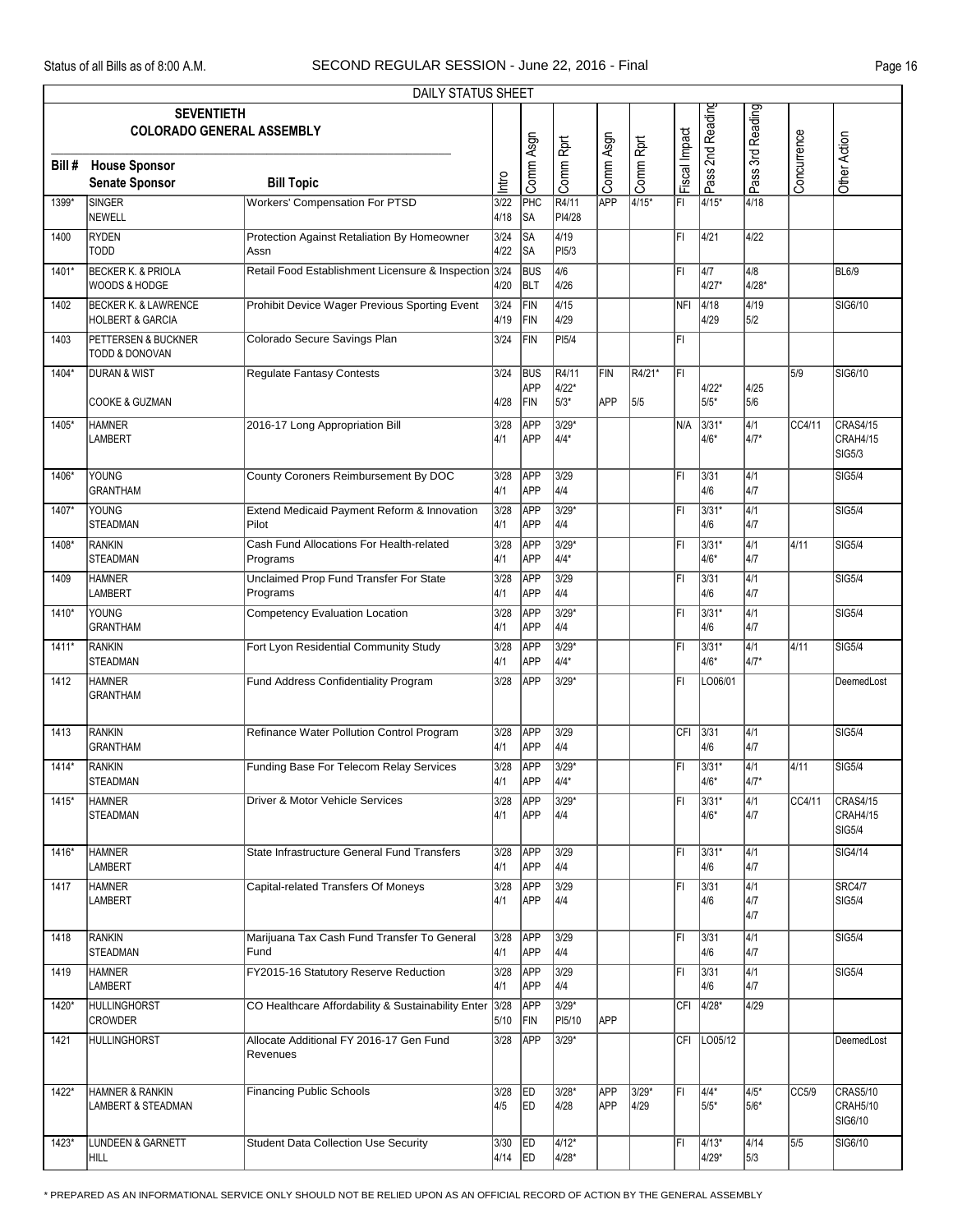|        |                                                | DAILY STATUS SHEET                                       |              |                               |                  |            |                             |               |                  |                  |             |                |
|--------|------------------------------------------------|----------------------------------------------------------|--------------|-------------------------------|------------------|------------|-----------------------------|---------------|------------------|------------------|-------------|----------------|
|        | <b>SEVENTIETH</b>                              |                                                          |              |                               |                  |            |                             |               |                  |                  |             |                |
|        | <b>COLORADO GENERAL ASSEMBLY</b>               |                                                          |              |                               |                  |            |                             |               | Pass 2nd Reading | Pass 3rd Reading |             |                |
|        |                                                |                                                          |              | Comm Asgn                     | Comm Rprt        | Comm Asgn  | Comm Rprt                   | Fiscal Impact |                  |                  | Concurrence | Other Action   |
| Bill # | <b>House Sponsor</b>                           |                                                          |              |                               |                  |            |                             |               |                  |                  |             |                |
|        | <b>Senate Sponsor</b>                          | <b>Bill Topic</b>                                        | Intro        |                               |                  |            |                             |               |                  |                  |             |                |
| 1424*  | <b>VIGIL</b><br><b>GARCIA</b>                  | Qualified Medication Administration Personnel            | 3/30<br>4/18 | $\overline{\text{HE}}$<br>HHS | R4/8<br>R5/4     | APP<br>FIN | $4/15*$<br>R <sub>5/5</sub> | l۴ı           | 4/15*            | 4/18             |             | SIG6/10        |
|        |                                                |                                                          |              | <b>APP</b>                    | 5/5              |            |                             |               | 5/5              | 5/6              |             |                |
| 1425*  | <b>HAMNER</b>                                  | Immunization Records For Temporary Child Care            | 3/30         | PHC                           | $4/20*$          |            |                             | ΙFΙ           | 4/22*            | 4/25             |             | SIG6/10        |
|        | <b>ROBERTS</b>                                 |                                                          | 4/25         | <b>HHS</b>                    | 4/29             |            |                             |               | 4/29             | 5/2              |             |                |
| 1426*  | PRIMAVERA & WILLETT                            | Intentional Misrepresentation Assistance Animal          | 3/30         | PHC                           | $4/20*$          |            |                             | FI            | 4/28*            | $5/2*$           | 5/10        | SIG6/10        |
|        | TATE & JAHN                                    |                                                          | 5/2          | SA                            | 5/6*             |            |                             |               | 5/6*             | 5/9              |             |                |
| 1427*  | PABON                                          | Multi-serving Liquid Marijuana Products                  | 3/30         | PHC                           | $4/18*$          |            |                             | FI            | 4/21*            | 4/22             |             | SIG6/10        |
|        | HILL                                           |                                                          | 4/22         | blt                           | 5/3              |            |                             |               | 5/3              | 5/4              |             |                |
| 1428   | MORENO                                         | Depress Stock Value Direct Selling (DS) Pub Co           | 3/30         | <b>BUS</b>                    | PI4/15           |            |                             | ΙFΙ           |                  |                  |             |                |
|        |                                                |                                                          |              |                               |                  | APP        |                             |               |                  |                  |             |                |
| 1429*  | PETTERSEN & WILSON<br><b>KERR</b>              | Alt Ed Campus Criteria & Pilot Program                   | 4/1<br>5/4   | <b>ED</b><br> SA              | R4/7*<br>R5/5    | <b>APP</b> | 5/3*<br>5/5                 | İΕΙ           | 5/3*<br>5/5      | 5/4<br>5/6       |             | <b>SIG6/8</b>  |
| 1430*  | <b>LEBSOCK</b>                                 | Oil & Gas Operators Share Dev Plans With Local 4/1       |              | <b>TRA</b>                    | $4/14*$          |            |                             | ΙFΙ           | 4/20*            | 4/21             |             |                |
|        | HODGE                                          | Gov                                                      | 4/22         | AGR                           | PI4/29           |            |                             |               |                  |                  |             |                |
| 1431   | <b>WINTER &amp; WIST</b>                       | OED Small Business Endeavor Program                      | 4/1          | <b>BUS</b>                    | PI4/20           |            |                             | IN/A          |                  |                  |             |                |
|        |                                                |                                                          |              |                               |                  |            |                             |               |                  |                  |             |                |
| 1432*  | <b>WINTER</b>                                  | Personnel Files Employee Inspection Right                | 4/1          | JUD                           | 4/20*            |            |                             | FI            | 4/22*            | 4/25             |             | SIG6/10        |
|        | <b>KERR</b>                                    |                                                          | 4/25         | <b>BLT</b>                    | 4/28             |            |                             |               | 4/29             | 5/2              |             |                |
| 1433   | <b>HAMNER &amp; RANKIN</b><br><b>STEADMAN</b>  | Retain & Spend Sev Tax Revenues For Reserve<br>Fund      | 4/5          | FIN                           | PI4/28           |            |                             | CFI           |                  |                  |             |                |
|        |                                                |                                                          |              |                               |                  |            |                             |               |                  |                  |             |                |
| 1434*  | <b>BECKER K. &amp; KAGAN</b><br>CARROLL        | <b>Disclosure Political Party Communication Activity</b> | 4/6<br>4/26  | <b>SA</b><br>∣SA              | R4/12*<br>PI5/3  | APP        | 4/22*                       | ĪFI           | $4/22*$          | 4/25             |             |                |
| 1435*  | <b>DURAN &amp; BECKER K.</b>                   | Low-wage Employer Corporate Responsibility Act 4/6       |              | HIE                           | $4/29*$          | APP        | 5/5*                        | FL            | 5/9*             | 5/10             |             |                |
|        | <b>KEFALAS &amp; ULIBARRI</b>                  |                                                          | 5/10         | SA                            | PI5/10           |            |                             |               |                  |                  |             |                |
| 1436*  | PABON & GINAL                                  | No Edible Marijuana Products Shaped To Entice            | 4/7          | <b>BUS</b>                    | $4/20*$          |            |                             | ΙFΙ           | 4/22*            | 4/27             |             | SIG6/10        |
|        | <b>NEWELL &amp; BAUMGARDNER</b>                | <b>Kids</b>                                              | 4/27         | BLT                           | 5/4              |            |                             |               | 5/4              | 5/5              |             |                |
| 1437*  | <b>MITSCH BUSH &amp; WILSON</b>                | School Bus Stop Arm Safety Enforcement                   | 4/7          | <b>TRA</b>                    | $4/21*$          |            |                             | ΙFΙ           | $14/27*$         | 4/29             |             |                |
|        | <b>TODD</b>                                    |                                                          | 4/29         | SA                            | PI5/4            |            |                             |               |                  |                  |             |                |
| 1438*  | <b>WINTER</b>                                  | Employer Accommodations Related To<br>Pregnancy          | 4/12         | HIE<br><b>BLT</b>             | $4/27*$<br>5/6   |            |                             | FL            | 4/28*<br>5/6     | 4/29<br>5/9      |             | <b>SIG6/1</b>  |
| 1439*  | <b>MARTINEZ HUMENIK</b>                        | Lodging & Entertainment Facility Liquor License          | 4/29<br>4/12 | <b>BUS</b>                    | $4/27*$          |            |                             | ΙFΙ           | 4/28*            | 4/29             | 5/10        | SIG6/10        |
|        | GARNETT<br><b>HOLBERT</b>                      |                                                          | 4/29         | <b>BLT</b>                    | 5/6              |            |                             |               | 5/6              | $5/9*$           |             |                |
| 1440*  | <b>WILSON &amp; PETTERSEN</b>                  | Admin Flexibility For School Districts And Schools 4/12  |              | ED                            | 4/28             |            |                             | FI            | $4/28*$          | $4/29*$          | 5/9         | SIG6/10        |
|        | JOHNSTON & HOLBERT                             |                                                          | 4/29         | FIN                           | 5/5*             |            |                             |               | 5/5*             | 5/6              |             |                |
| 1441*  | <b>TYLER</b>                                   | PUC Consider Full Cost Carbon For Elec                   | 4/15         | <b>TRA</b>                    | R4/28            | APP        | $5/3*$                      | FL            | $ 5/3*$          | 5/4              |             |                |
|        | <b>JONES</b>                                   | Generation                                               | 5/4          | ∣SA                           | PI5/5            |            |                             |               |                  |                  |             |                |
| 1442   | <b>RYDEN</b>                                   | Various Updates To Local Government Election             | 4/15         | <b>SA</b>                     | 4/19             |            |                             | ΙFΙ           | 4/21             | 4/22             |             | SIG6/10        |
|        | <b>ULIBARRI</b>                                | Code                                                     | 4/22         | HHS                           | 4/28             |            |                             |               | 4/29             | 5/2              |             |                |
| 1443*  | SINGER<br>HEATH                                | Youth Sports Orgs Background Check Notice                | 4/15<br>4/29 | PHC<br>∥SA                    | $4/27*$<br>PI5/5 |            |                             | FI            | 4/28*            | 4/29             |             |                |
| 1444   | <b>RYDEN &amp; CARVER</b>                      | Definition Qualifying Disabled Veteran Prop Tax          | 4/15         | ∥SA                           | R4/26            | APP        | 5/5                         | ΙFΙ           | 5/5              | 5/6              |             | <b>SIG5/27</b> |
|        | <b>KEFALAS &amp; CROWDER</b>                   |                                                          | 5/6          | FIN                           | R <sub>5/9</sub> | APP        | 5/9                         |               | 5/9              | 5/10             |             |                |
| 1445   | <b>RYDEN</b>                                   | Prohibit Persons Under 21 At Liquor Stores               | 4/19         | <b>BUS</b>                    | PI5/3            |            |                             | FI            |                  |                  |             |                |
|        |                                                |                                                          |              |                               |                  |            |                             |               |                  |                  |             |                |
| 1446*  | <b>HAMNER</b>                                  | K-3 English Learner Reading Assessment                   | 4/19         | <b>ED</b>                     | 4/26*            |            |                             |               | NFI 4/28*        | 4/29             |             |                |
|        | MARBLE                                         | Language                                                 | 4/29         | <b>SA</b>                     | PI5/4            |            |                             |               |                  |                  |             |                |
| 1447*  | <b>ESGAR</b><br><b>GARCIA</b>                  | State Fair Funding                                       | 4/19<br>5/6  | FIN<br>FIN                    | R4/29*<br>PI5/9  | APP        | 5/5*                        | CFI 5/5*      |                  | 5/6              |             |                |
|        |                                                |                                                          |              |                               |                  |            |                             |               |                  |                  |             |                |
| 1448   | <b>SINGER</b><br><b>KEFALAS &amp; LUNDBERG</b> | Relative Guardianship Assistance Program<br>Criteria     | 4/19<br>5/3  | <b>JUD</b><br> SA             | 4/29<br>5/4      |            |                             | ΙFΙ           | 5/2<br>5/4       | 5/3<br>5/5       |             | SIG6/10        |
| 1449   | DANIELSON                                      | Safe Contracting For School District Services            | 4/20         | <b>ED</b>                     | PI5/3            |            |                             | FL            |                  |                  |             |                |
|        |                                                |                                                          |              |                               |                  |            |                             |               |                  |                  |             |                |
| 1450*  | HULLINGHORST                                   | Allocate Additional Available State Revenues             | 4/21         | <b>APP</b>                    | 4/26*            |            |                             |               | CFI 4/28*        | 4/29             |             |                |
|        | <b>STEADMAN &amp; GUZMAN</b>                   |                                                          | 5/10         | FIN                           | PI5/10           | APP        |                             |               |                  |                  |             |                |
| 1451*  | <b>RYDEN &amp; RANKIN</b>                      | Procurement Code Working Group                           | 4/22         | $\overline{\text{SA}}$        | 4/28*            |            |                             | FI            | $4/28*$          | 4/29             |             | SIG6/10        |
|        | <b>SCOTT &amp; HEATH</b>                       |                                                          | $4/29$ SA    |                               | 5/3              |            |                             |               | 5/3              | 5/4              |             |                |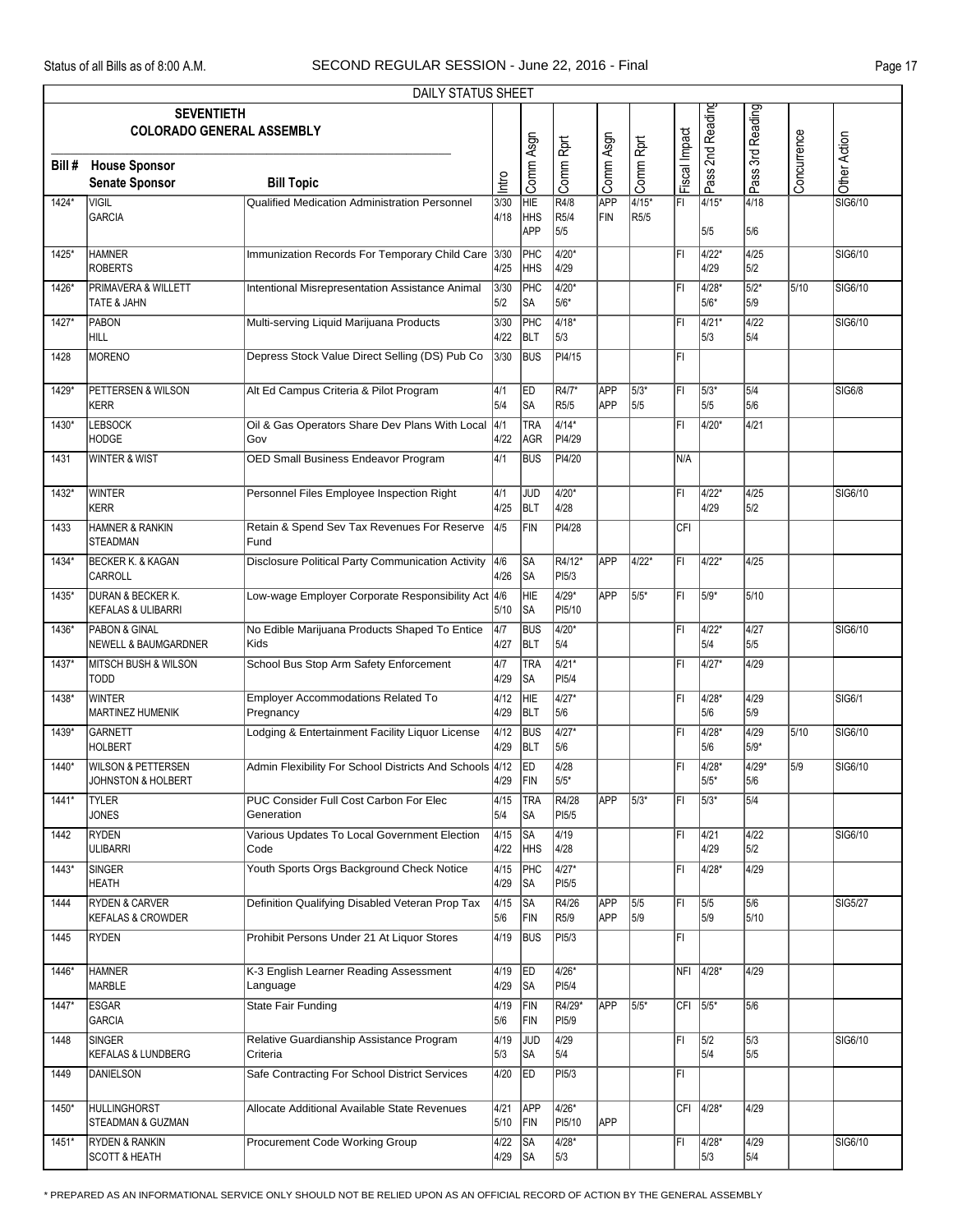|        |                                                                      | <b>DAILY STATUS SHEET</b>                             |                         |                           |                                 |                          |              |               |                  |                  |             |                |
|--------|----------------------------------------------------------------------|-------------------------------------------------------|-------------------------|---------------------------|---------------------------------|--------------------------|--------------|---------------|------------------|------------------|-------------|----------------|
|        | <b>SEVENTIETH</b>                                                    |                                                       |                         |                           |                                 |                          |              |               | Pass 2nd Reading |                  |             |                |
|        | <b>COLORADO GENERAL ASSEMBLY</b>                                     |                                                       |                         |                           |                                 |                          |              |               |                  | Pass 3rd Reading |             |                |
|        |                                                                      |                                                       |                         |                           |                                 |                          |              |               |                  |                  |             |                |
| Bill # | <b>House Sponsor</b>                                                 |                                                       |                         | Comm Asgn                 | Comm Rprt                       | Comm Asgn                | Comm Rprt    | Fiscal Impact |                  |                  | Concurrence | Other Action   |
|        | <b>Senate Sponsor</b>                                                | <b>Bill Topic</b>                                     | Intro                   |                           |                                 |                          |              |               |                  |                  |             |                |
| 1452   | MELTON<br><b>SCOTT</b>                                               | <b>Hotel Wine Permitted Sales</b>                     | 4/22                    | <b>BUS</b>                | PI5/10                          |                          |              | FI            |                  |                  |             |                |
| 1453*  | <b>HAMNER</b><br><b>LAMBERT</b>                                      | Colorado Cybersecurity Initiative                     | 4/22<br>4/29            | APP<br>APP                | 4/26<br>5/3*                    |                          |              | FI            | 4/28<br>$5/3*$   | 4/29<br>5/4      | 5/5         | SIG5/20        |
| 1454*  | <b>MORENO &amp; DORE</b><br><b>GUZMAN</b>                            | <b>Primary Participation Act</b>                      | 4/22<br>5/9             | SA<br> SA                 | R4/26*<br>PI5/10                | <b>APP</b>               | 4/28*        | İΕΙ           | 4/28*            | 5/9              |             |                |
| 1455*  | PABON<br><b>MARBLE &amp; KERR</b>                                    | Metropolitan Football Stadium Dist Administration     | 4/26<br>5/4             | <b>BUS</b><br>SA          | $4/29*$<br>PI5/5                |                          |              | FI            | 5/3*             | 5/4              |             |                |
| 1456   | LONTINE                                                              | Sale Of State Land For Fort Logan Natl Cemetery 4/26  |                         | SA<br><b>APP</b>          | R5/3*<br>5/5                    | FIN                      | R5/4         | ΙFΙ           | 5/5              | 5/6              |             | <b>SIG6/1</b>  |
|        | <b>CROWDER</b>                                                       |                                                       | 5/6                     | FIN                       | R5/9                            | <b>APP</b>               | 5/9          |               | 5/9              | 5/10             |             |                |
| 1457*  | <b>GARNETT &amp; WILSON</b><br><b>NEVILLE T. &amp; GARCIA</b>        | Sales & Use Tax Exemption Residential Energy          | 4/27<br>4/29            | FIN<br>FIN                | 4/28<br>5/3*                    |                          |              | FI            | 4/28<br>5/3*     | 4/29<br>5/4      | 5/5         | SIG6/10        |
| 1458   | <b>VIGIL &amp; CORAM</b><br>SONNENBERG & GARCIA                      | <b>Species Conservation Trust Fund Projects</b>       | 4/27<br>5/6             | AGR<br>SA                 | R5/2<br>R <sub>5/9</sub>        | <b>APP</b><br><b>APP</b> | 5/5<br>5/9   | ΙFΙ           | 5/5<br>5/9       | 5/6<br>5/10      |             | <b>SIG6/6</b>  |
| 1459   | <b>BECKER K. &amp; BROWN</b><br><b>SONNENBERG &amp; KEFALAS</b>      | Submission Threshold For Higher Ed Cash<br>Projects   | 4/27<br>5/6             | FIN<br> SA                | $\overline{\frac{5}{4}}$<br>5/9 |                          |              | ΙFΙ           | 5/5<br>5/10      | 5/6<br>5/11      |             | SIG6/10        |
| 1460*  | <b>BECKER K. &amp; VIGIL</b><br><b>BAUMGARDNER</b>                   | DOA Authority To Sell & Buy Prop For<br>Consolidation | $\sqrt{5/3}$<br>5/9     | AGR<br>APP                | $5/4*$<br>5/9                   |                          |              | FI            | 5/5*<br>5/9      | 5/9<br>5/10      |             | SIG6/10        |
| 1461   | PABON<br><b>JOHNSTON</b>                                             | Tenancies One Month To One Year                       | 5/3<br>5/6              | LG<br> SA                 | 5/4<br>PI5/9                    |                          |              | l۴ı           | 5/5              | 5/6              |             |                |
| 1462*  | HULLINGHORST<br><b>GUZMAN &amp; JAHN</b>                             | Lieutenant Governor As Governor's Office<br>Appointee | 5/3<br>5/6              | SA<br> SA                 | $\sqrt{5/4^*}$<br>5/9           |                          |              | FI            | 5/5*<br>5/9      | 5/6<br>5/10      |             | <b>SIG5/26</b> |
| 1463   | <b>MORENO &amp; JOSHI</b><br><b>KERR &amp; HILL</b>                  | Breakfast After The Bell Authority To Charge          | 5/3<br>5/6              | ED<br>FIN                 | $\overline{\frac{5}{4}}$<br>5/9 |                          |              | FI            | 5/5<br>L5/9      | 5/6              |             |                |
| 1464*  | PABON<br>MARTINEZ HUMENIK                                            | Civil Action For Taking Newspapers                    | 5/3<br>5/6              | LG<br>SA                  | 5/4<br>PI5/9                    |                          |              | l۴ı           | $5/5*$           | 5/6              |             |                |
| 1465   | <b>DURAN &amp; BECKER J.</b><br>ULIBARRI & COOKE                     | Modifications Low-income Housing Tax Credit           | $\overline{5/4}$<br>5/6 | <b>TRA</b><br>FIN         | R5/5<br>R5/9                    | APP<br><b>APP</b>        | 5/5<br>5/9   | ΙFΙ           | 5/5<br>5/9       | 5/6<br>5/10      |             | <b>SIG6/6</b>  |
| 1466*  | <b>TYLER &amp; BECKER K.</b><br><b>ULIBARRI</b>                      | Promoting Affordable Housing                          | 5/4<br>5/6              | <b>TRA</b><br> SA         | R5/5*<br>R <sub>5/9</sub>       | APP<br>APP               | 5/5<br>PI5/9 | ΙFΙ           | 5/5*             | 5/6              |             |                |
| 1467*  | <b>DURAN &amp; SALAZAR</b><br><b>SCHEFFEL &amp; MARTINEZ HUMENIK</b> | First-time Home Buyer Savings Acct Tax<br>Deduction   | 5/4<br>5/6              | <b>TRA</b><br><b>IFIN</b> | R5/5<br>R <sub>5/9</sub>        | APP<br>APP               | 5/5<br>5/9   | l۴ı           | 5/5*<br>5/9      | 5/6<br>5/10      |             | SIG6/10        |
| 1468   | BECKER K. & HULLINGHORST<br><b>STEADMAN</b>                          | Oil & Gas Trans Mfg & Processing Cost<br>Deductions   | 5/9                     | <b>ISA</b>                | 5/9                             |                          |              | l۴۱           | LO05/12          |                  |             | DeemedLost     |
|        | <b>HOUSE CONCURRENT RESOLUTIONS 16-</b>                              |                                                       |                         |                           |                                 |                          |              |               |                  |                  |             |                |
| 1001   | <b>LUNDEEN</b>                                                       | Modify Operations Of The General Assembly             | 3/17                    | <b>I</b> SA               | PI4/14                          |                          |              | CFI           |                  |                  |             |                |
| 1002   | <b>BECKER J.</b>                                                     | Lottery Proceeds Distributed To The State Ed Fund     | 4/7                     | lsa                       | PI4/26                          |                          |              | CFI           |                  |                  |             |                |
| 1003   | <b>SINGER &amp; PRIOLA</b><br><b>SCOTT &amp; TODD</b>                | Sports Venue Nonprofit Entity Raffles                 | 4/19                    | SA                        | PI5/3                           |                          |              | CFI           |                  |                  |             |                |
|        | <b>HOUSE JOINT RESOLUTIONS 16-</b>                                   |                                                       |                         |                           |                                 |                          |              |               |                  |                  |             |                |
| 1001   | DURAN<br><b>SCHEFFEL</b>                                             | Message From The Governor                             | 1/13<br>1/13            |                           |                                 |                          |              | NFI           |                  | 1/13<br>1/13     |             | A1/13          |
| 1002   | CORAM & MITSCH BUSH<br><b>BAUMGARDNER</b>                            | Dam Restoration Access To Federal Lands               | 1/13<br>2/5             | AGR                       | $1/29*$                         |                          |              | NFI           |                  | 2/4<br>2/8       |             | A2/8           |
| 1003*  | LONTINE & ROUPE<br><b>LAMBERT &amp; CARROLL</b>                      | Military Day 2016                                     | 1/28<br>1/29            |                           |                                 |                          |              | NFI.          |                  | 1/29<br>2/1*     | 2/2         | A2/2           |
| 1004   | <b>ESGAR &amp; NAVARRO</b><br><b>CROWDER &amp; GARCIA</b>            | U.S.S. Pueblo                                         | 1/28<br>1/29            |                           |                                 |                          |              | NFI           |                  | 1/29<br>2/1      |             | A2/1           |
| 1005   | <b>WILLIAMS &amp; HUMPHREY</b><br>SONNENBERG & ULIBARRI              | U.S.S Colorado                                        | 1/28<br>1/29            |                           |                                 |                          |              | NFI.          |                  | 1/29<br>2/1      |             | A2/1           |
| 1006   | <b>RYDEN &amp; THURLOW</b><br>TODD & MARTINEZ HUMENIK                | Colorado Freedom Memorial Highway                     | 1/28<br>1/29            |                           |                                 |                          |              | NFI           |                  | 1/29<br>2/1      |             | A2/1           |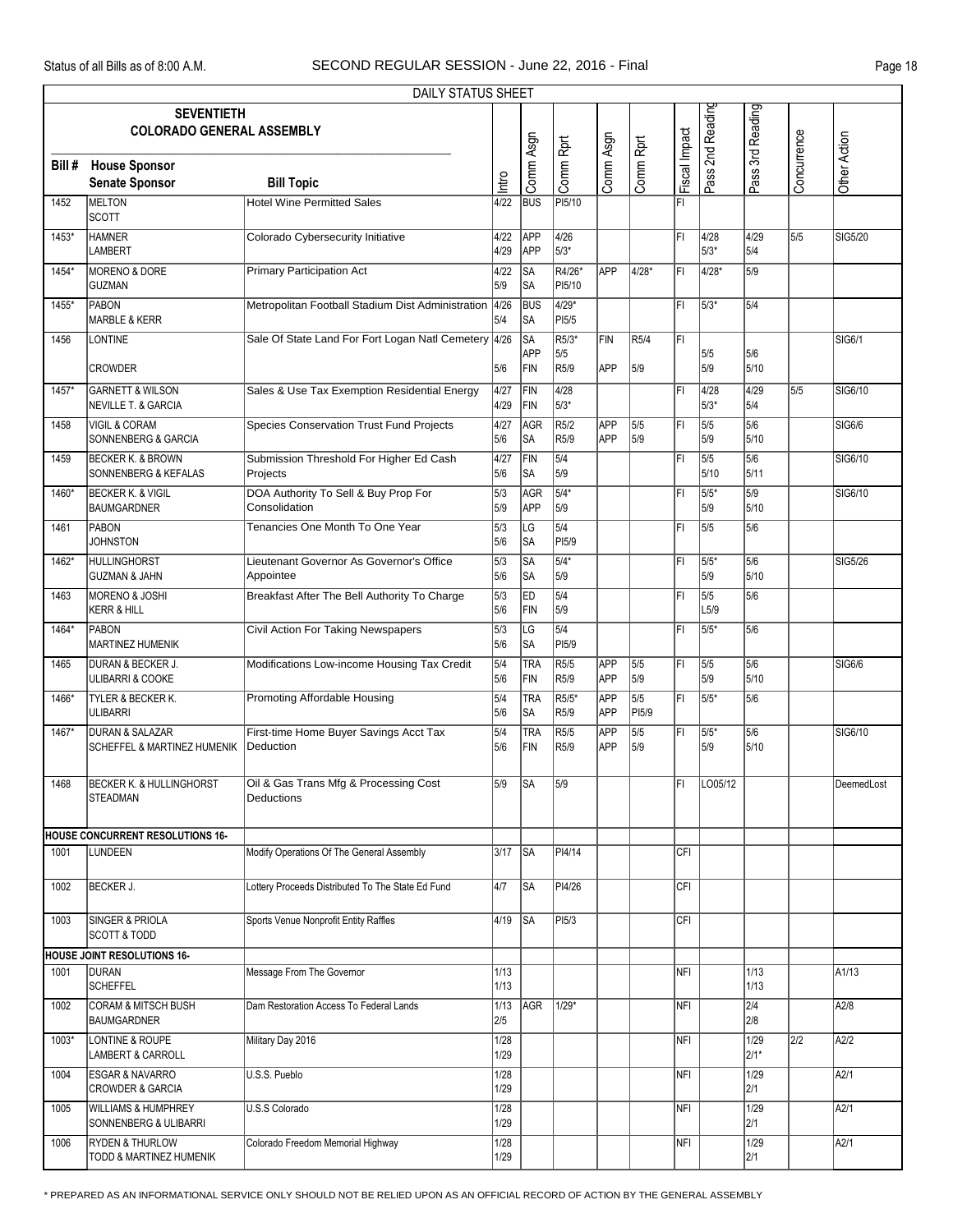|         |                                                               | DAILY STATUS SHEET                                            |                         |           |           |           |           |               |                  |                               |               |                           |
|---------|---------------------------------------------------------------|---------------------------------------------------------------|-------------------------|-----------|-----------|-----------|-----------|---------------|------------------|-------------------------------|---------------|---------------------------|
|         | <b>SEVENTIETH</b><br><b>COLORADO GENERAL ASSEMBLY</b>         |                                                               |                         |           |           |           |           |               | Pass 2nd Reading | Pass 3rd Reading              |               |                           |
| Bill#   | <b>House Sponsor</b><br><b>Senate Sponsor</b>                 | <b>Bill Topic</b>                                             | Intro                   | Comm Asgn | Comm Rprt | Comm Asgn | Comm Rprt | Fiscal Impact |                  |                               | Concurrence   | Other Action              |
| 1007    | MELTON & LANDGRAF<br>HILL & HEATH                             | <b>Honoring Fallen Soldiers</b>                               | 1/28<br>1/29            |           |           |           |           | NFI           |                  | 1/29<br>2/1                   |               | A2/1                      |
| 1008    | <b>JOSHI &amp; GINAL</b><br>LAMBERT                           | Honor Mahatma Gandhi                                          | 1/28<br>2/12            |           |           |           |           | NFI           |                  | 2/12<br>2/12                  |               | A2/12                     |
| 1009    | SALAZAR<br><b>ULIBARRI</b>                                    | Chicano History Week                                          | 2/1<br>2/2              |           |           |           |           | <b>NFI</b>    |                  | 2/2<br>2/2                    |               | A2/2                      |
| 1010    | EVERETT                                                       | Joint Rule Changes Reduce Introduced Legislation              | 3/9                     | <b>SA</b> | PI4/12    |           |           | N/A           |                  |                               |               |                           |
| 1011    | NORDBERG & RYDEN<br>JAHN & HOLBERT                            | Reappoint State Auditor                                       | 3/30<br>4/1             |           |           |           |           | N/A           |                  | $\overline{4/1}$<br>4/4       |               | A4/4                      |
| 1012    | <b>PABON &amp; DURAN</b><br><b>AGUILAR &amp; ULIBARRI</b>     | César Chávez Day                                              | 3/30<br>3/31            |           |           |           |           | N/A           |                  | 3/31<br>3/31                  |               | A3/31                     |
| 1013*   | <b>WINDHOLZ &amp; ROSENTHAL</b><br><b>LUNDBERG</b>            | Atrocities Against Christians Ethnic And Religious Minorities | 4/6<br>4/12             |           |           |           |           | N/A           |                  | $\sqrt{4/12}$<br>4/15         |               | A4/15                     |
| 1014    | <b>LEONARD &amp; WIST</b><br>NEVILLE T.                       | Honoring Supreme Court Justice Antonin Scalia                 | 4/6                     |           |           |           |           | N/A           |                  | NoAction                      |               | DeemedLost                |
| 1015*   | <b>ROUPE &amp; LEE</b><br>MERRIFIELD & BAUMGARDNER            | Colorado Springs Olympic Training Center                      | 4/6<br>4/21             |           |           |           |           | N/A           |                  | $\sqrt{4/21}$<br>4/21         |               | A4/21                     |
| 1016    | <b>GINAL &amp; CONTI</b><br>DONOVAN & TATE                    | Celebrate Colorado's Purebred Dogs                            | 4/11<br>4/12            |           |           |           |           | N/A           |                  | $\sqrt{4/12}$<br>4/12         |               | A4/12                     |
| 1017    | <b>DANIELSON &amp; PETTERSEN</b><br><b>TODD &amp; AGUILAR</b> | Designate April 12 Equal Pay Day                              | 4/12<br>4/12            |           |           |           |           | N/A           |                  | $\sqrt{4/12}$<br>4/12<br>4/12 |               | A4/12<br>SRC4/12<br>A4/12 |
| 1018    | <b>ESGAR &amp; VIGIL</b><br>GARCIA                            | <b>Buy American Goods</b>                                     | 4/15<br>4/18            |           |           |           |           | N/A           |                  | 4/15<br>4/27                  |               | A4/27                     |
| $1019*$ | <b>FIELDS</b><br><b>TATE</b>                                  | Colorado Children's Health Day                                | 4/15<br>4/26            |           |           |           |           | N/A           |                  | 4/26*<br>4/29*                | CC5/3<br>5/10 | <b>HRE5/10</b><br>A5/10   |
| 1020    | <b>DELGROSSO</b><br>SONNENBERG                                | Recognize Importance Oil Gas Industry CO Citizens             | 4/19                    |           |           |           |           | N/A           |                  | NoAction                      |               | DeemedLost                |
| 1021    | <b>BROWN &amp; VIGIL</b><br>SONNENBERG & BAUMGARDNER          | Congress Streamline Water Project Permit Process              | 4/19                    |           |           |           |           | N/A           |                  | NoAction                      |               | DeemedLost                |
| 1022    | HULLINGHORST & DELGROSSO<br>CADMAN & GUZMAN                   | Procedures For Lieutenant Gov Confirmation                    | 4/21<br>4/29            |           |           |           |           | N/A           |                  | 4/22<br>5/3                   |               | A5/3                      |
| 1023    | <b>CORAM</b><br>SONNENBERG & BAUMGARDNER                      | Pub Input & GA Review Before New Nutrient Regmnts             | 4/21                    |           |           |           |           | N/A           |                  | NoAction                      |               | DeemedLost                |
| 1024    | <b>DURAN &amp; DELGROSSO</b><br>SCHEFFEL & GUZMAN             | Interim Committee Requirements                                | 4/22<br>5/4             |           |           |           |           | N/A           |                  | 5/4<br>5/4                    |               | A5/4                      |
| 1025*   | <b>RYDEN &amp; SAINE</b><br>MARBLE                            | Honoring Gold Star Families                                   | 5/2<br>5/6              |           |           |           |           | N/A           |                  | 5/4<br>5/6*                   | 5/9           | A5/9                      |
| 1026    | <b>DURAN</b><br><b>SCHEFFEL</b>                               | 2017 Convening Date                                           | $\overline{5/2}$<br>5/4 |           |           |           |           | N/A           |                  | 5/4<br>5/4                    |               | A5/4                      |
| 1027    | DURAN<br><b>SCHEFFEL</b>                                      | Adjournment Sine Die                                          | 5/10<br>5/11            |           |           |           |           | N/A           |                  | 5/11                          |               | A5/11<br>DeemedLost       |
|         | <b>HOUSE MEMORIALS 16-</b>                                    |                                                               |                         |           |           |           |           |               |                  |                               |               |                           |
| 1001    | ROUPE                                                         | Memorial Representative Dr. William T Martin                  | 1/22                    |           |           |           |           | NFI           |                  | 1/25                          |               | A1/25                     |
| 1002    | NEVILLE P.                                                    | Memorializing Former Representative John McElderry            | 3/16                    |           |           |           |           | N/A           |                  | 3/18                          |               | A3/18                     |
| 1003    | <b>WIST</b>                                                   | Memorialize Representative Frank Southworth                   | 4/5                     |           |           |           |           | N/A           |                  | 4/11                          |               | A4/11                     |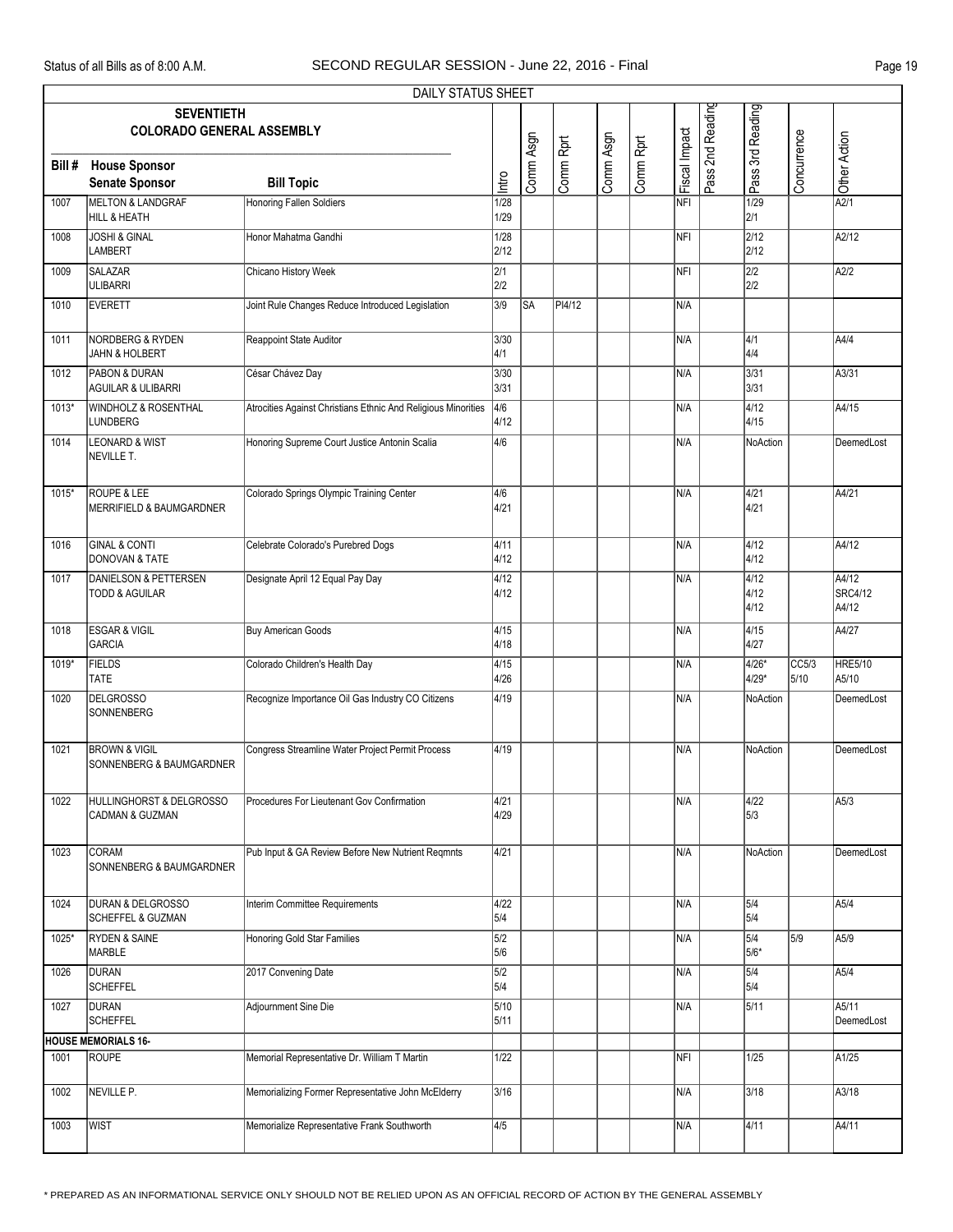|                      |                                                                            | <b>DAILY STATUS SHEET</b>                                                                         |                          |             |                             |           |           |               |                    |                        |             |              |
|----------------------|----------------------------------------------------------------------------|---------------------------------------------------------------------------------------------------|--------------------------|-------------|-----------------------------|-----------|-----------|---------------|--------------------|------------------------|-------------|--------------|
|                      | <b>SEVENTIETH</b>                                                          | <b>COLORADO GENERAL ASSEMBLY</b>                                                                  |                          |             |                             |           |           |               | Pass 2nd Reading   | Pass 3rd Reading       |             |              |
| Bill #               | <b>House Sponsor</b><br><b>Senate Sponsor</b>                              | <b>Bill Topic</b>                                                                                 | Intro                    | Comm Asgn   | Comm Rprt                   | Comm Asgn | Comm Rprt | Fiscal Impact |                    |                        | Concurrence | Other Action |
| 1004                 | <b>PRIOLA &amp; PRIMAVERA</b>                                              | Memorialize Former Representative Bill Berens                                                     | 4/8                      |             |                             |           |           | N/A           |                    | 4/14                   |             | A4/14        |
| 1005                 | BECKER J. & CORAM                                                          | Memorialize Former Representative Diane Hoppe                                                     | 4/8                      |             |                             |           |           | N/A           |                    | 4/15                   |             | A4/15        |
| 1006                 | <b>THURLOW &amp; WILLETT</b>                                               | Representative Paul N. Brown Memorial                                                             | 4/15                     |             |                             |           |           | N/A           |                    | 4/18                   |             | A4/18        |
|                      | <b>HOUSE RESOLUTIONS 16-</b>                                               |                                                                                                   |                          |             |                             |           |           |               |                    |                        |             |              |
| 1001                 | <b>COURT</b>                                                               | Officers And Employees Of The House                                                               | 1/13                     |             |                             |           |           | NFI           |                    | 1/15                   |             | A1/15        |
| 1002                 | COURT                                                                      | House Chaplains                                                                                   | 1/13                     |             |                             |           |           | NFI           |                    | 1/15                   |             | A1/15        |
| 1003                 | HULLINGHORST                                                               | House Appointment To Indep Ethics Commn                                                           | 1/21                     |             |                             |           |           | NFI           |                    | 1/21                   |             | A1/21        |
| 1004                 | <b>EVERETT</b>                                                             | 2/3rds House Members Instead Of Delayed Bill Cmt                                                  | 3/9                      | <b>SA</b>   | PI4/12                      |           |           | N/A           |                    |                        |             |              |
| 1005                 | KLINGENSCHMITT                                                             | CO State Motto Day                                                                                | 3/14                     |             |                             |           |           | N/A           |                    | 3/15                   |             | A3/15        |
| 1006                 | SINGER                                                                     | Ladder & Worker Safety                                                                            | 4/19                     |             |                             |           |           | N/A           |                    | NoAction               |             | DeemedLost   |
| 1007                 | <b>DORE</b>                                                                | Pinon Canyon Maneuver Site Expansion                                                              | 5/2                      |             |                             |           |           | N/A           |                    | NoAction               |             | DeemedLost   |
| 1008*                | DURAN                                                                      | Changes To House Rule 27A Sponsorship Of Bills                                                    | $\overline{\smash{5/3}}$ |             |                             |           |           | N/A           |                    | 5/6*                   |             | A5/6         |
| 1009                 | DURAN                                                                      | Celebrate The Denver Broncos                                                                      | 5/11                     |             |                             |           |           | N/A           |                    | 5/11                   |             | A5/11        |
|                      |                                                                            |                                                                                                   |                          |             |                             |           |           |               |                    |                        |             |              |
|                      |                                                                            |                                                                                                   |                          |             |                             |           |           |               |                    |                        |             |              |
|                      |                                                                            |                                                                                                   |                          |             |                             |           |           |               |                    |                        |             |              |
|                      |                                                                            |                                                                                                   |                          |             |                             |           |           |               |                    |                        |             |              |
|                      | Amended                                                                    | Fiscal Impact<br>FI.                                                                              | PI                       |             | Postponed Indefinitely      |           |           |               | <b>RL</b> Recalled |                        |             |              |
| ΙA<br>Adopted        |                                                                            | House<br>H                                                                                        |                          |             | PV Portions Vetoed          |           |           |               | RR Rereferred      |                        |             |              |
| AD Adherence         |                                                                            | Lost<br>L                                                                                         |                          |             | PVO Portion Veto Overridden |           |           | S             | Senate             |                        |             |              |
| <b>BL</b> Became Law |                                                                            | Laid On Table<br>LOT                                                                              | R                        | Referred    |                             |           |           |               |                    | SIG Signed by Governor |             |              |
|                      | CC Confer. Committee                                                       | LOD Laid Over Daily                                                                               |                          |             | RC Reconsideration          |           |           | V             |                    | Vetoed by Governor     |             |              |
|                      | CFI Conditional Fiscal Impact                                              | LO MM/DD Laid Over To Date Certain                                                                |                          | RE Receded  |                             |           |           | VO            | Veto Overridden    |                        |             |              |
|                      | CR Con. Committee Report                                                   | NFI No Fiscal Impact                                                                              |                          | RJ Rejected |                             |           |           |               | VS Veto Sustained  |                        |             |              |
|                      | House action follows House Sponsor<br>Senate action follows Senate Sponsor |                                                                                                   |                          |             |                             |           |           |               |                    |                        |             |              |
|                      |                                                                            | For information - Call 303-866-3055, Bill Status Clerk 303-866-2900, or Docket Clerk 303-866-4839 |                          |             |                             |           |           |               |                    |                        |             |              |
|                      |                                                                            | Legislative Home Page http://www.leg.state.co.us                                                  |                          |             |                             |           |           |               |                    |                        |             |              |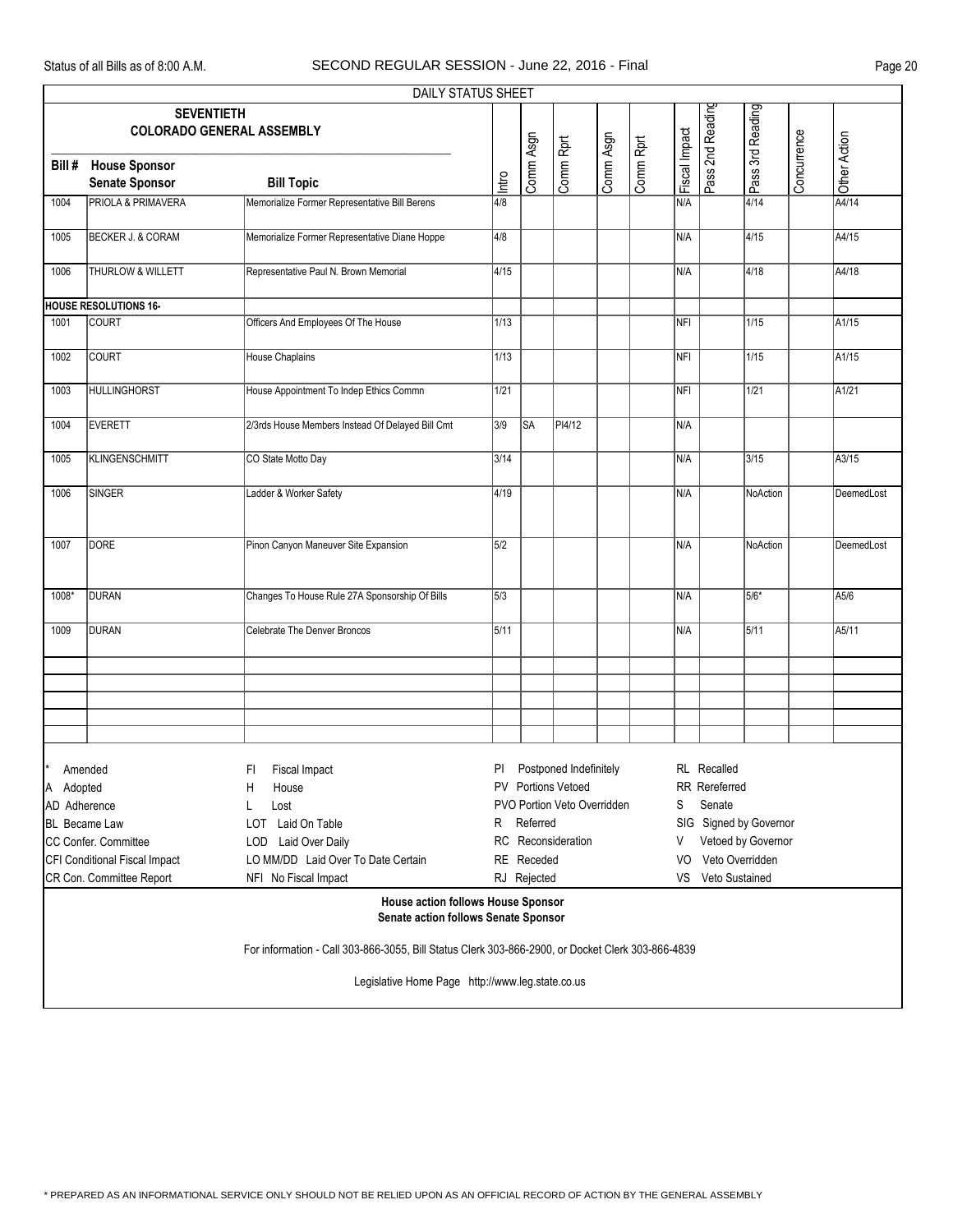|       | DAILY STATUS SHEET                                                 |   |                |                     |                  |                           |                            |                  |                                   |             |              |
|-------|--------------------------------------------------------------------|---|----------------|---------------------|------------------|---------------------------|----------------------------|------------------|-----------------------------------|-------------|--------------|
|       | <b>SEVENTIETH</b><br><b>COLORADO GENERAL ASSEMBLY</b>              |   | -<br>ğ<br>⊲    | Ο<br>$\tilde{\sim}$ | -<br>ğ<br>◀      | ∽<br>$\Omega$<br>$\alpha$ | pact<br>-                  | ັ<br>ູບ<br>Ιm    | రా<br>'ਰ<br>ω<br>Œ<br>$\tilde{ }$ | Φ<br>╰<br>Φ | ਟ<br>≔       |
| Bill# | <b>House Sponsor</b><br><b>Bill Topic</b><br><b>Senate Sponsor</b> | ≐ | $\circ$<br>د م | o                   | ∽<br>≂<br>∸<br>ਠ |                           | ∸<br>_<br>පි<br>ِ ⊘<br>' ட | $\sim$<br>c<br>S | $\sim$<br>ഗ<br>m<br>᠊ᢐ            | Ċ           | മ<br>≐<br>ГC |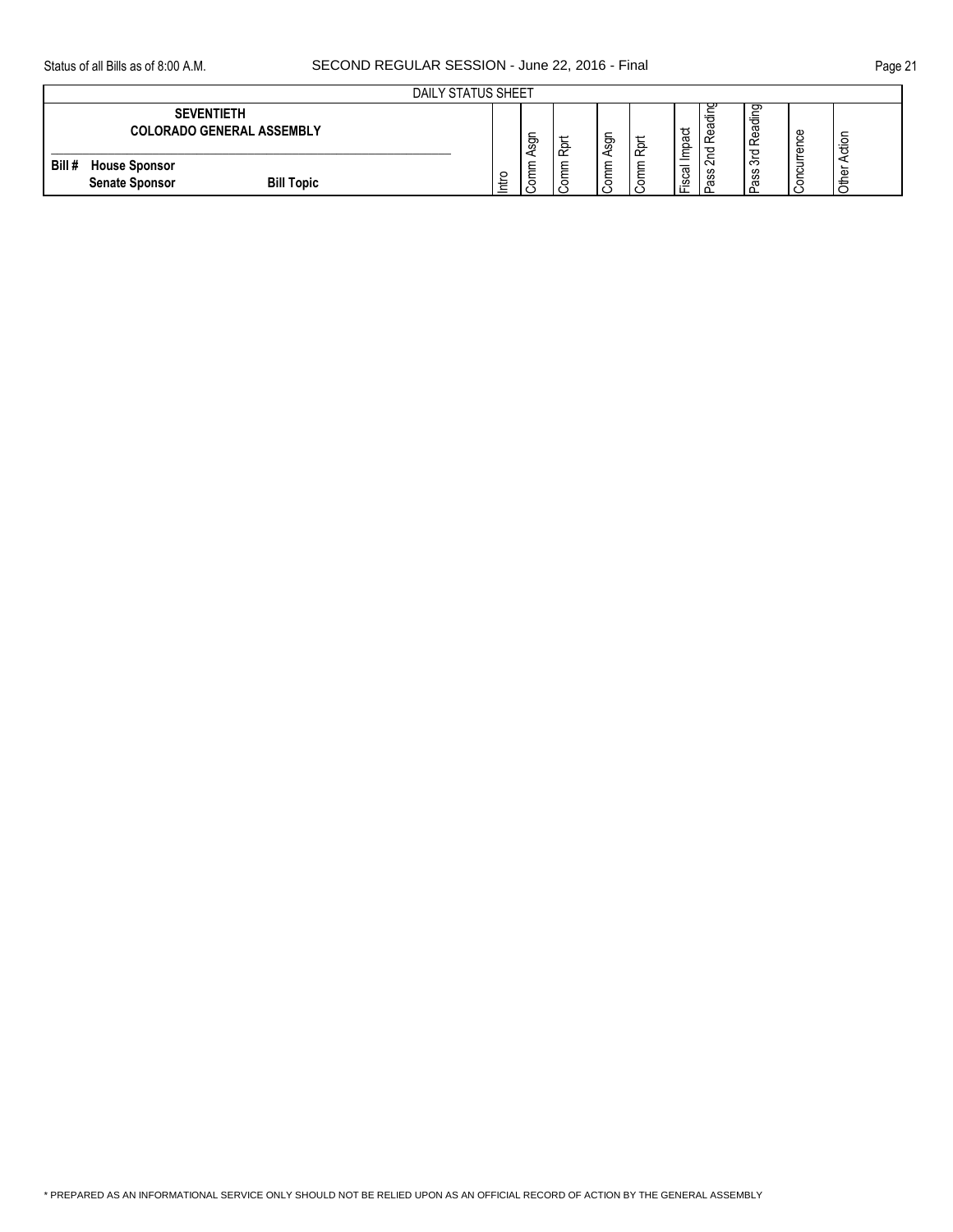|        | DAILY STATUS SHEET                                      |                                                             |                      |                          |                                     |                          |               |               |                          |                          |             |                                                           |
|--------|---------------------------------------------------------|-------------------------------------------------------------|----------------------|--------------------------|-------------------------------------|--------------------------|---------------|---------------|--------------------------|--------------------------|-------------|-----------------------------------------------------------|
|        | <b>SEVENTIETH</b><br><b>COLORADO GENERAL ASSEMBLY</b>   |                                                             |                      | Comm Asgn                | Comm Rprt                           | Comm Asgn                | Comm Rprt     | Fiscal Impact | Pass 2nd Reading         | Pass 3rd Reading         | Concurrence | Other Action                                              |
| Bill # | <b>Senate Sponsor</b>                                   |                                                             | Intro                |                          |                                     |                          |               |               |                          |                          |             |                                                           |
|        | <b>House Sponsor</b>                                    | <b>Bill Topic</b>                                           |                      |                          |                                     |                          |               |               |                          |                          |             |                                                           |
|        | <b>SENATE BILLS 16-</b>                                 |                                                             |                      |                          |                                     |                          |               |               |                          |                          |             |                                                           |
| $001*$ | <b>CROWDER</b><br>LANDGRAF                              | Unlimited Mil Retirement Benefit Tax Deduction              | 1/13<br>5/4          | FIN<br>FIN               | $2/1*$<br>PI5/5                     | APP                      | 5/3*          | IFI.          | 5/3*                     | 5/4                      |             |                                                           |
| 002    | <b>LUNDBERG</b><br><b>SIAS</b>                          | Health Exchange Voter Approval To Impose Tax                | 1/13<br>4/26         | <b>HHS</b><br>SA         | R1/29<br>PI5/4                      | APP                      | 4/18          |               | CFI 4/25                 | 4/26                     |             |                                                           |
| $003*$ | <b>ROBERTS &amp; JONES</b><br><b>BECKER K.</b>          | Broadcast Burns Wildfire Risk Reduction Funding 1/13        | 5/4                  | JUD<br>AGR               | R <sub>2/9</sub><br>R5/9            | <b>APP</b><br><b>APP</b> | 5/3*<br>5/9   | l۴ı           | 5/3*<br>5/10             | 5/4<br>5/11              |             | <b>SIG6/6</b>                                             |
| 004    | <b>SCOTT</b><br>WILLETT                                 | Enactment Of 2015 CRS                                       | 1/13<br>1/26         | <b>JUD</b><br>JUD        | $\frac{1}{21}$<br>2/19              |                          |               | NFI           | 1/25<br>2/22             | $\frac{1}{26}$<br>2/23   |             | <b>SIG3/9</b>                                             |
| 005*   | <b>MARBLE</b><br>SAINE                                  | Eliminating Statewide Assessments In 9th Grade              | 1/13                 | ED                       | R3/29*                              | APP                      | 4/18          | FI            | $L4/25*$                 |                          |             |                                                           |
| 006*   | MARTINEZ HUMENIK<br><b>SIAS</b>                         | Health Insurance Exchange Insurance Brokers                 | 1/13<br>2/10         | <b>HHS</b><br>SA         | $\sqrt{2/4^*}$<br>4/26*             |                          |               | FI            | $2/9*$<br>4/28*          | 2/10<br>4/29             | 5/2         | SIG6/10                                                   |
| $007*$ | <b>ROBERTS</b><br>CORAM                                 | Biomass Renewable Energy Wildfire High Risk<br>Areas        | 1/13<br>2/26         | AGR<br><b>TRA</b>        | $2/12*$<br>PI3/10                   |                          |               | FI            | 2/23*                    | 2/24                     |             |                                                           |
| $008*$ | <b>CROWDER</b><br><b>VIGIL</b>                          | Municipal State Highway Off-highway Vehicles                | 1/13<br>2/10         | LG<br><b>TRA</b>         | $2/3*$<br>2/26                      |                          |               | l۴ı           | 2/5*<br>2/29             | 2/8<br>3/1               |             | SIG3/16                                                   |
| 009*   | <b>GRANTHAM</b><br><b>PRIMAVERA</b>                     | Prohibit Referral Fees When Dividing Dental<br>Fees         | 1/13<br>2/4          | <b>HHS</b><br>PHC        | $1/29*$<br>2/11                     |                          |               | FI            | $2/2*$<br>2/16           | 2/3<br>2/18              |             | <b>SIG3/9</b>                                             |
| $010*$ | <b>BAUMGARDNER</b><br><b>BECKER J.</b>                  | Off-highway Vehicle Powersports Dealer<br>Purchase          | 1/13<br>2/2          | <b>TRA</b><br><b>TRA</b> | 1/27<br>3/11*                       |                          |               | FI            | 1/29<br>$3/15*$          | $\overline{2/1}$<br>3/16 | 3/18        | <b>SIG4/7</b>                                             |
| 011    | <b>NEVILLE T.</b><br>NEVILLE P.                         | Terminate Use Of FASTER Fee Revenue For<br>Transit          | $\sqrt{1/13}$<br>2/4 | <b>TRA</b><br><b>TRA</b> | 1/27<br>PI2/18                      |                          |               | l۴ı           | $\sqrt{2/2}$             | $\sqrt{2/3}$             |             |                                                           |
| 012    | <b>HEATH</b><br><b>SINGER</b>                           | Time To Reconstruct Residential Improvements                | 1/13<br>2/10         | LG<br>LG                 | $\sqrt{2/3}$<br>3/10                |                          |               | FI            | 2/5<br>3/16              | 2/8<br>3/17              |             | <b>SIG4/5</b>                                             |
| $013*$ | <b>NEWELL</b><br><b>SINGER</b>                          | Clean-up Office Of The Child Protection<br>Ombudsman        | 1/13<br>2/26         | <b>JUD</b><br>PHC        | $2/23*$<br>3/24                     |                          |               | FI            | $2/25*$<br>3/28          | 2/26<br>3/29             |             | SIG4/15                                                   |
| $014*$ | <b>HOLBERT</b><br><b>WILLIAMS</b>                       | Mortgage Loan Originators Conform To TILA &<br><b>RESPA</b> | 1/13<br>1/26         | <b>BLT</b><br><b>BUS</b> | $1/21*$<br>2/24*                    |                          |               | <b>NFI</b>    | $1/25*$<br>$2/25*$       | $\frac{1}{26}$<br>2/26   | 2/29        | SIG3/16                                                   |
| 015    | <b>BAUMGARDNER</b><br><b>VIGIL</b>                      | Rules For Allowed Marijuana Pesticides                      | 1/13<br>2/4          | <b>AGR</b><br>AGR        | 1/29<br>2/11                        |                          |               | FI            | $\overline{2/2}$<br>2/16 | $\sqrt{2/3}$<br>2/18     |             | SIG3/9                                                    |
| 016    | <b>STEADMAN &amp; CADMAN</b><br>HULLINGHORST & LAWRENCE | Modifications To The SCFD                                   | 1/13<br>2/29         | FIN<br>FIN               | R <sub>1/27</sub><br>4/7            | <b>APP</b>               | 2/12          | l۴ı           | 2/24<br>4/13             | $\sqrt{2/25}$<br>4/14    |             | SIG4/29                                                   |
| $017*$ | NEVILLE T.<br>NEVILLE P.                                | Concealed Handgun Carry Without Permit                      | 1/13<br>2/23         | <b>SA</b><br>APP<br>∣SA  | R <sub>1/28</sub><br>2/12*<br>PI3/8 | FIN                      | R2/3          | l۴۱           | 2/22*                    | 2/23                     |             |                                                           |
| 018    | <b>MERRIFIELD</b>                                       | Motor Vehicle Impede Traffic                                | 1/13                 | <b>SA</b>                | PI2/2                               |                          |               | IFI.          |                          |                          |             |                                                           |
| $019*$ | <b>COOKE</b><br>SAINE & FOOTE                           | <b>Videotape Mental Condition Evaluations</b>               | 1/13<br>5/3          | JUD<br>JUD               | $\overline{\text{R}3/1^*}$<br>R5/6  | APP<br>APP               | 4/29*<br>5/9* | FL            | $5/2*$<br>5/9*           | 5/3<br>5/10              | 5/11        | SIG6/10                                                   |
| 020    | SONNENBERG<br><b>BECKER K.</b>                          | Clarify Calculation Issues Of Auto Capital<br>Funding       | 1/13<br>1/26         | SA<br>FIN                | 1/21<br>2/5                         |                          |               | F١            | 1/25<br>2/8              | 1/26<br>2/9              |             | SIG3/9                                                    |
| $021*$ | <b>DONOVAN</b><br>MITSCH BUSH & BECKER K.               | Recognition Of Public Lands Day                             | 1/13<br>3/3          | SA<br><b>SA</b>          | 2/23*<br>4/19*                      |                          |               | ΙFΙ           | $3/1*$<br>4/22*          | 3/2<br>4/25              | CC4/26      | CRAH5/5<br>CRAS5/6<br><b>SRC5/6</b><br>CRAS5/6<br>SIG5/17 |
| $022*$ | MARTINEZ HUMENIK<br><b>PETTERSEN</b>                    | Child Care Assistance Cliff Effect Pilot Program            | 1/13<br>1/26         | <b>HHS</b><br>PHC        | 1/21<br>2/17                        |                          |               | FI            | 1/25<br>2/22             | $1/26*$<br>2/23          |             | SIG3/18                                                   |
| 023    | <b>KERR</b>                                             | Funding For Full-day Kindergarten                           | 1/13                 | $\overline{\text{SA}}$   | PI2/9                               |                          |               | CFI           |                          |                          |             |                                                           |
| 024    | <b>JONES</b><br><b>MORENO</b>                           | Private Student Loan Cap Act                                | 1/13                 | <b>SA</b>                | PI2/11                              |                          |               | FL            |                          |                          |             |                                                           |
| 025    | <b>MERRIFIELD</b><br><b>COURT &amp; GINAL</b>           | End-of-life Options For Terminally III Individuals          | 1/13                 | SA                       | PI2/4                               |                          |               | FI            |                          |                          |             |                                                           |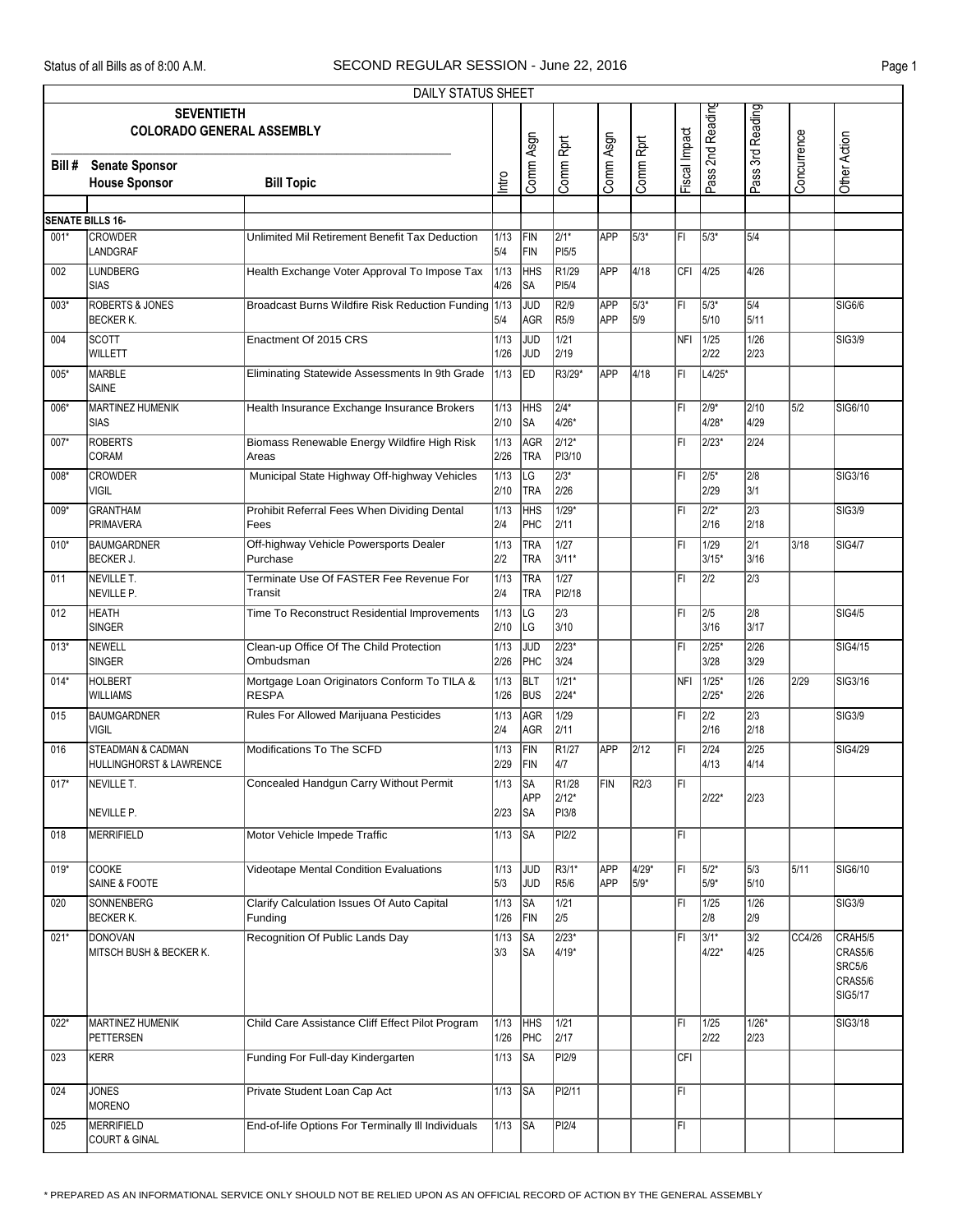|        | DAILY STATUS SHEET                                         |                                                             |              |                                 |                                          |                          |               |               |                                    |                       |             |                                 |  |
|--------|------------------------------------------------------------|-------------------------------------------------------------|--------------|---------------------------------|------------------------------------------|--------------------------|---------------|---------------|------------------------------------|-----------------------|-------------|---------------------------------|--|
|        | <b>SEVENTIETH</b><br><b>COLORADO GENERAL ASSEMBLY</b>      |                                                             |              |                                 |                                          |                          |               |               | Pass 2nd Reading                   | Pass 3rd Reading      |             |                                 |  |
| Bill # | <b>Senate Sponsor</b><br><b>House Sponsor</b>              | <b>Bill Topic</b>                                           | Intro        | Comm Asgn                       | Comm Rprt                                | Comm Asgn                | Comm Rprt     | Fiscal Impact |                                    |                       | Concurrence | Other Action                    |  |
| $026*$ | <b>WOODS</b><br><b>MELTON &amp; RANSOM</b>                 | Personal Rights Of Protected Persons                        | 1/13<br>4/21 | JUD<br>JUD                      | R <sub>1/28</sub> *<br>P <sub>15/6</sub> | <b>APP</b>               | 4/18*         | l۴ı           | 4/20*                              | 4/21                  |             |                                 |  |
| $027*$ | <b>MARTINEZ HUMENIK &amp; TODD</b><br>PRIMAVERA & LANDGRAF | Medicaid Option For Prescribed Drugs By Mail                | 1/13<br>2/18 | <b>HHS</b><br>HIE               | R2/4*<br>R3/9*                           | <b>APP</b><br>APP        | 2/12*<br>4/15 | FI            | 2/17*<br>$4/15*$                   | 2/18<br>4/18          | 4/19        | SIG6/1                          |  |
| 028    | <b>CARROLL</b><br><b>FIELDS</b>                            | <b>Community Reinvestment Act</b>                           | 1/13         | <b>SA</b>                       | PI2/18                                   |                          |               | ĪFI           |                                    |                       |             |                                 |  |
| 029*   | <b>SCHEFFEL &amp; HEATH</b><br>DURAN & LAWRENCE            | Insurance Comply With Model Acts                            | 1/13<br>2/10 | <b>BLT</b><br><b>BUS</b>        | $\sqrt{2/2^*}$<br>2/24*                  |                          |               | FI            | 2/4*<br>2/25*                      | 2/5<br>2/26           | 2/29        | SIG3/18                         |  |
| $030*$ | <b>HODGE</b><br><b>TYLER</b>                               | Motor Vehicle Weight Violation Surcharges                   | 1/13<br>2/18 | TRA<br>TRA                      | R1/27<br>R3/3                            | <b>APP</b><br><b>APP</b> | 2/12*<br>4/22 | İΕΙ           | 2/17*<br>4/22                      | $\sqrt{2/18}$<br>4/25 |             | SIG6/10                         |  |
| 031    | <b>STEADMAN</b><br><b>DORE</b>                             | Authority Of OLLS Director To Sign Vouchers                 | 1/13<br>1/26 | <b>JUD</b><br><b>JUD</b>        | $\frac{1}{21}$<br>2/19                   |                          |               | NFI           | 1/25<br>2/25                       | 1/26<br>2/26          |             | SIG3/18                         |  |
| 032    | <b>MERRIFIELD &amp; HEATH</b>                              | Working Group For Econ Dev In Distressed<br>Regions         | 1/13         | <b>SA</b>                       | PI2/18                                   |                          |               | FI            |                                    |                       |             |                                 |  |
| 033    | <b>ULIBARRI</b><br><b>SALAZAR</b>                          | <b>Public Health Notice Sick Leave</b>                      | 1/13         | <b>I</b> SA                     | PI2/4                                    |                          |               | FI            |                                    |                       |             |                                 |  |
| $034*$ | <b>SONNENBERG</b><br><b>FIELDS &amp; LAWRENCE</b>          | Tampering With A Deceased Human Body                        | 1/13<br>2/25 | JUD<br><b>SA</b>                | $2/4*$<br>3/15                           | APP                      | $2/12*$       | l۴ı           | 2/24*<br>3/16                      | 2/25<br>3/17          |             | <b>SIG4/7</b>                   |  |
| $035*$ | JOHNSTON & SONNENBERG                                      | The Public School Fund                                      | 1/13         | <b>SA</b><br><b>APP</b>         | R3/29*<br>4/27                           | <b>FIN</b>               | R4/13*        | ĪFI           | $4/28*$                            | 4/29                  | 5/11        | <b>SRC4/29</b><br><b>SIG6/8</b> |  |
|        | <b>RANKIN &amp; YOUNG</b>                                  |                                                             | 5/2          | FIN                             | R5/5                                     | APP                      |               |               | 5/9*                               | 4/29<br>5/10          |             |                                 |  |
| 036*   | NEVILLE T. & JAHN<br>KRAFT-THARP & SIAS                    | Surety Regmnt For Appealing Tax Bills Claimed<br>Due        | 1/13<br>4/21 | FIN<br><b>BUS</b>               | R2/10*<br>R4/27                          | <b>APP</b><br>APP        | 4/18*<br>5/9* | l۴ı           | 4/20*<br>5/10*                     | 4/21<br>5/11          | 5/11        | SIG6/10                         |  |
| 037    | <b>KEFALAS</b><br>PABON                                    | Public Access Digitally Stored Data Under CORA              | 1/13         | <b>SA</b>                       | PI2/25                                   |                          |               | FI            |                                    |                       |             |                                 |  |
| 038*   | <b>AGUILAR</b><br>YOUNG & SIAS                             | Transparency Of Community-centered Boards                   | 1/13<br>4/20 | <b>SA</b><br>HIE<br><b>APP</b>  | R3/31*<br>5/3*<br>5/5*                   | FIN                      | 4/15          | l۴ı           | 4/19*<br>R <sub>5</sub> /3<br>5/5* | 4/20<br>5/6           | 5/9         | SIG6/11                         |  |
| $039*$ | <b>NEWELL &amp; MARTINEZ HUMENIK</b><br>LEE & SINGER       | Mental Health And Collaborative Management<br>Teams         | 1/13<br>1/26 | SA<br>PHC                       | $1/21*$<br>PI2/24                        |                          |               | l۴۱           | $1/25*$                            | 1/26                  |             |                                 |  |
| $040*$ | <b>HOLBERT</b><br><b>PABON</b>                             | Marijuana Owner Changes                                     | 1/19<br>4/27 | BLT<br><b>BUS</b><br><b>APP</b> | R2/19*<br>R5/3<br>5/5*                   | APP<br><b>FIN</b>        | 4/18*<br>R5/4 | ĪFI           | $4/20*$<br>5/8*                    | 4/21<br>5/10          | 5/11        | SIG6/10                         |  |
| $041*$ | <b>BAUMGARDNER</b><br>PABON                                | CDPS Data On Law Enforcement Marijuana<br><b>Activities</b> | 1/19<br>2/10 | <b>JUD</b><br><b>SA</b>         | $\sqrt{2/4}$<br>4/19*                    |                          |               | FI            | 2/9<br>4/21*                       | 2/10<br>4/22          | 4/25        | SIG6/6                          |  |
| 042    | <b>AGUILAR</b><br><b>MORENO</b>                            | Immunity For Persons Involved In Overdose<br>Events         | 1/19         | <b>JUD</b>                      | PI2/18                                   |                          |               | IF۱           |                                    |                       |             |                                 |  |
| 043    | <b>CARROLL</b><br>KAGAN                                    | <b>Student Loans Consumer Protections</b>                   | 1/19         | <b>SA</b>                       | PI2/18                                   |                          |               | FL            |                                    |                       |             |                                 |  |
| 044    | SONNENBERG                                                 | <b>Contested Conservation Easement Tax Credit</b><br>Claims | 1/19         | FIN                             | PI3/11                                   |                          |               | FL            |                                    |                       |             |                                 |  |
| 045    | TODD<br>PETTERSEN                                          | Add To Financial Literary Standards For Schools             | 1/19         | <b>ED</b>                       | PI2/12                                   |                          |               | l۴ı           |                                    |                       |             |                                 |  |
| 046    | <b>COOKE</b>                                               | Preserve Options Respond EPA Clean Power<br>Plan Rule       | 1/19         | AGR                             | PI3/18                                   |                          |               | FI            |                                    |                       |             |                                 |  |
| 047    | WOODS<br><b>RANSOM</b>                                     | No Detention For Juveniles Who Are Truant                   | 1/19         | <b>JUD</b>                      | PI2/18                                   |                          |               | FL            |                                    |                       |             |                                 |  |
| 048    | MARBLE<br>SAINE & SALAZAR                                  | Require Notice From Federal Agencies                        | 1/19<br>2/23 | <b>JUD</b><br><b>SA</b>         | 2/18<br>PI4/7                            |                          |               | FI            | 2/22                               | 2/23                  |             |                                 |  |
| 049    | <b>STEADMAN</b><br>WILLETT                                 | Maintenance Bill Request Files By Leg Legal<br>Serv         | 1/19         | <b>JUD</b>                      | PI2/17                                   |                          |               | FI            |                                    |                       |             |                                 |  |
| $050*$ | NEVILLE T. & JAHN<br>SAINE & RYDEN                         | Retailer Hold Harmless For Assigned Location<br>Code        | 1/19<br>2/2  | BLT<br><b>BUS</b>               | 1/28*<br>2/19                            |                          |               | FI            | $ 2/1*$<br>2/22                    | 2/2<br>2/23           |             | SIG3/18                         |  |
| $051*$ | JOHNSTON & LUNDBERG<br><b>MELTON</b>                       | Judge's Discretion Regarding Consecutive<br>Sentences       | 1/19<br>2/19 | <b>JUD</b><br>JUD               | $2/9*$<br>3/16                           |                          |               | ΙFΙ           | 2/16*<br>3/21                      | $\sqrt{2/17}$<br>3/22 |             | SIG4/14                         |  |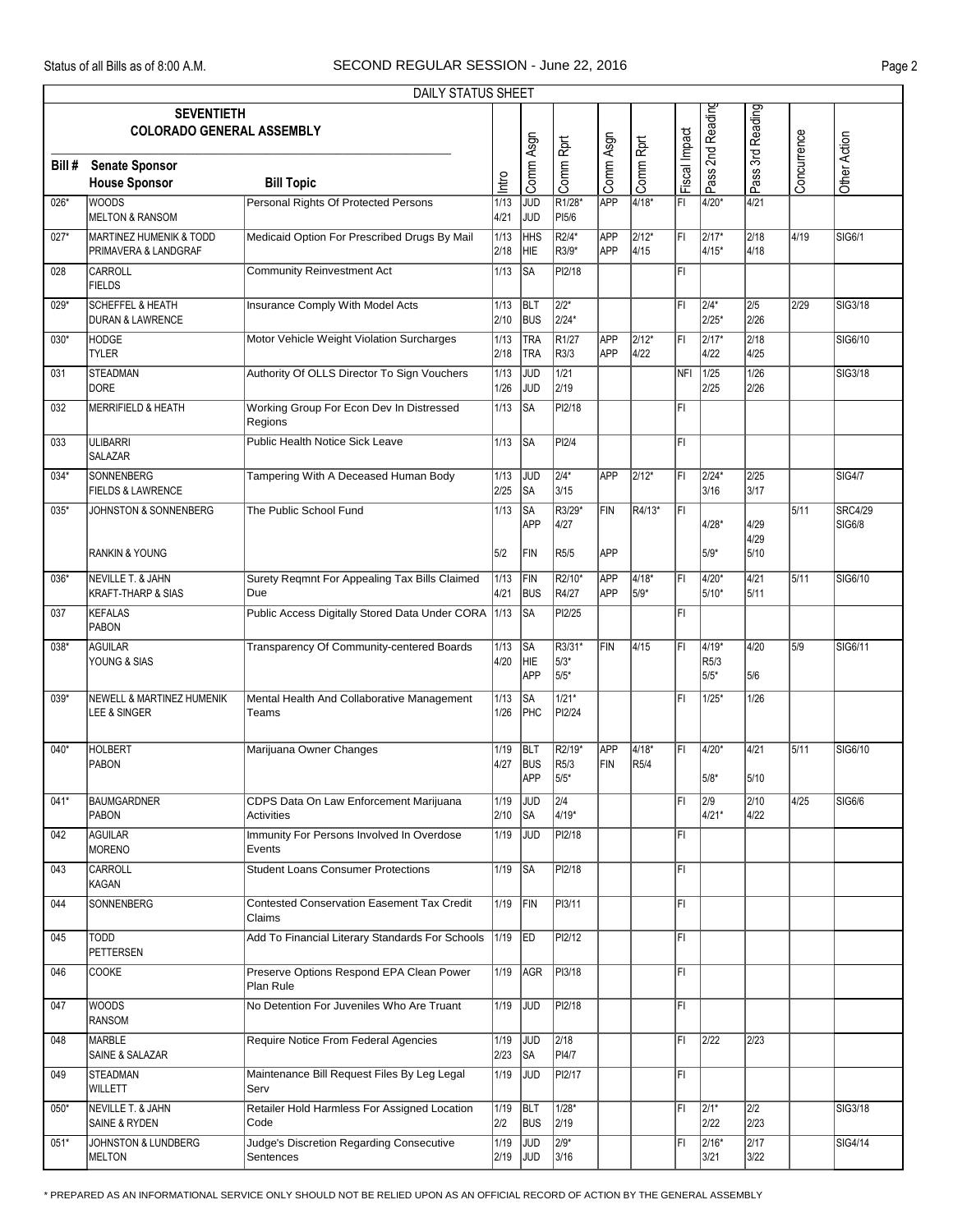|        |                                                       | <b>DAILY STATUS SHEET</b>                                   |              |                          |                                      |                          |               |               |                   |                       |             |                                        |
|--------|-------------------------------------------------------|-------------------------------------------------------------|--------------|--------------------------|--------------------------------------|--------------------------|---------------|---------------|-------------------|-----------------------|-------------|----------------------------------------|
|        | <b>SEVENTIETH</b><br><b>COLORADO GENERAL ASSEMBLY</b> |                                                             |              |                          |                                      |                          |               |               | Pass 2nd Reading  | Pass 3rd Reading      |             |                                        |
| Bill # | <b>Senate Sponsor</b><br><b>House Sponsor</b>         | <b>Bill Topic</b>                                           | Intro        | Comm Asgn                | Comm Rprt                            | Comm Asgn                | Comm Rprt     | Fiscal Impact |                   |                       | Concurrence | Other Action                           |
| 052    | KERR                                                  | Cert Authorizers Of Multi-district Online Schools           | 1/19         | ED                       | P <sub>12/19</sub>                   |                          |               | FI            |                   |                       |             |                                        |
| 053    | HILL<br>PABON                                         | Limited Self-distribution By Spirits Manufacturers          | 1/19         | <b>BLT</b>               | PI1/28                               |                          |               | FI            |                   |                       |             |                                        |
| 054    | MERRIFIELD                                            | <b>Local Government Minimum Wage</b>                        | 1/19         | SA                       | PI2/18                               |                          |               | FI            |                   |                       |             |                                        |
| 055    | GRANTHAM<br><b>MORENO</b>                             | Rural Electric Cooperative Election Procedures              | 1/19<br>2/10 | AGR<br><b>TRA</b>        | $\sqrt{2/5}$<br>3/3                  |                          |               | NFI 2/9       | 3/7               | 2/10<br>3/8           |             | SIG3/23                                |
| 056*   | LAMBERT<br>LEE                                        | <b>Enhanced Whistleblower Protections</b>                   | 1/19<br>4/27 | JUD<br>SA                | R4/12*<br>5/9*                       | APP                      | $4/22*$       | FI            | 4/25*<br>5/10*    | 4/26<br>5/11          | 5/11        | SIG6/10                                |
| 057    | <b>KEFALAS</b><br><b>GINAL &amp; TYLER</b>            | Mobile Home Owners Leasing Space Mobile<br>Home Parks       | 1/19         | SA                       | PI2/11                               |                          |               | FI            |                   |                       |             |                                        |
| 058*   | HILL<br><b>BECKER K.</b>                              | CO Farm To Consumer Sales                                   | 1/19<br>3/14 | <b>BLT</b><br><b>BUS</b> | R2/19*<br>R3/28*                     | <b>APP</b><br><b>APP</b> | $3/4*$<br>4/7 | l۴ı           | $3/8*$<br>4/12*   | 3/9<br>4/14           | 4/15        | <b>SIG5/4</b>                          |
| 059    | <b>ULIBARRI</b>                                       | Authority Of Local Govs Promote Afford Housing              | 1/19         | FIN                      | PI2/3                                |                          |               | FI            |                   |                       |             |                                        |
| 060    | <b>GARCIA</b><br><b>ESGAR</b>                         | State Fiscal Responsibility For Providing Courts            | 1/19         | FIN                      | R2/5                                 | APP                      | PI4/29        |               |                   |                       |             |                                        |
| 061*   | COOKE & SONNENBERG<br>DORE                            | Ratepayer Protection Carbon Dioxide Increased<br>Cost       | 1/19<br>4/6  | <b>AGR</b><br><b>TRA</b> | R3/11*<br>PI4/28                     | <b>APP</b><br>APP        | $4/1*$        | FL            | 4/5*              | 4/6                   |             |                                        |
| 062*   | MARBLE                                                | Veterinary Pharmaceuticals                                  | 1/19         | <b>AGR</b><br>APP        | $2/26*$<br>3/4*                      |                          |               | FI            | R3/1<br>3/9*      | 3/10                  | CC4/26      | CRAH5/5<br>CRAS5/6                     |
| 063*   | <b>BECKER J. &amp; VIGIL</b><br><b>ROBERTS</b>        | Intergovt Agreement With Out-of-state Local Gov             | 3/11<br>1/19 | SA<br>LG                 | R4/19*<br>$2/10*$                    | APP                      | $4/22*$       | FI            | 4/22*<br>2/12*    | 4/25<br>2/16          |             | SIG6/10<br>SIG3/23                     |
|        | <b>VIGIL</b>                                          |                                                             | 2/17         | LG                       | 3/3                                  |                          |               |               | 3/7               | 3/8                   |             |                                        |
| 064    | <b>LUNDBERG</b>                                       | Death Penalty Jury Decision                                 | 1/19         | <b>JUD</b>               | PI2/11                               |                          |               | l۴ı           |                   |                       |             |                                        |
| 065*   | <b>STEADMAN</b><br>LEE                                | <b>Restitution In Criminal Cases</b>                        | 1/19<br>4/6  | <b>JUD</b><br>JUD        | R2/18*<br>4/20*                      | APP                      | $\sqrt{4/1}$  | FI            | $4/5*$<br>$4/22*$ | 4/6<br>4/25           | 4/26        | <b>SRC4/26</b><br>SIG6/10              |
| 066    | <b>STEADMAN</b><br><b>HAMNER</b>                      | Recreating School Finance Contingency Reserve<br>Fund       | 1/19<br>2/1  | ED<br>ED                 | 1/22<br>2/25                         |                          |               | FI            | 1/26<br>2/29      | 1/28<br>3/1           |             | SIG3/18                                |
| 067*   | <b>SCHEFFEL &amp; HEATH</b><br><b>WILLIAMS</b>        | Broadband Personal Property Tax Exemption                   | 1/19<br>4/12 | FIN<br>BUS               | $\sqrt{4/1^*}$<br>5/10               | APP<br>FIN               | PI5/10        | <b>CFI</b>    | $\sqrt{4/7^*}$    | 4/8                   |             |                                        |
| 068    | DONOVAN<br><b>ESGAR &amp; WILLETT</b>                 | <b>Hunter Safety Pink</b>                                   | 1/19<br>2/10 | AGR<br>AGR               | $\overline{2/5}$<br>3/17             |                          |               | FI            | 2/9<br>3/21       | 2/10<br>3/22          |             | SIG4/12                                |
| 069*   | <b>GARCIA</b>                                         | <b>Community Paramedicine Regulation</b>                    | 1/19         | HHS<br>APP               | R <sub>1/29</sub> *<br>4/29*         | FIN                      | R2/5          | FI            | 4/29*             | 5/2                   | 5/11        | <b>SRC5/2</b><br>SIG6/8                |
|        | <b>PABON</b>                                          |                                                             | 5/2          | HIE                      | R5/5*                                | FIN                      | R5/6*         |               | 5/9*              | 5/2<br>5/10*          |             |                                        |
| 070*   | NEVILLE T.<br><b>EVERETT</b>                          | Prohibit Discrimination Labor Union Participation           | 1/19<br>2/22 | BLT<br> SA               | 2/11<br>PI4/5                        |                          |               | FL            | 2/19*             | 2/22*                 |             |                                        |
| 071    | TODD<br><b>THURLOW</b>                                | Revised Uniform Athlete Agents Act 2015                     | 1/19         | BLT                      | PI2/23                               |                          |               | FL            |                   |                       |             |                                        |
| $072*$ | KERR<br><b>GARNETT &amp; WILSON</b>                   | Increase Annual BEST Lease-purchase Payment 1/19<br>Cap     | 5/2          | ED.<br>APP<br>ED.        | $2/1*$<br>4/27*<br>5/4*              | FIN<br>APP               | R2/10<br>5/5  | ĪFI           | 4/28*<br>$5/8*$   | 4/29<br>5/10          | CC5/11      | CRAH5/11<br><b>CRAS5/11</b><br>SIG5/19 |
| $073*$ | <b>GRANTHAM</b><br>LAWRENCE                           | State Auditor Auth Audit State Hist Fund Distrib            | 1/19<br>2/18 | FIN<br>FIN               | $2/12*$<br>4/28                      |                          |               | FI            | $2/17*$<br>4/28   | $\sqrt{2/18}$<br>4/29 |             | SIG6/8                                 |
| 074*   | <b>CROWDER</b><br>DORE                                | Mail Ballots Opt-out & Provide 24-hour Drop<br><b>Boxes</b> | 1/19<br>3/3  | SA<br><b>APP</b><br> SA  | R <sub>2</sub> /11<br>2/26*<br>PI4/5 | <b>FIN</b>               | R2/17         | FL            | $3/1*$            | 3/2                   |             |                                        |
| 075    | JOHNSTON & COOKE<br><b>LAWRENCE &amp; PABON</b>       | DNA Collection Misdemeanor Vulnerable<br>Persons            | 1/19         | JUD                      | R3/3*                                | FIN                      | PI3/30        | FL.           |                   |                       |             |                                        |
| 076    | <b>ULIBARRI</b><br><b>DELGROSSO</b>                   | <b>Repeal Employment Verification Standards</b>             | 1/19         | <b>BLT</b>               | PI2/17                               |                          |               | FL            |                   |                       |             |                                        |
| $077*$ | KEFALAS<br><b>GINAL &amp; PRIMAVERA</b>               | <b>Employment First For Persons With Disabilities</b>       | 1/19<br>5/5  | FIN<br><b>BUS</b>        | R3/18*<br>R5/10                      | APP<br>APP               | 4/22<br>5/10  | FI            | 4/27*<br>5/10     | 4/28<br>5/11          |             | SIG6/10                                |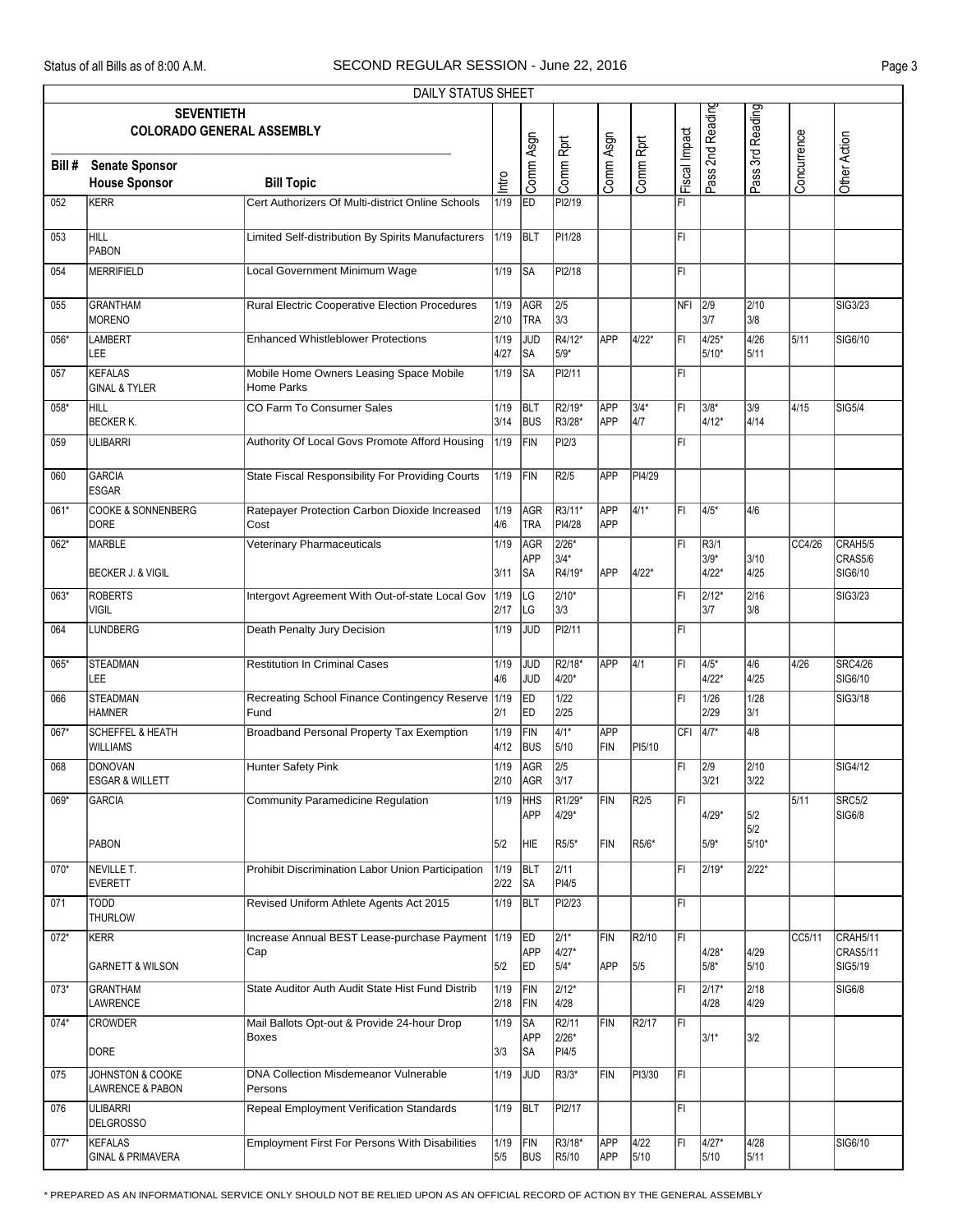|        |                                                       | DAILY STATUS SHEET                                           |              |                          |                          |                   |                        |               |                  |                       |              |               |
|--------|-------------------------------------------------------|--------------------------------------------------------------|--------------|--------------------------|--------------------------|-------------------|------------------------|---------------|------------------|-----------------------|--------------|---------------|
|        | <b>SEVENTIETH</b><br><b>COLORADO GENERAL ASSEMBLY</b> |                                                              |              |                          |                          |                   |                        |               | Pass 2nd Reading | Pass 3rd Reading      |              |               |
| Bill # | <b>Senate Sponsor</b><br><b>House Sponsor</b>         | <b>Bill Topic</b>                                            | Intro        | Comm Asgn                | Comm Rprt                | Comm Asgn         | Comm Rprt              | Fiscal Impact |                  |                       | Concurrence  | Other Action  |
| 078    | <b>MARTINEZ HUMENIK</b><br><b>PRIMAVERA</b>           | <b>Assisted Living Facilitator Competency</b><br>Requirement | 1/19         | <b>BLT</b>               | PI3/31                   |                   |                        | ΙFΙ           |                  |                       |              |               |
| 079*   | <b>TODD</b><br>YOUNG                                  | Align Secondary and Postsecondary CTE<br>Initiatives         | 1/19<br>2/22 | <b>ED</b><br>ED          | $2/12*$<br>PI5/3         |                   |                        | ΙFΙ           | 2/19*            | 2/22                  |              |               |
| 080*   | NEWELL<br><b>WIST &amp; PABON</b>                     | Marijuana Grows Enclosed Space Requirements                  | 1/19<br>2/26 | BLT<br>FIN               | $\sqrt{2/17}$<br>4/7*    |                   |                        | l۴ı           | 2/24*<br>$4/12*$ | 2/25<br>4/14          | 4/18         | <b>SIG6/8</b> |
| 081    | DONOVAN<br>YOUNG                                      | Rural Economic Emergency Assistance Grant<br>Program         | 1/19         | LG                       | $2/10*$                  | <b>APP</b>        | PI4/29                 | FI            |                  |                       |              |               |
| 082    | CARROLL<br><b>RYDEN</b>                               | <b>HOA Whisteblower Protection</b>                           | 1/19         | <b>BLT</b>               | PI3/3                    |                   |                        | FI            |                  |                       |              |               |
| 083*   | <b>BAUMGARDNER</b><br><b>JOSHI</b>                    | Government-issued Photo ID For Voting                        | 1/29<br>3/16 | <b>SA</b><br> SA         | R2/25<br>PI4/21          | <b>APP</b>        | 3/11*                  | l۴ı           | 3/15*            | 3/16                  |              |               |
| 084    | <b>STEADMAN</b>                                       | Unif Substitute Health Care Decision-making<br>Docs          | 1/29         | <b>JUD</b>               | PI3/3                    |                   |                        | FI            |                  |                       |              |               |
| 085    | <b>STEADMAN</b><br>WILLETT                            | Uniform Trust Decanting Act                                  | 1/29<br>3/9  | JUD<br><b>JUD</b>        | 3/3<br>4/8               |                   |                        | FI            | 3/7<br>4/13      | 3/8<br>4/14           |              | SIG6/6        |
| 086    | NEVILLE T.<br>NEVILLE P.                              | Unlimited Pension Or Annuity Tax Deduction                   | 1/29<br>4/26 | FIN<br> SA               | 2/17<br>PI5/3            | <b>APP</b>        | 4/18                   | l۴۱           | 4/25             | 4/26                  |              |               |
| 087*   | <b>BAUMGARDNER</b><br><b>TYLER</b>                    | Highway-rail Crossing Signalization Fund<br>Funding          | 1/29<br>5/4  | <b>TRA</b><br><b>TRA</b> | R2/12<br>R5/5*           | <b>APP</b><br>APP | $4/29*$                | FI            | 5/3*<br>$5/9*$   | $5/4*$<br>5/10        | 5/11         | SIG6/6        |
| 088*   | <b>STEADMAN</b><br>WILLETT                            | Revised Uniform Fiduciary Access To Digital<br><b>Assets</b> | 1/29<br>2/22 | <b>JUD</b><br>JUD        | $\sqrt{2/17^*}$<br>3/9   |                   |                        | FI            | 2/19*<br>3/10    | 2/22<br>3/11          |              | <b>SIG4/7</b> |
| 089    | LAMBERT<br><b>HAMNER</b>                              | Dept Of State Cash Fund Alternative Max<br>Reserve           | 1/29<br>2/18 | APP<br><b>APP</b>        | $\overline{2/12}$<br>3/4 |                   |                        | l۴ı           | 2/17<br>3/7      | $\sqrt{2/18}$<br>3/8  |              | SIG3/23       |
| 090*   | <b>STEADMAN</b><br>YOUNG                              | Marijuana Health Effects Data Regional Level                 | 1/29<br>2/18 | APP<br><b>APP</b>        | $2/12*$<br>3/4           |                   |                        | NFI           | $2/17*$<br>3/7   | 2/18<br>3/8           |              | SIG3/23       |
| 091    | <b>LAMBERT</b><br><b>HAMNER</b>                       | Delay Start Of Statewide Discovery Sharing<br>System         | 1/29<br>2/18 | <b>APP</b><br>APP        | $\overline{2/12}$<br>3/4 |                   |                        | FI            | 2/17<br>3/7      | $\sqrt{2/18}$<br>3/8  |              | SIG3/23       |
| 092    | <b>GRANTHAM</b><br><b>RANKIN</b>                      | State Authority Under Federal Oil Pollution Act              | 1/29<br>2/18 | APP<br>APP               | $\overline{2/12}$<br>3/4 |                   |                        | l۴ı           | 2/17<br>3/7      | $\sqrt{2/18}$<br>3/8  |              | SIG3/23       |
| 093    | <b>LAMBERT</b><br>YOUNG                               | Transfer Independent Living Services To CDLE                 | 1/29<br>2/18 | <b>APP</b><br>APP        | $\overline{2/12}$<br>3/4 |                   |                        | FI            | 2/17<br>3/7      | 2/18<br>3/8           |              | SIG3/23       |
| 094    | <b>CROWDER</b><br><b>VIGIL</b>                        | District Public Health Agency Costs By County                | 1/29<br>2/18 | <b>HHS</b><br>PHC        | $\overline{2/12}$<br>3/9 |                   |                        | FI            | 2/17<br>3/14     | $\sqrt{2/18}$<br>3/15 |              | <b>SIG4/5</b> |
| 095*   | <b>STEADMAN</b><br><b>YOUNG</b>                       | 5 Year DOC Appropriations for Crimes Fixes                   | 1/29<br>2/18 | <b>APP</b><br>APP        | $\sqrt{2/12^*}$<br>3/4   |                   |                        | İFI           | 2/17*<br>3/7     | 2/18<br>3/8           |              | SIG3/23       |
| 096    | <b>HEATH</b>                                          | Creation Of The Pay Equity Commission                        | 1/29         | <b>BLT</b>               | PI2/25                   |                   |                        | FI            |                  |                       |              |               |
| 097*   | <b>SCOTT</b><br>CORAM                                 | Use Mineral Severance Revenue For Local<br>Govts             | 1/29<br>4/26 | AGR<br>LG                | R3/18*<br>5/4            | APP<br>FIN        | $\sqrt{4/18}$<br>PI5/5 | FI            | $14/25*$         | 4/26                  |              |               |
| 098    | <b>STEADMAN</b>                                       | Restore Judicial Discretion In Criminal<br>Sentencing        | 1/29         | JUD                      | PI2/23                   |                   |                        | FL            |                  |                       |              |               |
| 099    | JAHN<br><b>PRIMAVERA</b>                              | Correctional Education Program Sales Of Goods                | 1/29<br>2/29 | <b>SA</b><br>JUD         | 2/24<br>3/18             |                   |                        |               | NFI 2/26<br>3/24 | 2/29<br>3/28          |              | SIG4/14       |
| $100*$ | <b>JAHN</b><br>PABON                                  | County Road & Bridge Tax Reduction<br>Requirement            | 1/29<br>3/24 | <b>TRA</b><br><b>SA</b>  | $3/18*$<br>PI4/19        |                   |                        | FI            | 3/22*            | 3/24                  |              |               |
| 101    | KERR<br>KRAFT-THARP                                   | <b>School Board Ethics Commission</b>                        | 1/29         | ∣SA                      | PI2/23                   |                   |                        | FI            |                  |                       |              |               |
| 102*   | KERR<br>MORENO                                        | Repeal Certain Mandatory Minimum Prison<br>Sentences         | 1/29<br>3/9  | <b>JUD</b><br><b>JUD</b> | R2/9<br>R4/6*            | <b>APP</b><br>APP | $3/4*$<br>4/15*        | FI            | 3/8*<br>$4/15*$  | $3/9*$<br>4/18*       | 4/19<br>4/22 | SIG5/19       |
| 103    | MERRIFIELD<br>SIAS                                    | Canadian DV Protection Order Enforcement                     | 1/29         | <b>JUD</b>               | PI2/23                   |                   |                        | NFI           |                  |                       |              |               |
| 104*   | <b>TODD &amp; SONNENBERG</b><br><b>BECKER J.</b>      | Incentives To Build Number Of Rural Teachers                 | 1/29<br>5/2  | ED<br>ED                 | R3/7*<br>5/9*            | <b>APP</b><br>APP | $4/27*$<br>5/9         | ΙFΙ           | 4/29*<br>5/10*   | 5/2<br>5/11*          | 5/11         | <b>SIG6/6</b> |
| 105    | <b>MERRIFIELD &amp; MARBLE</b>                        | Adjustments To Educator Performance<br><b>Evaluation Sys</b> | 1/29         | <b>ED</b>                | PI2/19                   |                   |                        | FI            |                  |                       |              |               |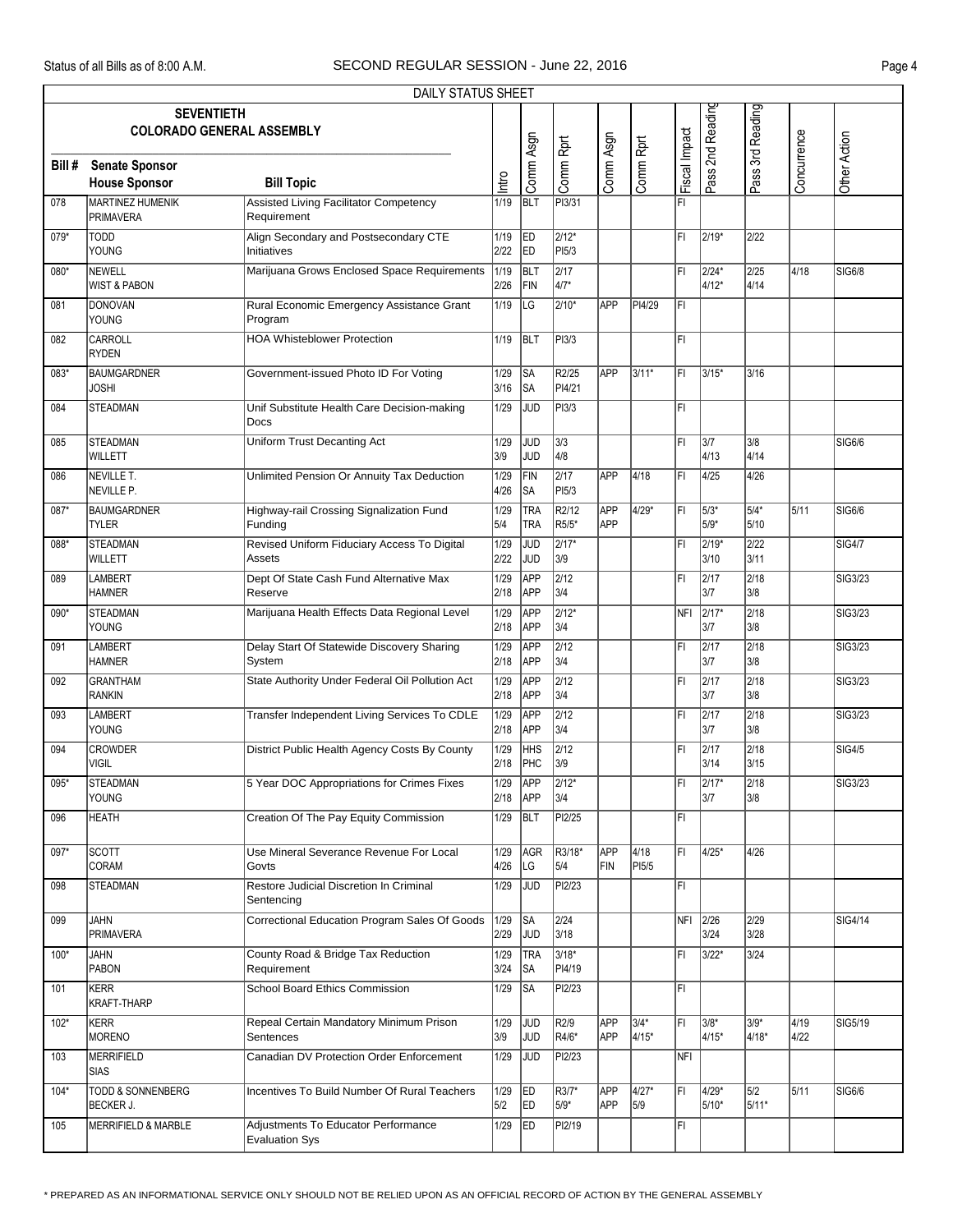|        |                                                       | DAILY STATUS SHEET                                           |                          |                              |                            |                   |                    |               |                  |                       |                    |                                        |
|--------|-------------------------------------------------------|--------------------------------------------------------------|--------------------------|------------------------------|----------------------------|-------------------|--------------------|---------------|------------------|-----------------------|--------------------|----------------------------------------|
|        | <b>SEVENTIETH</b><br><b>COLORADO GENERAL ASSEMBLY</b> |                                                              |                          |                              |                            |                   |                    |               | Pass 2nd Reading | Pass 3rd Reading      |                    |                                        |
| Bill#  | <b>Senate Sponsor</b><br><b>House Sponsor</b>         | <b>Bill Topic</b>                                            | Intro                    | Comm Asgn                    | Comm Rprt                  | Comm Asgn         | Comm Rprt          | Fiscal Impact |                  |                       | Concurrence        | Other Action                           |
| 106*   | <b>HOLBERT</b><br><b>SALAZAR</b>                      | Administration Of Laws Governing Campaign<br>Finance         | 1/29<br>3/22             | SA<br>lsa                    | R2/23*<br>R4/21*           | APP<br>APP        | $3/11*$<br>$4/26*$ | FI            | 3/17*<br>4/28*   | 3/18<br>4/29          | $\overline{CC5/2}$ | CRAH5/10<br><b>CRAS5/11</b><br>SIG6/10 |
| 107    | <b>COOKE</b><br>PABON                                 | Regulation Of Voter Registration Drive<br>Circulators        | 1/29<br>2/17             | SA<br> SA                    | 2/9<br>3/1                 |                   |                    | l۴ı           | 2/12<br>3/2      | 2/16<br>3/4           |                    | SIG3/23                                |
| 108    | CARROLL<br><b>SINGER</b>                              | Public Administrators Conflicts Of Interest                  | 1/29                     | SA                           | PI3/1                      |                   |                    | FI            |                  |                       |                    |                                        |
| 109    | <b>GARCIA</b><br><b>ESGAR</b>                         | State Patrol Facility In Pueblo                              | 1/29                     | <b>TRA</b>                   | R <sub>2</sub> /17         | APP               | PI4/1              | FI            |                  |                       |                    |                                        |
| $110*$ | <b>WOODS</b><br>LUNDEEN                               | Child Victim Privacy Criminal Justice Records                | 1/29<br>2/23             | JUD<br><b>JUD</b>            | $2/18*$<br>3/18*           |                   |                    | FI            | 2/22*<br>$3/24*$ | $\sqrt{2/23}$<br>3/28 | 3/29               | SIG4/14                                |
| $111*$ | <b>LAMBERT</b><br>LUNDEEN                             | Colorado Mounted Rangers Peace Officer Status                | 1/29<br>4/18             | JUD<br>SA                    | $4/12*$<br>4/28            |                   |                    | FI            | 4/14*<br>4/28    | 4/15<br>5/2           |                    | SIG6/10                                |
| 112    | <b>TATE</b><br><b>WIST</b>                            | Voter Service & Polling Centers For Early Voting             | 1/29<br>2/24             | $\overline{\text{SA}}$<br>SA | $\overline{2/9}$<br>PI4/21 |                   |                    | ΙFΙ           | 2/16             | 2/24                  |                    |                                        |
| 113    | MARBLE<br>SAINE & HUMPHREY                            | Repeal Large Ammo Magazine Ban                               | 1/29<br>4/12             | SA<br> SA                    | $3/31$<br>PI4/26           |                   |                    | ΙFΙ           | 4/11             | 4/12                  |                    |                                        |
| 114    | <b>CARROLL &amp; ULIBARRI</b><br>DANIELSON            | <b>Employee-earned Paid Sick Leave</b>                       | 2/1                      | SA                           | PI2/23                     |                   |                    | FI            |                  |                       |                    |                                        |
| $115*$ | <b>MARTINEZ HUMENIK</b><br><b>MORENO &amp; CONTI</b>  | Electronic Recording Technology Board                        | 2/1<br>3/14              | LG<br><b>APP</b><br>LG       | R2/17*<br>3/4*<br>R4/7     | FIN<br>FIN        | R2/19<br>R4/28     | l۴۱           | $3/9*$           | 3/10                  |                    | SIG6/10                                |
| $116*$ | <b>JOHNSTON</b>                                       | Private Company Accurate Criminal History Data               | 2/1                      | <b>APP</b><br><b>JUD</b>     | 5/5<br>$2/25*$             |                   |                    | FI            | 5/9<br>3/9*      | 5/10<br>$3/10*$       | 5/9                | SIG6/10                                |
|        | <b>LEE &amp; LEBSOCK</b>                              |                                                              | 3/14                     | JUD<br><b>APP</b>            | R4/6*<br>5/5*              | FIN               | R4/28*             |               | 5/5*             | 5/6                   |                    |                                        |
| $117*$ | SONNENBERG<br>CORAM                                   | Limit State Agency Authority To Impose Fines                 | 2/1<br>4/26              | FIN<br>FIN                   | R2/26*<br>PI5/5            | <b>APP</b><br>APP | $4/18*$            | FI            | 4/20*            | $\sqrt{4/25}$         |                    |                                        |
| 118    | NEWELL<br><b>SINGER</b>                               | Screening To Identify Prenatal Substance<br>Exposure         | 2/1                      | SA                           | PI2/24                     |                   |                    | FI            |                  |                       |                    |                                        |
| 119    | <b>JOHNSTON</b><br><b>DORE</b>                        | Landowner Hunting Preference Program                         | 2/1                      | AGR                          | PI2/11                     |                   |                    | N/A           |                  |                       |                    |                                        |
| $120*$ | <b>ROBERTS</b><br><b>CORAM</b>                        | Review By Medicaid Client For Billing Fraud                  | 2/1<br>4/26              | <b>HHS</b><br>PHC            | R2/19*<br>5/3              | APP<br>APP        | $4/22*$<br>5/5     | FI            | 4/25*<br>5/5     | 4/26<br>5/6           |                    | <b>SIG6/8</b>                          |
| $121*$ | <b>TATE</b><br>GARNETT                                | Higher Education Tuition Pledged for Bonding                 | $\overline{2/1}$<br>2/22 | FIN<br>FIN                   | $2/12*$<br>3/10*           |                   |                    | ĪFI           | $2/18*$<br>3/15* | $\sqrt{2/19}$<br>3/16 | 3/18               | SIG3/31                                |
| $122*$ | <b>BAUMGARDNER</b><br>NORDBERG & BROWN                | More Oversight Of Department Of Transportation               | 2/1<br>2/29              | TRA<br><b>TRA</b>            | $2/23*$<br>3/18*           | <b>TRA</b>        | $2/24*$            | FI            | 2/26*<br>$3/24*$ | 2/29<br>2/29<br>3/28  | 3/29               | <b>SRC2/29</b><br>SIG4/14              |
| $123*$ | LUNDBERG<br><b>SINGER</b>                             | Free Access To High Occupancy Vehicle Lanes                  | 2/1<br>3/22              | <b>TRA</b><br><b>TRA</b>     | $2/19*$<br>PI4/22          | <b>APP</b>        |                    | FI            | $37*$            | 3/18                  |                    |                                        |
| 124*   | <b>GRANTHAM</b><br>PRIOLA & BECKER K.                 | Machine Tools Sales Tax Exempt Recovered<br><b>Materials</b> | 2/5<br>3/22              | FIN<br>FIN                   | 2/17<br>4/15               | APP<br>APP        | $3/11*$<br>4/28    | FI            | 3/15*<br>4/28    | 3/16<br>4/29          |                    | <b>SIG6/8</b>                          |
| 125*   | <b>HOLBERT</b><br><b>KRAFT-THARP</b>                  | <b>Credit Union Governance</b>                               | 2/16<br>2/26             | FIN<br><b>BUS</b>            | 2/19*<br>3/18              |                   |                    | FI            | 2/23*<br>3/24    | 2/24<br>3/28          |                    | SIG4/15                                |
| 126*   | <b>ROBERTS</b><br><b>GARNETT &amp; NORDBERG</b>       | <b>State Bank Meeting Frequency</b>                          | 2/16<br>3/9              | <b>BLT</b><br><b>BUS</b>     | $3/3*$<br>3/24*            |                   |                    | $NFI$ 3/7*    | 3/28*            | 3/8<br>3/29           | 3/31               | SIG5/4                                 |
| $127*$ | TATE<br>ARNDT                                         | Repeal Medical Clean Claims Task Force                       | 2/16<br>3/2              | BLT<br>HIE.                  | 2/25*<br>3/11              |                   |                    | FI            | 2/29*<br>3/15    | 3/1<br>3/16           |                    | SIG4/5                                 |
| 128    | HODGE<br>ARNDT                                        | Amend Augmentation & Substitute Water Supply<br>Plans        | 2/16                     | AGR                          | PI3/3                      |                   |                    | FL            |                  |                       |                    |                                        |
| 129    | <b>JONES</b><br>ARNDT                                 | Neutral Oversight Of Oil And Gas Activities                  | 2/18                     | AGR                          | PI3/3                      |                   |                    | NFI           |                  |                       |                    |                                        |
| 130*   | <b>SCOTT</b><br>VAN WINKLE                            | Methods To Collect Consumer Use Tax                          | 2/18<br>4/26             | FIN<br>FIN                   | R3/16<br>PI5/4             | APP<br>APP        | 4/18*              | FI            | 4/20*            | 4/25                  |                    |                                        |
| $131*$ | TATE<br>PABON & WILLETT                               | Overseeing Fiduciaries' Mgmt Of Assets                       | 2/18<br>3/22             | <b>JUD</b><br>FIN            | $3/15*$<br>4/15*           |                   |                    | FL            | 3/17*<br>4/18*   | 3/18<br>4/19          | 4/20               | SIG6/10                                |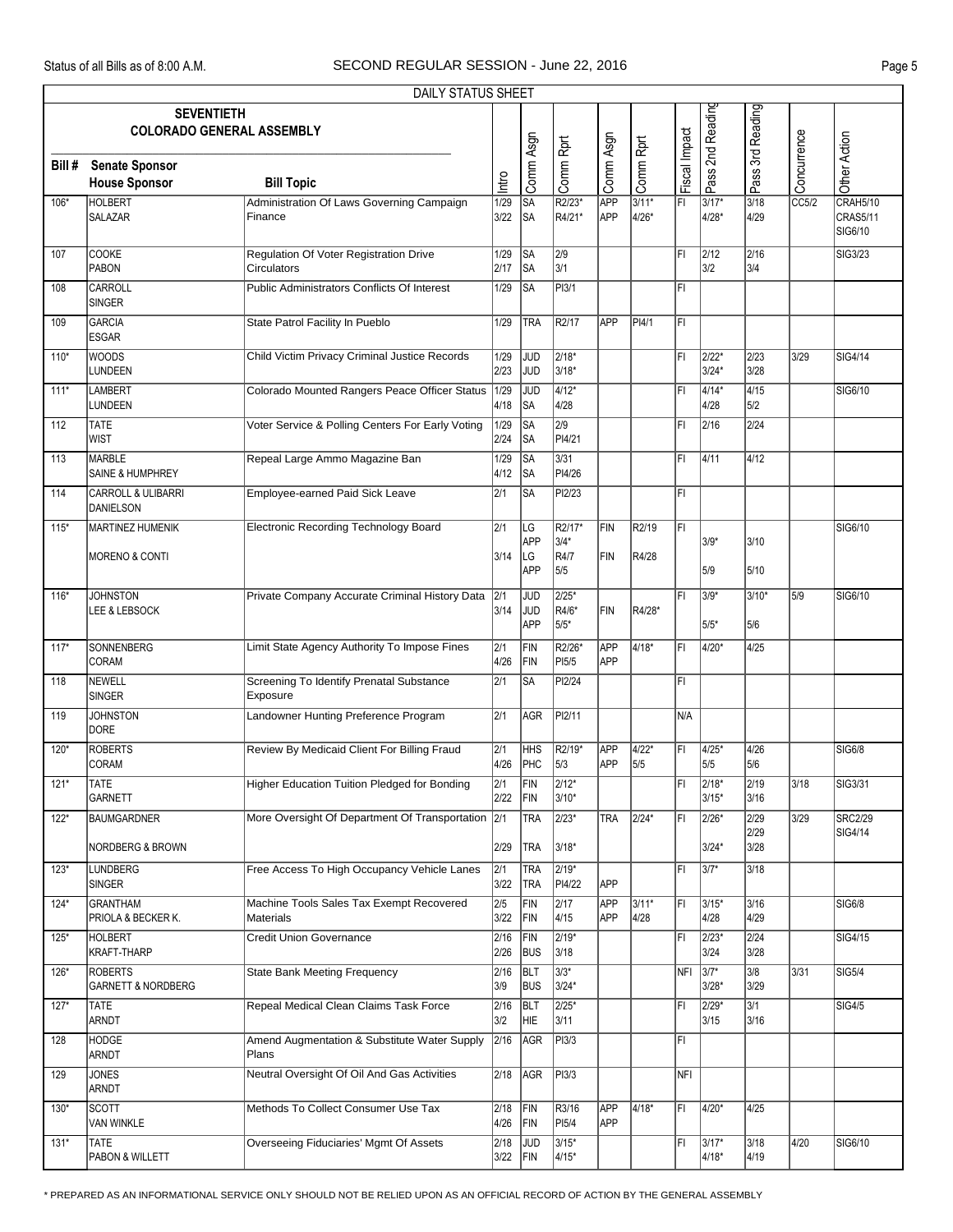|        |                                                                      | DAILY STATUS SHEET                                          |                       |                               |                          |            |                |               |                          |                     |             |                |
|--------|----------------------------------------------------------------------|-------------------------------------------------------------|-----------------------|-------------------------------|--------------------------|------------|----------------|---------------|--------------------------|---------------------|-------------|----------------|
|        | <b>SEVENTIETH</b><br><b>COLORADO GENERAL ASSEMBLY</b>                |                                                             |                       |                               |                          |            |                |               | Pass 2nd Reading         | Pass 3rd Reading    |             |                |
| Bill # | <b>Senate Sponsor</b><br><b>House Sponsor</b>                        | <b>Bill Topic</b>                                           | Intro                 | Comm Asgn                     | Comm Rprt                | Comm Asgn  | Comm Rprt      | Fiscal Impact |                          |                     | Concurrence | Other Action   |
| $132*$ | <b>COOKE</b><br><b>FOOTE</b>                                         | <b>BAC Test Results Not Public Information</b>              | 2/18<br>3/9           | JUD<br>JUD                    | $3/1*$<br>4/22*          |            |                | l۴ı           | 3/8*<br>4/25*            | 3/9<br>4/27         | 4/28        | SIG6/6         |
| 133*   | <b>TATE</b><br>PABON & WILLETT                                       | Transfer Of Property Rights At Death                        | $\sqrt{2/18}$<br>3/24 | JUD<br>JUD                    | $3/15*$<br>4/6           |            |                | FI            | 3/22*<br>4/7             | $3/24$<br>4/8       |             | <b>SIG5/4</b>  |
| $134*$ | <b>HEATH &amp; GARCIA</b><br>DANIELSON & KAGAN                       | Professional Licensing For Military Veterans                | 2/18<br>3/22          | <b>BLT</b><br><b>BUS</b>      | $3/17*$<br>4/20          |            |                | FI            | 3/21*<br>4/22            | $3/22$<br>4/25      |             | <b>SIG5/27</b> |
| $135*$ | <b>AGUILAR</b><br>GINAL                                              | <b>Collaborative Pharmacy Practice Agreements</b>           | 2/18<br>3/30          | <b>HHS</b><br>HIE             | $2/26*$<br>5/3*          | FIN        | 3/3            | l۴ı           | $3/7*$<br>$5/3*$         | 3/8<br>5/4          | 5/6         | <b>SIG6/6</b>  |
| 136    | DONOVAN                                                              | <b>Broadband Deployment</b>                                 | 3/4                   | <b>SA</b>                     | PI3/17                   |            |                | FL            |                          |                     |             |                |
| 137    | JOHNSTON & SONNENBERG<br><b>DORE</b>                                 | Parks & Wildlife Commn & Landowner Agrmnt                   | 3/4<br>4/1            | <b>AGR</b><br>AGR             | $3/28$<br>4/14           |            |                |               | NFI 3/29<br>4/15         | 3/30<br>4/18        |             | <b>SIG5/4</b>  |
| 138*   | <b>SCOTT</b><br>PRIOLA                                               | <b>Study Delegating Division Motor Vehicle</b><br>Functions | 3/4<br>5/3            | TRA<br>TRA                    | R3/18*<br>5/5*           | APP        | $4/29*$        | FI            | 5/2*<br>5/9*             | $5/3*$<br>5/10      | 5/11        | SIG5/16        |
| 139    | <b>ROBERTS &amp; HODGE</b><br>CORAM                                  | Waiver Proposal Total-cost-of-care Model<br>Hospitals       | 3/4                   | <b>HHS</b>                    | PI3/18                   |            |                | FI            |                          |                     |             |                |
| $140*$ | SONNENBERG<br>KRAFT-THARP                                            | Motor Vehicle Dealer Certificate Of Title                   | 3/4<br>4/26           | <b>TRA</b><br><b>TRA</b>      | $4/22*$<br>4/29          |            |                | l۴ı           | 4/25*<br>5/2             | 4/26<br>5/3         |             | SIG6/10        |
| 141    | <b>JONES</b><br><b>FOOTE</b>                                         | Machine-readable Identification Information Retail 3/4      |                       | <b>BLT</b>                    | PI3/15                   |            |                | FI            |                          |                     |             |                |
| $142*$ | SCOTT<br><b>RYDEN</b>                                                | Miscellaneous Updates To Elections Laws                     | 3/4<br>4/15           | SA<br>SA                      | R3/17<br>R4/21           | APP<br>APP | $4/1*$<br>4/26 | FL            | $4/13*$<br>4/28          | 4/14<br>4/29        |             | SIG5/18        |
| $143*$ | HILL                                                                 | Reduce Distiller Wholesaler Liquor Licensing<br>Fees        | 3/4                   | BLT<br>APP                    | R3/15<br>4/29            | FIN        | R3/18          | ĪFĪ           | 4/29                     | 5/2                 | 5/11        | SIG6/10        |
|        | PABON                                                                |                                                             | 5/2                   | BUS<br><b>APP</b>             | R <sub>5</sub> /3<br>5/9 | FIN        | R5/4*          |               | 5/10*                    | 5/11                |             |                |
| 144    | <b>COOKE</b><br><b>SIAS</b>                                          | CCW Permits For Military Personnel                          | 3/4<br>4/6            | SA<br>SA                      | $3/31$<br>PI4/26         |            |                | FL            | $\sqrt{4/5}$             | 4/6                 |             |                |
| $145*$ | <b>BAUMGARDNER &amp; DONOVAN</b><br><b>MITSCH BUSH &amp; WILLETT</b> | Colorado River District Subdistrict Formation               | 3/4<br>3/24           | <b>AGR</b><br>AGR             | $3/18*$<br>4/7*          |            |                | l۴۱           | 3/22*<br>4/11*           | $3/24$<br>4/14      | 4/15        | SIG6/10        |
| $146*$ | <b>STEADMAN</b><br><b>ESGAR</b>                                      | Modernize Statutes Sexually Transmitted<br>Infections       | 3/4<br>5/2            | JUD<br>JUD                    | $4/27*$<br>R5/3          | <b>PHC</b> | $5/6*$         | FI            | 4/29*<br>$5/9*$          | 5/2<br>5/10*        | 5/11        | SIG6/6         |
| $147*$ | NEWELL & MARTINEZ HUMENIK<br><b>PETTERSEN</b>                        | Suicide Prevention Through Zero Suicide Model               | 3/4<br>4/5            | <b>HHS</b><br>HIE             | $3/28*$<br>4/29          |            |                | FI            | $4/4*$<br>5/2            | $\sqrt{4/5}$<br>5/4 |             | SIG6/10        |
| $148*$ | HILL<br><b>MORENO &amp; LUNDEEN</b>                                  | Require Civics Test Before Graduate High School 3/4         |                       | ED                            | 4/1*                     |            |                | FI            | $4/5*$                   | L4/6                |             |                |
| 149    | <b>MARBLE &amp; WOODS</b><br><b>HUMPHREY</b>                         | Rev Of Arbitrator's Dissolution Of Marriage<br>Award        | 3/4                   | <b>SA</b>                     | 3/17                     |            |                | FI            | L3/22                    |                     |             |                |
| 150*   | STEADMAN<br><b>ESGAR</b>                                             | Marriages By Individuals In Civil Unions                    | 3/4<br>5/2            | JUD<br><b>JUD</b>             | $3/29*$<br>R5/3          | PHC        | 5/6            | FI            | 4/28*<br>5/9             | 4/29<br>5/10        |             | SIG6/8         |
| $151*$ | <b>SONNENBERG</b><br><b>BROWN &amp; VIGIL</b>                        | Right To Hunt Wildlife                                      | 3/8<br>4/19           | AGR<br>SA                     | 3/18*<br>PI5/3           |            |                |               | NFI 3/22*                | 3/24                |             |                |
| 152    | <b>AGUILAR</b><br>LONTINE                                            | Changes And Notices For Health Care Services                | 3/8                   | SA                            | PI3/17                   |            |                | FL            |                          |                     |             |                |
| 153    | <b>CROWDER</b><br>WILSON                                             | County Court Judge Residence Preferences                    | 3/11<br>4/1           | JUD<br>JUD                    | $3/29$<br>4/15           |            |                |               | NFI 3/30<br>4/18         | 3/31<br>4/19        |             | SIG5/27        |
| 154    | <b>LUNDBERG</b><br>RANSOM                                            | <b>Tax Credits For Nonpublic Education</b>                  | 3/11<br>4/26          | ED<br>APP<br>ED<br><b>APP</b> | R3/28<br>4/18<br>PI5/3   | FIN<br>FIN | R4/1           | FL            | 4/25                     | 4/26                |             |                |
| 155    | CADMAN<br><b>GARNETT &amp; NORDBERG</b>                              | Sales & Use Tax Exemption For Historic Aircraft             | 3/14<br>4/21          | FIN<br>FIN<br><b>APP</b>      | R4/1<br>5/5<br>PI5/9     | APP        | 4/18           | FL            | 4/20<br>R <sub>5/8</sub> | 4/21                |             |                |
| 156*   | SCHEFFEL & GUZMAN<br><b>DURAN &amp; DELGROSSO</b>                    | Modifications Regarding GA Oversight Cmts                   | 3/14<br>4/18          | SA<br><b>SA</b>               | 4/12*<br>R4/28           | LC         | 4/29           |               | NFI 4/14*<br>5/2         | 4/15<br>5/3         |             | SIG6/10        |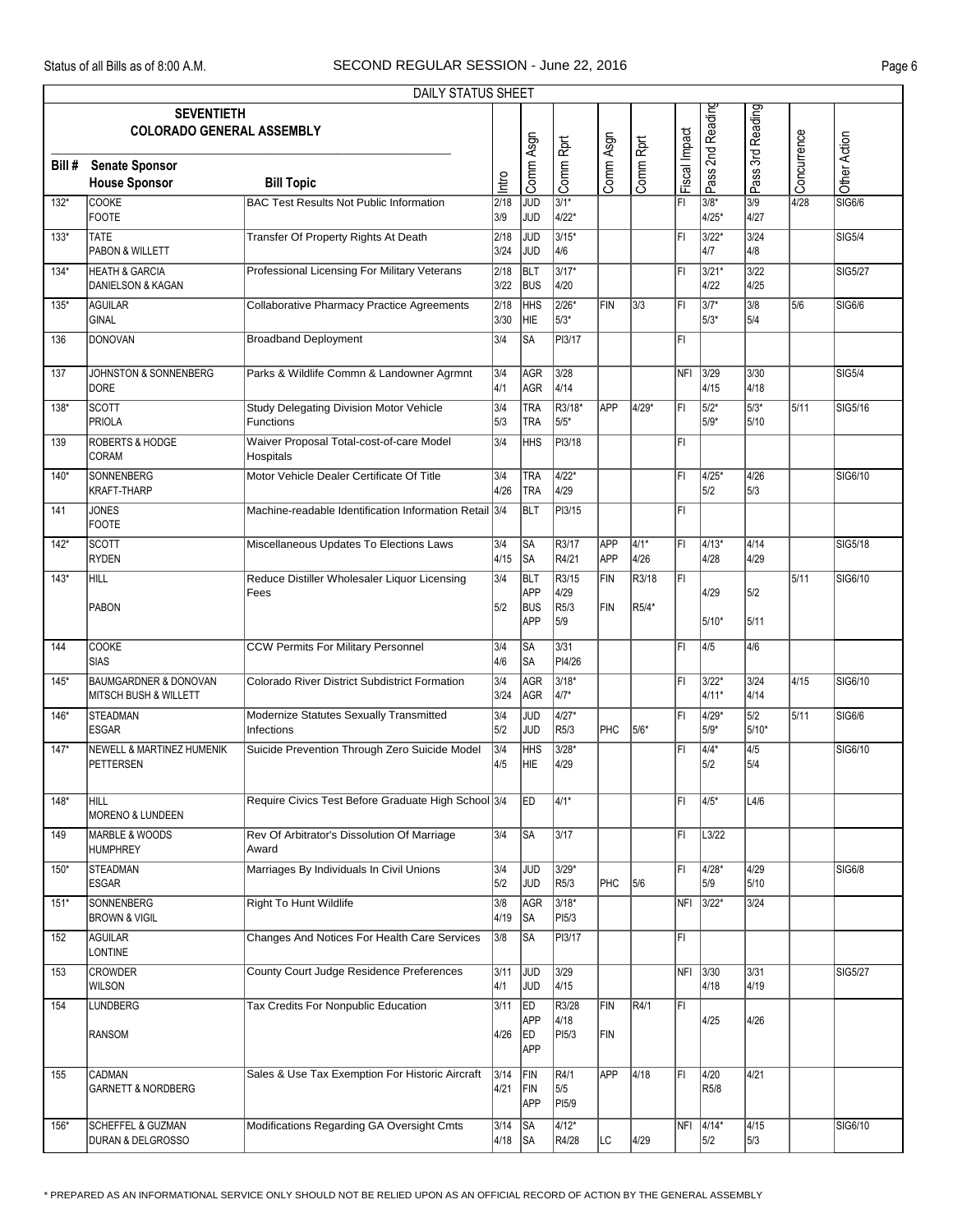|        |                                                               | DAILY STATUS SHEET                                                           |                     |                                         |                               |                          |                |               |                  |                          |                   |                                                     |
|--------|---------------------------------------------------------------|------------------------------------------------------------------------------|---------------------|-----------------------------------------|-------------------------------|--------------------------|----------------|---------------|------------------|--------------------------|-------------------|-----------------------------------------------------|
|        | <b>SEVENTIETH</b><br><b>COLORADO GENERAL ASSEMBLY</b>         |                                                                              |                     |                                         |                               |                          |                |               | Pass 2nd Reading | Pass 3rd Reading         |                   |                                                     |
| Bill # | <b>Senate Sponsor</b><br><b>House Sponsor</b>                 | <b>Bill Topic</b>                                                            | Intro               | Comm Asgn                               | Comm Rprt                     | Comm Asgn                | Comm Rprt      | Fiscal Impact |                  |                          | Concurrence       | Other Action                                        |
| 157    | <b>COOKE &amp; SONNENBERG</b><br><b>DORE</b>                  | Don't Implement Clean Power Plan Until Stay<br>Lifted                        | 3/15<br>3/30        | AGR<br><b>TRA</b>                       | 3/18<br>PI4/28                |                          |                | l۴ı           | 3/28             | 3/29                     |                   |                                                     |
| 158*   | <b>LUNDBERG</b><br><b>PRIMAVERA</b>                           | Physician Duties Delegated To Physician<br>Assistant                         | 3/15<br>4/7         | HHS<br>PHC                              | $3/31*$<br>4/20*              |                          |                | FI            | 4/5*<br>4/22*    | 4/6<br>4/25              | 4/26              | SIG6/1                                              |
| 159    | <b>MARTINEZ HUMENIK</b><br><b>PRIMAVERA</b>                   | Music Therapist Title Protection                                             | 3/16                | BLT                                     | PI3/31                        |                          |                | FI            |                  |                          |                   | <b>DeemedPI</b>                                     |
| 160    | <b>LAMBERT</b><br><b>LUNDEEN</b>                              | State Police Power Jurisdiction On Federal Lands 3/16                        | 4/1                 | ∣SA<br>∣SA                              | 3/29<br>PI4/19                |                          |                | NFI.          | 3/30             | 3/31                     |                   |                                                     |
| $161*$ | <b>CROWDER</b><br><b>PRIMAVERA</b>                            | Regulate Athletic Trainers                                                   | 3/16<br>5/3         | BLT<br><b>APP</b><br> HIE<br><b>APP</b> | R3/31<br>4/29*<br>R5/5<br>5/9 | <b>FIN</b><br><b>FIN</b> | R4/27*<br>R5/6 | ĪFI           | 5/2*<br>5/9      | 5/3<br>5/10              |                   | <b>SIG6/8</b>                                       |
| 162*   | <b>TATE</b><br><b>MELTON &amp; SIAS</b>                       | Medicaid Recipient Access To Medical<br>Professionals                        | 3/16<br>5/2         | HHS<br> SA                              | $4/14*$<br>PI <sub>5/4</sub>  |                          |                | NFI           | 4/25*            | 4/26                     |                   |                                                     |
| 163*   | <b>JOHNSTON</b><br>KAGAN                                      | <b>COLS OLLS Study Organizational Recodify Title</b><br>12                   | 3/16<br>5/2         | ∣SA<br>LС<br>JUD                        | R3/29<br>4/29<br>R5/6         | APP<br>APP               | R4/22*         | ĪFI           | 4/29*<br>5/9     | 5/2<br>5/10              |                   | SIG6/10                                             |
| 164    | COOKE<br>LEE                                                  | Private Probation Summons And Complaint                                      | 3/17<br>4/6         | <b>JUD</b><br>JUD                       | 3/31<br>4/27                  |                          |                | FI            | 4/5<br>4/28      | 4/6<br>4/29              |                   | SIG6/10                                             |
| 165    | <b>GRANTHAM</b><br>YOUNG                                      | Home Or Regional Office Definition Ins Premium<br>Tax                        | 3/17<br>4/6         | FIN<br>FIN                              | 3/30<br>4/28                  | <b>APP</b>               | 4/1            | l۴ı           | 4/5<br>4/28      | 4/6<br>4/29              |                   | SIG6/10                                             |
| 166*   | <b>WOODS</b><br><b>KAGAN</b>                                  | Transportation Fuel Distributors' Tax Liens                                  | 3/21<br>4/4         | FIN<br><b>TRA</b>                       | 3/30*<br>4/21                 |                          |                | FI            | 3/31*<br>4/22    | $\overline{4/1}$<br>4/25 |                   | SIG6/10                                             |
| $167*$ | <b>GRANTHAM</b><br><b>RANKIN</b>                              | Severance Tax Operational Fund Reserve<br>Reduction                          | 3/21<br>4/6         | APP<br><b>APP</b>                       | 4/1<br>4/15                   |                          |                | FI            | 4/5<br>4/15      | 4/6<br>4/18              |                   | SIG6/10                                             |
| 168*   | <b>ROBERTS</b><br><b>BROWN</b>                                | Local Gov From Adjoining State In Airport Auth                               | 3/21<br>4/4         | LG<br>LG                                | 3/30*<br>4/14                 |                          |                | l۴ı           | 3/31*<br>4/15    | 4/1<br>4/18              |                   | SIG5/16                                             |
| 169*   | <b>MARTINEZ HUMENIK &amp; COOKE</b><br>KRAFT-THARP & LANDGRAF | Emergency 72-hour Mental Health Procedures                                   | 3/21<br>4/19        | <b>JUD</b><br><b>JUD</b>                | 3/31*<br>5/3*                 |                          |                | FI            | $4/18*$<br>5/9*  | $\sqrt{4/19}$<br>5/10    | 5/11              | V6/9                                                |
| $170*$ | <b>TATE</b><br><b>ARNDT</b>                                   | Health Benefit Exchange For Medicaid Eligible                                | 3/21<br>5/2         | HHS<br>HIE                              | R4/14*<br>PI5/5               | APP                      | 4/22           | l۴۱           | 4/25*            | $\sqrt{4/27}$            |                   |                                                     |
| 171    | TYLER & BECKER J.                                             | MARTINEZ HUMENIK & SCHEFFEL   New Energy Improvement District Clarifications | 3/22<br>4/4         | LG<br><b>TRA</b>                        | $3/30$<br>4/21                |                          |                | FI            | 3/31<br>4/22     | $\sqrt{4/1}$<br>4/25     |                   | SIG6/6                                              |
| $172*$ | <b>WOODS</b><br><b>TYLER &amp; BUCK</b>                       | Electronic Notices In County Property Tax<br><b>Disputes</b>                 | 3/24<br>4/18        | ∣LG<br>LG                               | 4/12*<br>4/21                 |                          |                | FI            | 4/14*<br>4/22    | 4/15<br>4/25             |                   | SIG6/10                                             |
| 173    | <b>HEATH</b><br><b>BECKER K.</b>                              | Golf Car Crossing State Highway Local Authority                              | 3/24<br>4/19        | TRA<br><b>TRA</b>                       | $\sqrt{4/14}$<br>4/29         |                          |                | l۴ı           | 4/18<br>5/2      | 4/19<br>5/3              |                   | SIG6/10                                             |
| $174*$ | <b>SONNENBERG</b><br><b>VIGIL &amp; CORAM</b>                 | CO Water Conservation Bd Construction Fund<br>Project                        | 3/28<br>4/26        | AGR<br>AGR                              | $R4/1*$<br>R5/3*              | APP<br>APP               | 4/18<br>5/5    | FI            | $4/20*$<br>5/8*  | 4/25<br>5/10             | 5/11              | SIG5/16                                             |
| 175    | <b>GRANTHAM</b><br>PABON                                      | E-15 Gasoline Income Tax Credit For Retail<br>Dealers                        | 3/28                | FIN                                     | PI4/15                        | APP                      |                | FL            |                  |                          |                   |                                                     |
| 176    | NEVILLE T.<br>NEVILLE P.                                      | No Governor Authority Over Firearms In<br>Emergencies                        | 3/29<br>4/19        | <b>SA</b><br><b>SA</b>                  | 4/14<br>PI4/26                |                          |                | l۴۱           | 4/18             | 4/19                     |                   |                                                     |
| $177*$ | MARTINEZ HUMENIK & HEATH<br>HULLINGHORST & LAWRENCE           | Modify 2015 Urban Renewal Legislation                                        | 3/30<br>4/18        | LG<br> SA                               | 4/12<br>4/28*                 |                          |                | FI            | 4/14<br>4/28*    | 4/15<br>4/29             | 5/2               | SIG5/18                                             |
| 178*   | <b>LAMBERT &amp; KEFALAS</b><br>YOUNG & BROWN                 | <b>Grand Junction Regional Center Campus</b>                                 | 3/30<br>4/26        | <b>APP</b><br><b>APP</b>                | $4/18*$<br>5/3                |                          |                | FI            | 4/22*<br>5/3     | 4/25<br>5/4              |                   | SIG6/10                                             |
| 179*   | <b>ROBERTS &amp; HEATH</b><br>DELGROSSO & LEE                 | <b>CDLE Unemployment Insurance Classification</b>                            | 4/1<br>5/2          | BLT<br><b>BUS</b>                       | R4/14<br>5/3                  | APP<br>APP               | 4/27*<br>5/5   | l۴ı           | $4/28*$<br>5/9   | 4/29<br>5/10             |                   | SIG6/10                                             |
| 180*   | <b>WOODS &amp; JAHN</b><br><b>KAGAN &amp; RANSOM</b>          | DOC Program For Juvenile Offenders                                           | $\sqrt{4/1}$<br>5/3 | <b>JUD</b><br><b>JUD</b>                | R4/21*<br>R5/6*               | APP<br>APP               | 4/29*          | ĪFI           | $5/2*$<br>5/9*   | 5/3<br>5/10              | CC5/11<br>2CC5/11 | CRRJH5/11<br>CRAH5/11<br><b>CRAS5/11</b><br>SIG6/10 |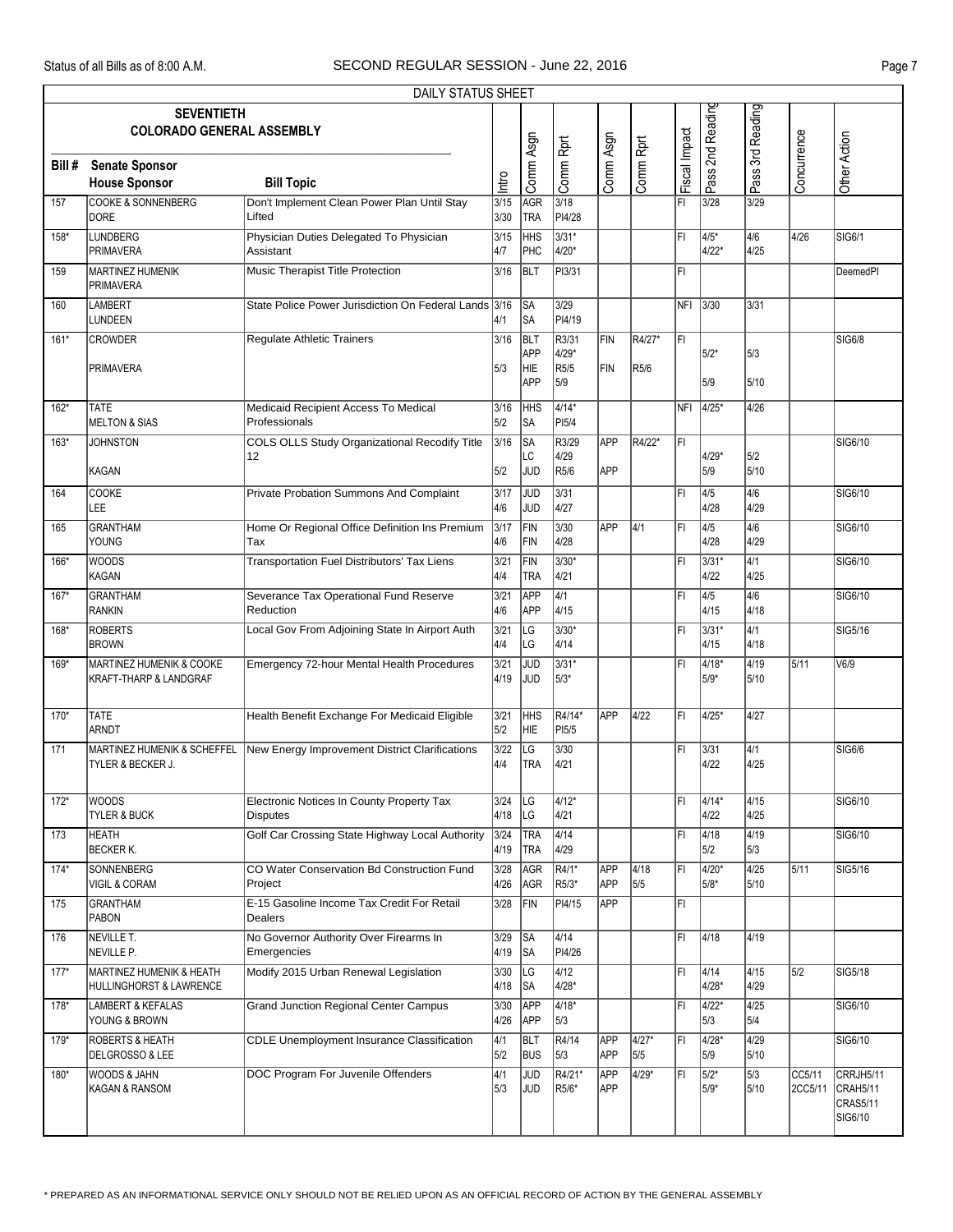|        |                                                       | DAILY STATUS SHEET                                         |              |                          |                             |                          |                   |               |                  |                                             |             |                                          |
|--------|-------------------------------------------------------|------------------------------------------------------------|--------------|--------------------------|-----------------------------|--------------------------|-------------------|---------------|------------------|---------------------------------------------|-------------|------------------------------------------|
|        | <b>SEVENTIETH</b><br><b>COLORADO GENERAL ASSEMBLY</b> |                                                            |              |                          |                             |                          |                   |               | Pass 2nd Reading | Pass 3rd Reading                            |             |                                          |
| Bill # | <b>Senate Sponsor</b><br><b>House Sponsor</b>         | <b>Bill Topic</b>                                          | Intro        | Comm Asgn                | Comm Rprt                   | Comm Asgn                | Comm Rprt         | Fiscal Impact |                  |                                             | Concurrence | Other Action                             |
| 181*   | <b>WOODS &amp; JAHN</b>                               | Sentencing Juveniles Convicted Of Class 1                  | 4/1          | <b>JUD</b>               | $4/21*$                     |                          |                   | l۴ı           | 5/2*             | $\overline{\overline{\smash{5}}/3}$         | 5/11        | SRC5/3                                   |
|        | KAGAN & DORE                                          | Felonies                                                   | 5/3          | JUD                      | 5/5*                        |                          |                   |               | $5/9*$           | 5/3<br>5/10                                 |             | SIG6/10                                  |
| 182    | LAMBERT<br><b>YOUNG</b>                               | Vocational Rehabilitation Statutory Clean-Up               | 4/1<br>4/21  | APP<br><b>APP</b>        | 4/18<br>4/26                |                          |                   | l۴ı           | 4/20<br>4/28     | 4/21<br>4/29                                |             | SIG6/8                                   |
| 183*   | <b>SCHEFFEL &amp; KERR</b>                            | Clarify Portion Of 911 Call Subject To PUC Regul 4/7       |              | BLT                      | 4/14*                       |                          |                   | FI            | 4/28*            | $4/29*$<br>4/29*                            | 5/11        | <b>SRC4/29</b><br>SIG6/10                |
|        | <b>WILLIAMS &amp; LAWRENCE</b>                        |                                                            | 5/9          | <b>BUS</b>               | R5/10*                      | <b>APP</b>               | 5/10*             |               | $5/10*$          | 5/11*                                       |             |                                          |
| 184    | <b>CADMAN &amp; SCHEFFEL</b><br><b>WILLETT</b>        | Market-based Interest Rates On Judgments                   | 4/11<br>5/5  | JUD<br>SA                | 5/4<br>PI5/9                |                          |                   | FL            | 5/4              | 5/5                                         |             |                                          |
| 185    | <b>SCOTT</b><br><b>MELTON</b>                         | Consumer Finance Charges Inflation Adjustment              | 4/12<br>4/27 | FIN<br>SA                | 4/20<br>PI5/4               |                          |                   | ΙFΙ           | 4/25             | 4/27                                        |             |                                          |
| 186*   | <b>TATE</b><br><b>LONTINE</b>                         | Small-scale Issue Committees                               | 4/18<br>5/4  | SA<br>SA                 | R4/26<br>R5/9               | <b>APP</b><br><b>APP</b> | 4/29*<br>5/9      | FI            | 5/3*<br>5/10     | $\sqrt{5/4}$<br>5/11                        |             | SIG6/10                                  |
| $187*$ | HILL<br><b>WILLIAMS &amp; SIAS</b>                    | Measures Affecting Charter Schools                         | 4/12<br>5/5  | ED<br>ED                 | 4/22<br>PI5/10              |                          |                   | FI            | 5/2*             | 5/3                                         |             |                                          |
| 188*   | <b>HILL</b><br><b>WILLIAMS &amp; SIAS</b>             | <b>Access To Resources For Charter Schools</b>             | 4/12<br>5/5  | <b>IED</b><br>ED         | $4/22*$<br>PI5/10           |                          |                   | ΙFΙ           | 5/2*             | 5/3                                         |             |                                          |
| 189*   | <b>SCOTT</b><br><b>FOOTE</b>                          | Revisor's Bill                                             | 4/12<br>4/26 | SA<br>JUD                | $4/21*$<br>5/3*             |                          |                   | NFI           | 4/22*<br>$5/3*$  | 4/25<br>5/4                                 | 5/9         | SIG6/6                                   |
| 190    | <b>STEADMAN</b><br><b>RANKIN</b>                      | Improve County Admin Public Assistance<br>Programs         | 4/19<br>4/26 | APP<br><b>APP</b>        | 4/22<br>5/3                 |                          |                   | FI            | 4/25<br>5/3      | 4/26<br>5/4                                 |             | SIG6/1                                   |
| 191*   | <b>STEADMAN</b><br><b>RANKIN</b>                      | Marijuana Research Marijuana Tax Cash Fund                 | 4/19<br>4/26 | APP<br><b>APP</b>        | $4/22*$<br>5/5*             |                          |                   | l۴ı           | 4/25*<br>$5/5*$  | 4/26<br>5/6*                                | 5/9         | SIG6/6                                   |
| 192*   | LAMBERT<br>YOUNG                                      | Assessment Tool Intellectual & Dev Disab                   | 4/19<br>4/26 | APP<br>APP               | $4/22*$<br>4/28             |                          |                   | l۴ı           | $4/25*$<br>4/28  | 4/26<br>4/29                                |             | <b>SIG6/8</b>                            |
| 193*   | <b>CADMAN &amp; SCHEFFEL</b><br>HULLINGHORST & DURAN  | Safe2Tell Provide Free Materials And Training              | 4/20<br>5/2  | JUD<br>ED                | R4/28<br>R5/4               | <b>APP</b><br>APP        | 4/29*<br>5/5*     | FI            | 4/29*<br>5/9     | 5/2<br>5/10                                 |             | SIG6/6                                   |
| 194*   | <b>SCOTT</b><br>MORENO & DELGROSSO                    | Regional Transportation Development Projects               | 4/20<br>5/6  | TRA<br>APP<br>FIN        | $R5/2*$<br>5/5*<br>PI5/10   | FIN                      | R <sub>5</sub> /3 | ĪFI           | $5/5*$           | 5/6                                         |             |                                          |
| 195*   | <b>GRANTHAM</b><br><b>RANKIN</b>                      | Veterans Centers Annual Approp From Central<br>Fund        | 4/21<br>5/2  | APP<br><b>APP</b>        | $4/27*$<br>5/5              |                          |                   | l۴ı           | 4/28*<br>5/5     | 4/29<br>5/6                                 |             | SIG6/6                                   |
| 196*   | <b>COOKE &amp; CADMAN</b><br>LANDGRAF & YOUNG         | Inclusive Higher Education Pilot Program                   | 4/22<br>5/6  | ED<br><b>APP</b>         | R5/4*                       | APP                      | $5/5*$            | FI            | 5/5*<br>5/9      | 5/6<br>5/10                                 |             | SIG6/6                                   |
| 197*   | <b>STEADMAN</b><br><b>WILLIAMS &amp; NORDBERG</b>     | Liquor-licensed Drugstores Multiple Licenses               | 4/22<br>5/9  | BLT<br><b>BUS</b>        | R5/6*<br>R5/10*             | APP<br><b>APP</b>        | $5/6*$<br>$5/10*$ | FI            | 5/6*<br>$5/10*$  | $5/9*$<br>5/11                              | 5/11        | SIG6/10                                  |
| 198*   | <b>HOLBERT</b><br>KRAFT-THARP                         | Work Comp Insurance Forms Certified Filed With 4/22<br>DOI | 5/2          | <b>BLT</b><br><b>BUS</b> | 4/28*<br>5/3                |                          |                   | FI            | 4/29*<br>5/3     | 5/2<br>5/4<br>5/9                           |             | <b>HRL5/9</b><br><b>HRC5/9</b><br>SIG6/8 |
| 199*   | <b>SCOTT &amp; STEADMAN</b><br>DELGROSSO & GINAL      | Program Of All-inclusive Care For The Elderly              | 4/22<br>5/4  | <b>HHS</b><br>HIE<br>APP | R4/29*<br>R5/5*<br>5/9*     | <b>APP</b><br>FIN        | $5/3*$<br>R5/6    | l۴۱           | 5/3*<br>$5/9*$   | $\overline{\overline{\frac{5}{4}}}$<br>5/10 | 5/11        | SIG6/10                                  |
| 200*   | <b>SONNENBERG</b><br><b>VIGIL</b>                     | Create Director Water Project Permit<br>Coordination       | 4/27<br>5/6  | AGR<br><b>SA</b>         | $R5/4*$<br>5/9*             | <b>APP</b>               | $5/5*$            | l۴ı           | 5/5*<br>$5/10*$  | 5/6<br>5/11                                 | 5/11        | <b>SIG6/8</b>                            |
| $201*$ | GRANTHAM<br><b>YOUNG</b>                              | <b>Restructure Child Welfare Funding</b>                   | 4/26<br>5/2  | APP<br><b>APP</b>        | 4/29<br>5/5                 |                          |                   | FI            | 4/29<br>5/5*     | 5/2<br>5/6                                  | 5/9         | SIG5/18                                  |
| $202*$ | <b>STEADMAN</b><br>YOUNG                              | Increasing Access Effective Substance Use Serv             | 4/26<br>5/2  | APP<br><b>APP</b>        | $4/29*$<br>5/5              |                          |                   | FI            | 4/29*<br>5/5     | 5/2<br>5/6                                  |             | SIG6/1                                   |
| $203*$ | <b>LAMBERT</b><br>HAMNER & RANKIN                     | Evaluation Of The State's Tax Expenditures                 | 4/26<br>5/2  | APP<br>APP               | $4/29*$<br>R <sub>5/5</sub> | ГC                       | 5/6               | FI            | 4/29*<br>5/9     | $\overline{\overline{\frac{5}{2}}}$<br>5/10 |             | SIG6/6                                   |
| 204*   | <b>LAMBERT</b>                                        | <b>Higher Education Revenue Bond Intercept</b>             | 4/26         | APP                      | 5/3*                        |                          |                   | FL            | $5/3*$           | $\sqrt{5/4}$                                |             | SRC5/4                                   |
|        | <b>RANKIN</b>                                         | Program                                                    | 5/4          | 5/9                      |                             |                          |                   |               | 5/9              | 5/4<br>5/10                                 |             | SIG6/6                                   |
| 205    | LAMBERT<br><b>HAMNER</b>                              | <b>Expenses Of Indigent Parents</b>                        | 4/27<br>5/2  | APP<br><b>APP</b>        | 4/29<br>5/5                 |                          |                   | FI            | 4/29<br>5/5      | 5/2<br>5/6                                  |             | SIG6/6                                   |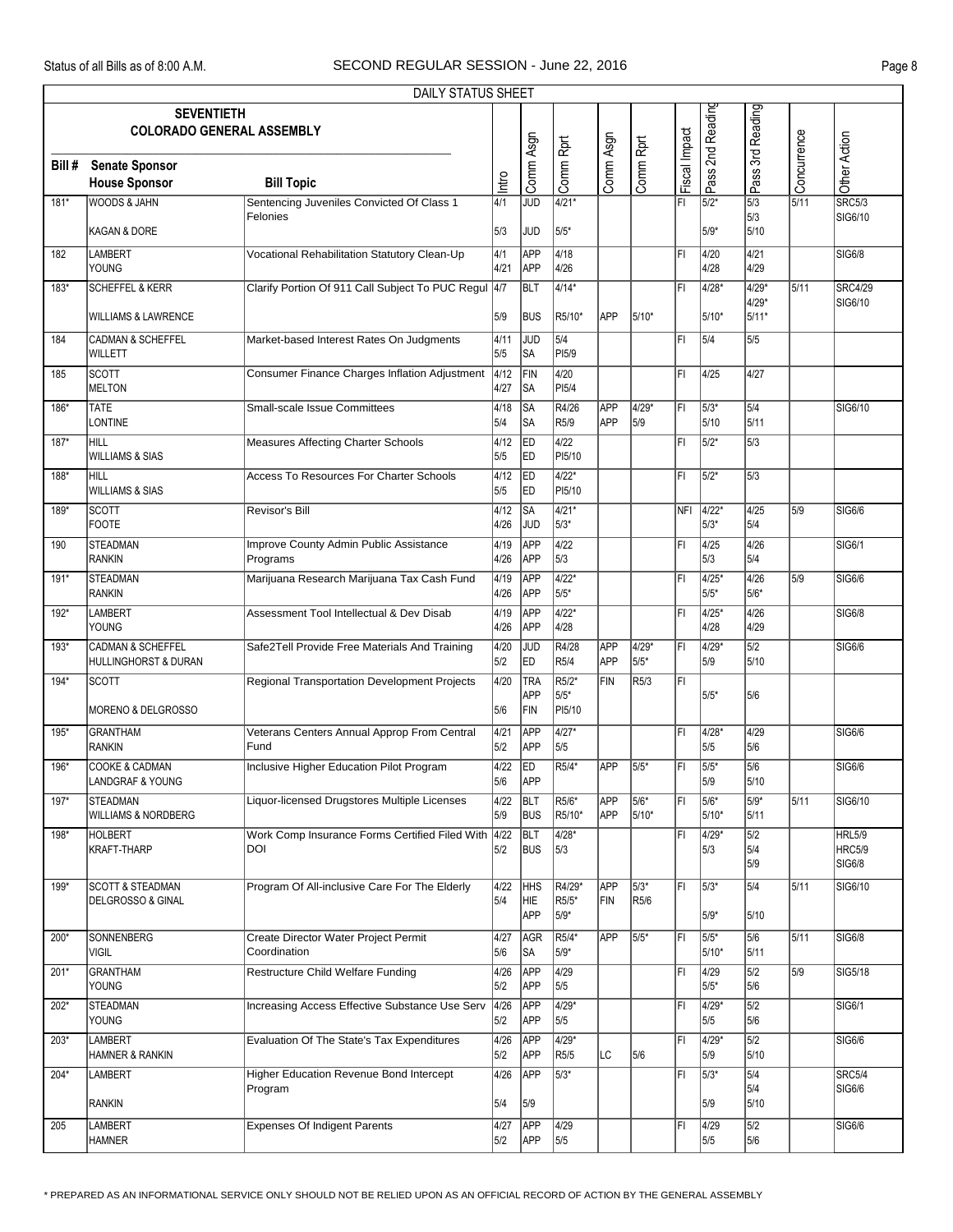|        |                                                                    | DAILY STATUS SHEET                                               |              |                         |                |                   |             |               |                      |                          |             |                  |
|--------|--------------------------------------------------------------------|------------------------------------------------------------------|--------------|-------------------------|----------------|-------------------|-------------|---------------|----------------------|--------------------------|-------------|------------------|
|        | <b>SEVENTIETH</b>                                                  |                                                                  |              |                         |                |                   |             |               |                      |                          |             |                  |
|        | <b>COLORADO GENERAL ASSEMBLY</b>                                   |                                                                  |              |                         |                |                   |             |               |                      |                          |             |                  |
|        |                                                                    |                                                                  |              |                         |                |                   |             |               |                      |                          |             |                  |
| Bill # | <b>Senate Sponsor</b>                                              |                                                                  |              | Comm Asgn               | Comm Rprt      | Comm Asgn         | Comm Rprt   | Fiscal Impact | Pass 2nd Reading     | Pass 3rd Reading         | Concurrence | Other Action     |
|        | <b>House Sponsor</b>                                               | <b>Bill Topic</b>                                                | Intro        |                         |                |                   |             |               |                      |                          |             |                  |
| 206    | <b>CADMAN &amp; SCHEFFEL</b><br>HULLINGHORST & DURAN               | Ban Sale Manufacture Possession Powdered<br>Alcohol              | 4/28         | <b>BLT</b>              | <b>PI5/6</b>   |                   |             | l۴ı           |                      |                          |             |                  |
| $208*$ | HILL<br><b>WILLIAMS &amp; SIAS</b>                                 | Funding For Charter Schools That Convert                         | 4/28<br>5/5  | <b>ED</b><br>ED         | 5/4*<br>5/9    |                   |             | FI            | 5/4*<br>5/9          | 5/5<br>5/10              |             | SIG6/10          |
| $209*$ | <b>TODD &amp; HOLBERT</b><br><b>BUCKNER &amp; PRIOLA</b>           | Authorize Sch Dist Prop Lease To Higher Ed Inst 4/29             | 5/4          | FIN<br>FIN              | 5/3<br>5/5*    |                   |             | l۴ı           | $\sqrt{5/3}$<br>5/9* | $\overline{5/4}$<br>5/10 | 5/11        | SIG6/6           |
| $210*$ | <b>BAUMGARDNER</b><br><b>DELGROSSO</b>                             | Fix Colorado Roads Act                                           | 5/2<br>5/9   | FIN<br> SA              | R5/5<br>PI5/10 | APP               | 5/5         | l۴۱           | 5/5*                 | 5/6                      |             |                  |
| $211*$ | <b>CADMAN &amp; SCHEFFEL</b><br>HULLINGHORST & DURAN               | Limit Certain Contests Past Special Dist Elections 5/2           | 5/4          | LG<br>LG                | $5/3*$<br>5/5  |                   |             | FI            | $ 5/3*$<br>5/9       | 5/4<br>5/10              |             | SIG5/18          |
| 212    | <b>CROWDER</b><br><b>BUCKNER</b>                                   | 12-month Eligibility Child Care Assistance Prog                  | 5/5<br>5/6   | <b>SA</b><br>FIN        | 5/5<br>5/10    |                   |             | l۴ı           | 5/5<br>5/10          | 5/6<br>5/11              |             | SIG6/1           |
| $213*$ | <b>SCHEFFEL &amp; ULIBARRI</b><br>SINGER & DELGROSSO               | <b>Construction Defect Litigation Study Group</b>                | 5/5<br>5/9   | SA<br> SA               | R5/6<br>PI5/10 | APP<br><b>JUD</b> | 5/6*        | l۴۱           | 5/6*                 | 5/9                      |             |                  |
| 214    | <b>MARBLE &amp; HODGE</b><br>SAINE & DANIELSON                     | Real-time Water Management Study                                 | 5/6          | <b>SA</b>               | <b>PI5/6</b>   |                   |             | FI            |                      |                          |             |                  |
| 215    | <b>TATE</b><br>YOUNG                                               | Twice Monthly Payroll System For State<br>Employees              | 5/6<br>5/9   | FIN<br><b>SA</b>        | 5/6<br>5/10    |                   |             | l۴ı           | 5/6<br>5/10          | 5/9<br>5/11              |             | <b>SIG6/8</b>    |
| 216    | <b>LUNDBERG</b>                                                    | <b>Restore Presidential Primary Election</b>                     | 5/6          | <b>SA</b>               | R5/6*          | APP               | 5/6         | l۴ı           | LO05/12              |                          |             | DeemedLost       |
|        |                                                                    |                                                                  |              |                         |                |                   |             |               |                      |                          |             |                  |
| 217    | HILL<br><b>WILLIAMS</b>                                            | <b>Expedite Litigation Workers' Comp Claims</b>                  | 5/6<br>5/9   | <b>SA</b><br><b>BUS</b> | 5/6<br>5/10    |                   |             | ĪFI           | 5/6<br>5/10          | 5/9<br>5/11              |             | SIG6/10          |
| $218*$ | LAMBERT & STEADMAN<br>HAMNER & RANKIN                              | <b>State Severance Tax Refunds</b>                               | 5/6<br>5/10  | APP<br>APP              | $5/9*$<br>5/10 |                   |             | FI            | $5/9*$<br>5/10       | 5/10<br>5/11             |             | SIG6/10          |
|        | SENATE CONCURRENT RESOLUTIONS 16-                                  |                                                                  |              |                         |                |                   |             |               |                      |                          |             |                  |
| 001    | <b>STEADMAN</b>                                                    | Repealing Obsolete Constitutional Provisions                     | 4/7          | <b>SA</b>               | PI4/19         |                   |             | CFI           |                      |                          |             |                  |
| 002    | <b>BAUMGARDNER</b><br><b>VIGIL</b>                                 | Prop Tax Exemption Real Prop Possessory Interests                | 4/7<br>5/4   | FIN<br>FIN              | R4/21<br>R5/6  | APP<br><b>APP</b> | 4/27<br>5/9 | CFI           | 4/28<br>5/9          | 4/29<br>5/10             |             | A5/10            |
| 003    | <b>STEADMAN</b>                                                    | Repeal The TABOR Ballot Estimate Penalty                         | 4/11         | <b>SA</b>               | PI4/19         |                   |             | CFI           |                      |                          |             |                  |
| 004    | <b>ULIBARRI</b>                                                    | Real Estate Transfer Tax For Affordable Housing                  | 4/11         | SA                      | PI4/21         |                   |             | <b>CFI</b>    |                      |                          |             |                  |
| $005*$ | MARTINEZ HUMENIK & TODD<br>PRIOLA & COURT                          | Allow Counties To Appoint County Surveyors                       | $4/11$ LG    |                         | $4/29*$        |                   |             | $CFI$ 5/2*    |                      | L5/4                     |             |                  |
| 006    | <b>ULIBARRI</b><br><b>MELTON &amp; SALAZAR</b>                     | No Exception To Involuntary Servitude Prohibition                | 4/12<br>4/26 | SA<br>SA                | 4/21<br>5/3    |                   |             |               | CFI 4/25<br>5/3      | 4/26<br>5/4              |             | A5/4             |
|        | SENATE JOINT MEMORIALS 16-                                         |                                                                  |              |                         |                |                   |             |               |                      |                          |             |                  |
| 001*   | <b>ROBERTS</b><br><b>CORAM &amp; MITSCH BUSH</b>                   | Good Samaritan Remediation Abandoned Mines                       | 1/13<br>2/25 | AGR<br>AGR              | 2/12*<br>3/17  |                   |             | NFI           |                      | $2/19*$<br>3/18          |             | A3/18            |
| $002*$ | JONES & ROBERTS<br><b>CORAM &amp; VIGIL</b>                        | Federal Funding For Catastrophic Wildfire Response               | 1/13<br>1/26 | AGR<br>AGR              | 1/22<br> 2/4   |                   |             | NFI           |                      | $1/26*$<br>2/5           |             | A2/5             |
| 003    | HODGE<br><b>RYDEN</b>                                              | Memorialize Former Senator Stephanie Takis                       | 2/3<br>2/8   |                         |                |                   |             | NFI           |                      | 2/8<br>2/8               |             | A2/8             |
| 004    | MARTINEZ HUMENIK<br>PRIMAVERA                                      | Older Americans Act 1965 Reauthorization                         | 2/5<br>2/22  |                         |                |                   |             | N/A           |                      | 2/22<br>2/23             |             | A2/23            |
| 005    | LAMBERT<br><b>LUNDEEN</b>                                          | Memorializing former Senator and Representative Charles<br>Duke. | 4/7<br>4/12  |                         |                |                   |             | N/A           |                      | $\sqrt{4/11}$<br>5/11    |             | A5/11            |
|        | SENATE JOINT RESOLUTIONS 16-                                       |                                                                  |              |                         |                |                   |             |               |                      |                          |             |                  |
| 001    | <b>SCHEFFEL</b><br><b>COURT</b>                                    | General Assembly Employees and Salary Ranges                     | 1/13<br>1/13 |                         |                |                   |             | NFI.          |                      | 1/13<br>1/15             |             | A1/15            |
| 002    | <b>BAUMGARDNER &amp; MERRIFIELD</b><br><b>HAMNER &amp; THURLOW</b> | Recognizing Firefighters Killed In Line Of Duty                  | 3/17<br>3/24 |                         |                |                   |             | NFI           |                      | $3/24$<br>4/1            |             | A4/1             |
| 003    | SONNENBERG<br>VIGIL                                                | Water Projects Eligibility Lists                                 | 1/20<br>2/3  | AGR<br>AGR              | 1/29<br>2/9    |                   |             | <b>NFI</b>    |                      | 2/2<br>2/10              |             | A2/10<br>SIG2/18 |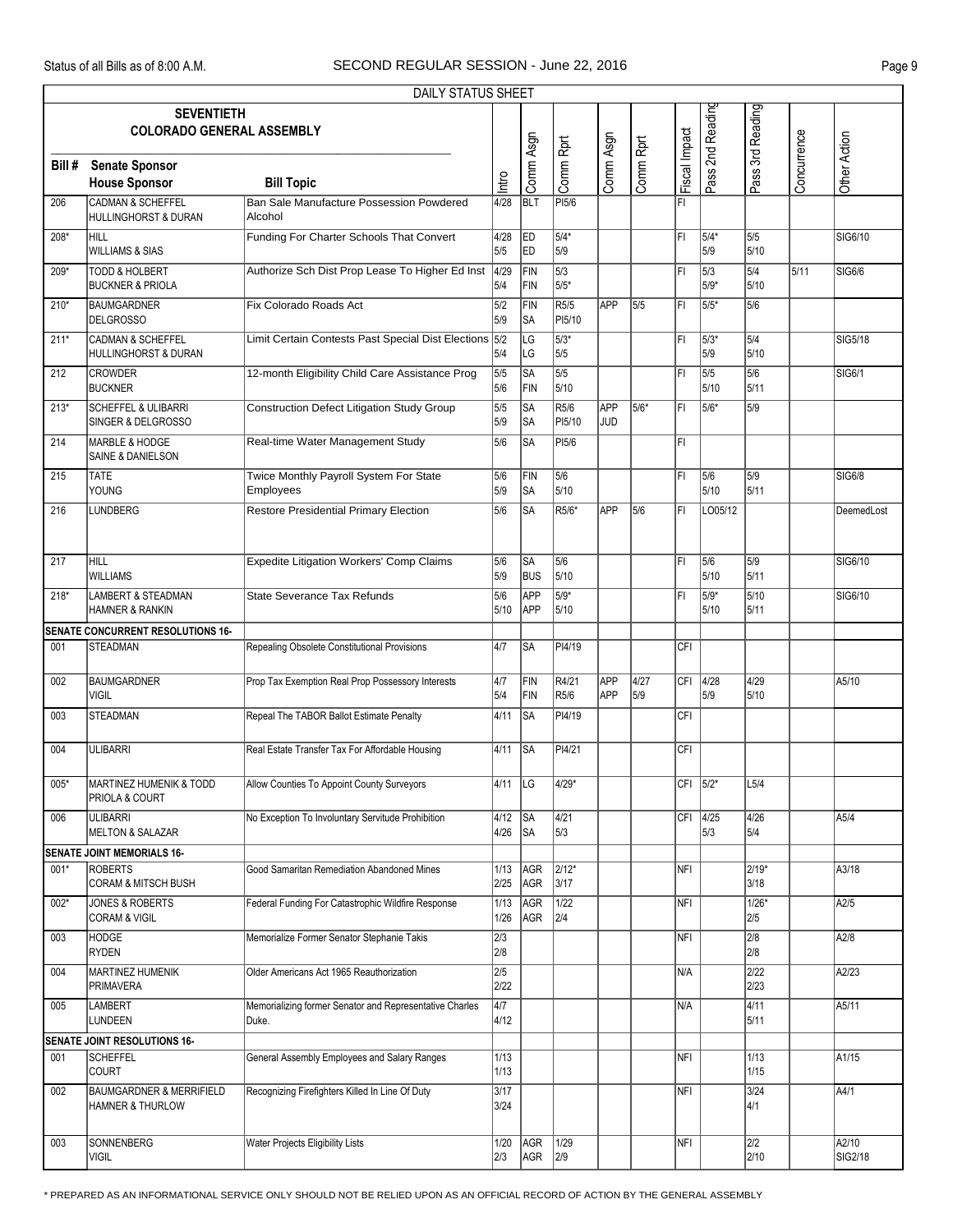|        |                                                                  | DAILY STATUS SHEET                                |                           |           |           |           |           |               |                  |                         |              |                  |
|--------|------------------------------------------------------------------|---------------------------------------------------|---------------------------|-----------|-----------|-----------|-----------|---------------|------------------|-------------------------|--------------|------------------|
|        | <b>SEVENTIETH</b><br><b>COLORADO GENERAL ASSEMBLY</b>            |                                                   |                           |           |           |           |           |               | Pass 2nd Reading | Pass 3rd Reading        |              |                  |
| Bill # | <b>Senate Sponsor</b><br><b>House Sponsor</b>                    | <b>Bill Topic</b>                                 | Intro                     | Comm Asgn | Comm Rprt | Comm Asgn | Comm Rprt | Fiscal Impact |                  |                         | Concurrence  | Other Action     |
| 004    | <b>SONNENBERG</b><br>BECKER J.                                   | January 25 Colorado 4-H Day                       | 1/22<br>1/25              |           |           |           |           | NFI           |                  | $\frac{1}{25}$<br>1/25  |              | A1/25            |
| 005    | <b>CADMAN</b><br>HULLINGHORST                                    | Denver Broncos Appreciation Day                   | 1/22<br>1/22              |           |           |           |           | <b>NFI</b>    |                  | 1/22<br>1/22            |              | A1/22            |
| 006    | <b>SONNENBERG</b><br><b>FIELDS &amp; LAWRENCE</b>                | <b>Missing Persons Day</b>                        | $\sqrt{2/3}$<br>2/4       |           |           |           |           | NFI           |                  | $\overline{2/4}$<br>2/4 |              | A2/4             |
| 007    | <b>CROWDER</b><br><b>ESGAR &amp; NAVARRO</b>                     | Intellectual And Developmental Disabilities       | 2/16<br>2/17              |           |           |           |           | N/A           |                  | $\sqrt{2/17}$<br>2/17   |              | A2/17            |
| 008    | DONOVAN & MARTINEZ HUMENIK<br>LAWRENCE & PRIMAVERA               | National Wear Red Day February 5                  | $\overline{2/17}$<br>2/19 |           |           |           |           | N/A           |                  | 2/19<br>2/19            |              | A2/19            |
| 009    | <b>MARTINEZ HUMENIK</b><br><b>BROWN</b>                          | February 2016 Self-care Month                     | 2/18<br>2/19              |           |           |           |           | N/A           |                  | 2/19<br>2/19            |              | A2/19            |
| 010    | <b>ROBERTS &amp; STEADMAN</b><br><b>WILSON &amp; ESGAR</b>       | Natl Historic Preservation Act 50th Anniversary   | 2/25<br>2/26              |           |           |           |           | N/A           |                  | 2/26<br>2/26            |              | A2/26            |
| $011*$ | GRANTHAM<br><b>WILSON</b>                                        | No Lease Of CSP II Facility To Federal Government | 2/29<br>3/16              | lsa       | PI4/26    |           |           | N/A           |                  | $3/10*$                 |              |                  |
| 012    | MARTINEZ HUMENIK & TODD<br>PRIMAVERA & SIAS                      | Colorectal Cancer Awareness Month                 | 3/3<br>3/3                |           |           |           |           | N/A           |                  | 3/3<br>3/3              |              | A <sub>3/3</sub> |
| 013    | NEWELL<br>LEE                                                    | <b>Conflict Resolution Month</b>                  | 3/4<br>3/8                |           |           |           |           | N/A           |                  | 3/8<br>3/8              |              | A3/8             |
| $014*$ | NEVILLE T.<br><b>EVERETT &amp; LEONARD</b>                       | Sergeant Sean P. Renfro Memorial Highway          | 3/4<br>3/18               |           |           |           |           | N/A           |                  | 3/18*<br>3/18           |              | A3/18            |
| 015    | LAMBERT<br><b>RYDEN</b>                                          | 75 Years Civil Air Patrol In Colorado             | 3/11<br>3/14              |           |           |           |           | N/A           |                  | $3/14$<br>3/14          |              | A3/14            |
| 016    | SONNENBERG<br><b>VIGIL</b>                                       | <b>Centennial Farms</b>                           | 3/14<br>3/16              |           |           |           |           | N/A           |                  | 3/16<br>3/16            |              | A3/16            |
| 017    | <b>SONNENBERG</b><br><b>CORAM</b>                                | Colorado Agriculture Day March 16                 | 3/14<br>3/16              |           |           |           |           | N/A           |                  | $3/16$<br>3/16          |              | A3/16            |
| 018    | <b>GRANTHAM &amp; TODD</b><br><b>BUCK &amp; SINGER</b>           | Liberty Day March 16                              | 3/14<br>3/16              |           |           |           |           | N/A           |                  | 3/16<br>3/18            |              | A3/18            |
| 019    | KEFALAS & CROWDER<br><b>LANDGRAF &amp; ARNDT</b>                 | Colorado ARC Day                                  | 3/14<br>3/15              |           |           |           |           | N/A           |                  | $3/15$<br>3/15          |              | A3/15            |
| 020    | <b>CROWDER</b><br><b>VIGIL</b>                                   | Noxious Weeds                                     | 3/15<br>3/30              |           |           |           |           | N/A           |                  | 3/29<br>4/1             |              | A4/1             |
| $021*$ | <b>GRANTHAM</b><br><b>WILLIAMS</b>                               | Single Parents' Day                               | 3/17<br>3/21              |           |           |           |           | N/A           |                  | 3/21*<br>3/21           |              | A3/21            |
| 022    | <b>BAUMGARDNER &amp; TODD</b><br><b>ROSENTHAL &amp; NORDBERG</b> | Colorado Aerospace Day                            | $3/17$<br>3/21            |           |           |           |           | N/A           |                  | $3/21$<br>3/21          |              | A3/21            |
| 023    | <b>ROBERTS &amp; TODD</b><br><b>LAWRENCE &amp; GINAL</b>         | Women's History Month                             | 3/17<br>3/21              |           |           |           |           | N/A           |                  | $3/21$<br>3/22          |              | A3/22            |
| 024    | <b>ROBERTS</b><br>CORAM & BROWN                                  | Honoring Colorado Ute Indians                     | $3/21$<br>3/24            |           |           |           |           | N/A           |                  | $3/24$<br>3/24          |              | A3/24            |
| 025    | NEWELL<br>SINGER                                                 | Child Abuse Prevention Month                      | 3/30<br>4/6               |           |           |           |           | N/A           |                  | $\overline{4/4}$<br>4/8 |              | A4/8             |
| 026*   | <b>SCHEFFEL &amp; GARCIA</b><br>LAWRENCE & MCCANN                | Designate First Responder Appreciation Day        | 3/30<br>4/1               |           |           |           |           | N/A           |                  | $4/1*$<br>4/1*          | $\sqrt{4/4}$ | A4/4             |
| 027    | <b>LUNDBERG</b><br>RANSOM                                        | Home Education Day                                | 4/1<br>4/8                |           |           |           |           | N/A           |                  | 4/8<br>4/8              |              | A4/8             |
| 028    | <b>LAMBERT</b><br><b>CARVER</b>                                  | Space Symposium                                   | 4/4<br>4/6                |           |           |           |           | N/A           |                  | $\overline{4/4}$<br>4/8 |              | A4/8             |
| 029    | TATE & KEFALAS<br><b>ARNDT &amp; NORDBERG</b>                    | CO Med Clean Claims Task Force                    | 4/7<br>4/15               |           |           |           |           | N/A           |                  | 4/8<br>4/19             |              | A4/19            |
| $030*$ | <b>CADMAN &amp; NEWELL</b><br><b>SIAS</b>                        | Police Week & Peace Officers' Memorial Day        | 4/11<br>4/13              |           |           |           |           | N/A           |                  | 4/13*<br>4/19           |              | A4/19            |
| 031    | KERR<br>PRIMAVERA                                                | Bladder Health Month November 2016                | 4/11<br>4/12              |           |           |           |           | N/A           |                  | 4/12<br>4/19            |              | A4/19            |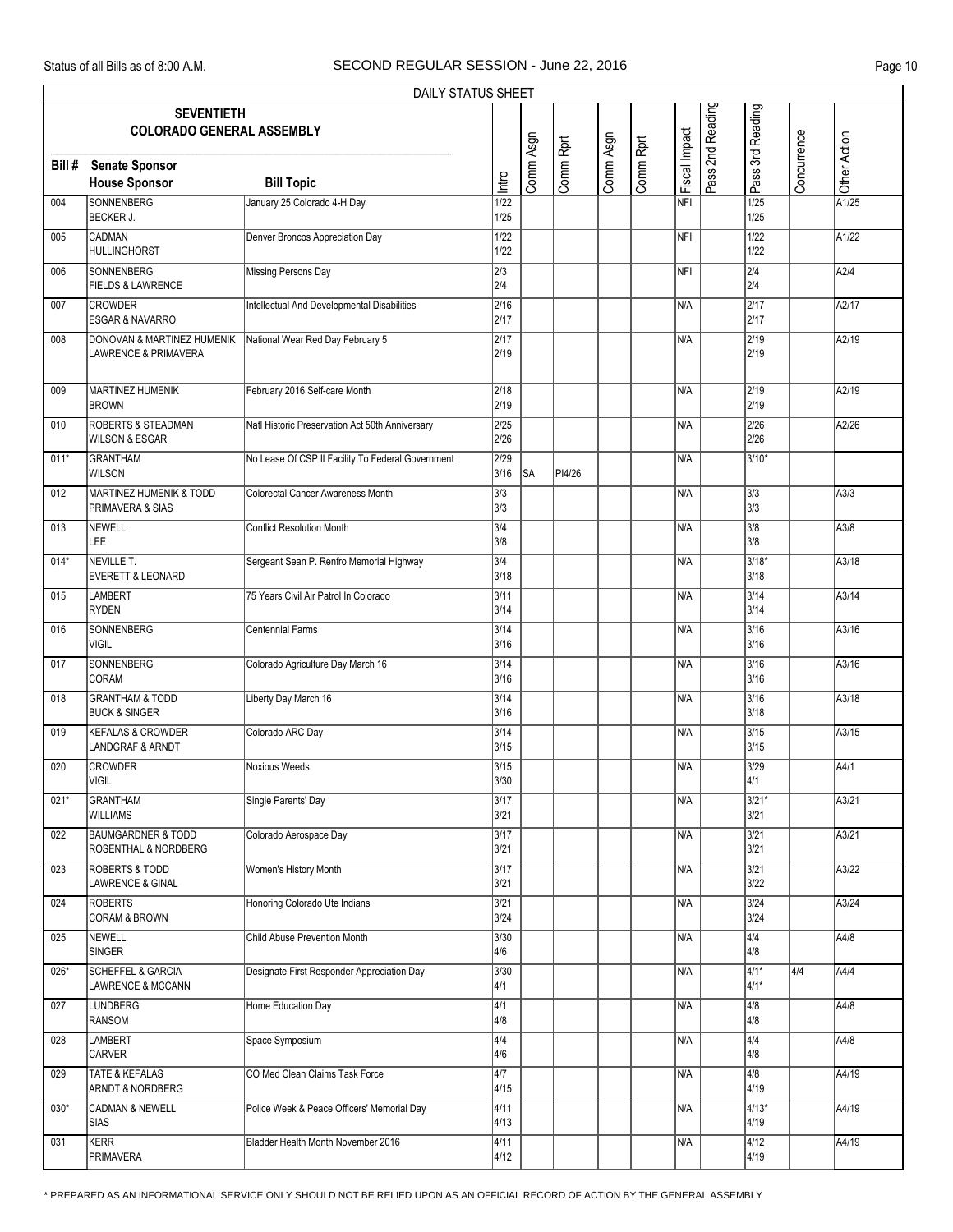|              |                                                                                   | <b>DAILY STATUS SHEET</b>                                                                         |              |             |                             |           |           |               |                      |                        |             |              |
|--------------|-----------------------------------------------------------------------------------|---------------------------------------------------------------------------------------------------|--------------|-------------|-----------------------------|-----------|-----------|---------------|----------------------|------------------------|-------------|--------------|
|              | <b>SEVENTIETH</b>                                                                 |                                                                                                   |              |             |                             |           |           |               |                      |                        |             |              |
|              | <b>COLORADO GENERAL ASSEMBLY</b>                                                  |                                                                                                   |              |             |                             |           |           |               |                      |                        |             |              |
|              |                                                                                   |                                                                                                   |              |             |                             |           |           |               |                      |                        |             |              |
| Bill#        | <b>Senate Sponsor</b>                                                             |                                                                                                   |              | Comm Asgn   | Comm Rprt                   | Comm Asgn | Comm Rprt | Fiscal Impact | Pass 2nd Reading     | Pass 3rd Reading       | Concurrence |              |
|              | <b>House Sponsor</b>                                                              | <b>Bill Topic</b>                                                                                 | Intro        |             |                             |           |           |               |                      |                        |             | Other Action |
| 032*         | MARBLE<br><b>BUCK</b>                                                             | Rename Bridge As Buchanan Liberty Bridge                                                          | 4/11<br>4/29 |             |                             |           |           | N/A           |                      | $4/29*$<br>4/29        |             | A4/29        |
| 033          | <b>MARTINEZ HUMENIK &amp; KEFALAS</b><br><b>BROWN &amp; GINAL</b>                 | Spinal Muscular Atrophy Awareness Month                                                           | 4/13<br>4/18 |             |                             |           |           | N/A           |                      | 4/18<br>4/19           |             | A4/19        |
| 034          | <b>LAMBERT &amp; GRANTHAM</b><br><b>CARVER &amp; LAWRENCE</b>                     | SPC Rob Lee Nichols Memorial Highway                                                              | 4/18<br>5/6  |             |                             |           |           | N/A           |                      | 5/6<br>5/6             |             | A5/6         |
| 035          | <b>LAMBERT &amp; MERRIFIELD</b><br>CARVER & LEE                                   | Rename Portion Hwy 24 As Buffalo Soldiers Mem Hwy                                                 | 4/18<br>4/26 |             |                             |           |           | N/A           |                      | 4/26<br>4/26           |             | A4/26        |
| 036          | <b>CROWDER &amp; ULIBARRI</b><br>ROSENTHAL & SIAS                                 | <b>Holocaust Awareness Week</b>                                                                   | 4/20<br>4/21 |             |                             |           |           | N/A           |                      | 4/21<br>4/21           |             | A4/21        |
| 037          | <b>CARROLL &amp; BAUMGARDNER</b><br>MORENO                                        | Armenian Genocide Day Of Remembrance                                                              | 4/20<br>4/22 |             |                             |           |           | N/A           |                      | 4/22<br>4/22           |             | A4/22        |
| 038          | TATE & TODD<br><b>GINAL &amp; SIAS</b>                                            | Motorcycle Safety Awareness Month                                                                 | 4/28<br>5/2  |             |                             |           |           | N/A           |                      | 4/29                   |             | DeemedLost   |
| 039          | <b>SCOTT &amp; BAUMGARDNER</b><br>WILLETT                                         | Jordan Cove Liquefied Natural Gas Export Facility                                                 | 4/28<br>5/2  | SA          | 5/9                         |           |           | N/A           |                      | 4/29                   |             | DeemedLost   |
| 040          | <b>LUNDBERG</b><br>SINGER                                                         | Application For An Amendment-proposing Convention                                                 | 4/29         | SA          | PI5/17                      |           |           | N/A           |                      |                        |             | DeemedLost   |
| 041          | SCHEFFEL<br>DURAN                                                                 | Notify Governor Of Adjournment                                                                    | 5/9<br>5/11  |             |                             |           |           | N/A           |                      | 5/11<br>5/11           |             | A5/11        |
|              | <b>SENATE MEMORIALS 16-</b>                                                       |                                                                                                   |              |             |                             |           |           |               |                      |                        |             |              |
| 001          | <b>ROBERTS</b>                                                                    | Memorializing Former Senator Jim Isgar                                                            | 3/30         |             |                             |           |           | N/A           |                      | 4/4                    |             | A4/4         |
| 002          | <b>TATE</b>                                                                       | Memorializing Former Senator Carl M. Williams                                                     | 4/7          |             |                             |           |           | N/A           |                      | 4/15                   |             | A4/15        |
|              | <b>SENATE RESOLUTIONS 16-</b>                                                     |                                                                                                   |              |             |                             |           |           |               |                      |                        |             |              |
| 001          | <b>SCHEFFEL</b>                                                                   | Officers And Employees Of The Senate                                                              | 1/13         |             |                             |           |           | <b>NFI</b>    |                      | 1/14                   |             | A1/14        |
| 002          | <b>WOODS</b>                                                                      | Blue Water Navy Vietnam Veterans Act                                                              | 2/3          |             |                             |           |           | NFI           |                      | 3/7                    |             | A3/7         |
| 003          | CADMAN & STEADMAN                                                                 | Ascertain Quorum After Senate Called To Order                                                     | 3/16         |             |                             |           |           | N/A           |                      | $\sqrt{3/17}$          |             | A3/17        |
| 004          | <b>SCHEFFEL</b>                                                                   | Changes To Senate Rule 24A Sponsorship Of Bills                                                   | 5/3          |             |                             |           |           | N/A           |                      | 5/3                    |             | A5/3         |
|              |                                                                                   |                                                                                                   |              |             |                             |           |           |               |                      |                        |             |              |
|              |                                                                                   |                                                                                                   |              |             |                             |           |           |               |                      |                        |             |              |
|              |                                                                                   |                                                                                                   |              |             |                             |           |           |               |                      |                        |             |              |
|              |                                                                                   |                                                                                                   |              |             |                             |           |           |               |                      |                        |             |              |
|              | Amended                                                                           | Fiscal Impact<br>FI                                                                               | PI           |             | Postponed Indefinitely      |           |           |               | RL Recalled          |                        |             |              |
| A Adopted    |                                                                                   | Н<br>House                                                                                        | PV.          |             | <b>Portions Vetoed</b>      |           |           |               | <b>RR</b> Rereferred |                        |             |              |
| AD Adherence |                                                                                   | Lost<br>L                                                                                         |              |             | PVO Portion Veto Overridden |           |           | S             | Senate               |                        |             |              |
|              | <b>BL</b> Became Law                                                              | LOT Laid On Table                                                                                 | R            | Referred    |                             |           |           |               |                      | SIG Signed by Governor |             |              |
|              | CC Confer. Committee                                                              | LOD Laid Over Daily                                                                               | RC           |             | Reconsideration             |           |           | V             |                      | Vetoed by Governor     |             |              |
|              | CFI Conditional Fiscal Impact                                                     | LO MM/DD Laid Over To Date Certain                                                                |              | RE Receded  |                             |           |           | VO.           | Veto Overridden      |                        |             |              |
|              | CR Con. Committee Report                                                          | NFI No Fiscal Impact                                                                              |              | RJ Rejected |                             |           |           | VS            | Veto Sustained       |                        |             |              |
|              | <b>House action follows House Sponsor</b><br>Senate action follows Senate Sponsor |                                                                                                   |              |             |                             |           |           |               |                      |                        |             |              |
|              |                                                                                   | For information - Call 303-866-3055, Bill Status Clerk 303-866-2900, or Docket Clerk 303-866-4839 |              |             |                             |           |           |               |                      |                        |             |              |
|              |                                                                                   | Legislative Home Page http://www.leg.state.co.us                                                  |              |             |                             |           |           |               |                      |                        |             |              |